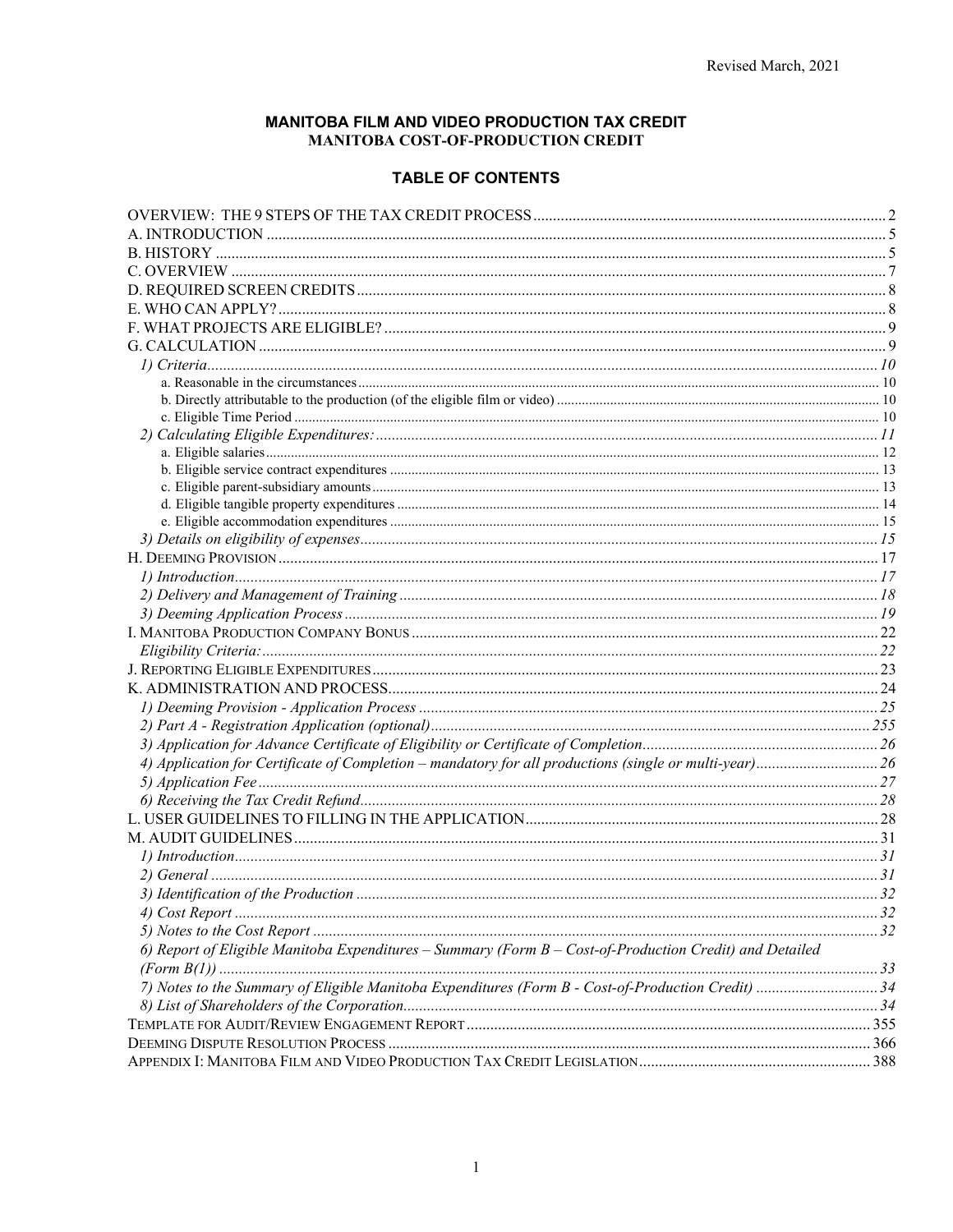# **OVERVIEW: THE 9 STEPS OF THE TAX CREDIT PROCESS**

### <span id="page-1-0"></span>**Project Stage The Tax Credit Process**

Pre-Production 1. Ensure that the applicant corporation, through which you will be running Manitoban expenses:

- (a) Is a taxable Canadian corporation incorporated under the laws of Canada or of a province of Canada;
- (b) Has a permanent establishment in Manitoba (production trailers/office space in MB, employee or agent in MB who can contract on behalf of the company, and production equipment in MB);
- (c) Is producing an eligible film in the course of a film or video production business that is its primary business; and
- (d) Pays at least 25% of its "T4'able" salaries and wages for each fiscal year in question to "T4'able" eligible employees and "T4'able" employees who are eligible non-resident individuals, in relation to the eligible film for which the tax credit is claimed, for work performed in Manitoba on the eligible film (This clause refers to eligible employees appearing on the eligible applicant corporation's T4 summary. Payments to contracted individuals and to corporations are not included in this calculation). For documentaries, the work does not need to be performed in Manitoba. (Please see Section L, bullet v, for more information).
- 2. If the applicant corporation wishes to apply for the Manitoba Production Company Bonus, ensure that the applicant corporation is set up in accordance with the bonus' requirements (See Section I for more details).
- 3. (a) Prepare Request for Deeming for Manitoba Film & Music (MFM) (if applicable). See Section H for more details.
	- (b) Submit completed Part A Tax Credit Application to Manitoba Film & Music *(optional, but recommended for those unfamiliar with the program))* once the locked budget is in place*.*
- 4. Receive Part A Registration Certificate from MFM.
- Production 5. Collect necessary Residency Declarations for each eligible MB labour expense and invoices for all other Eligible Manitoba Expenses, as required.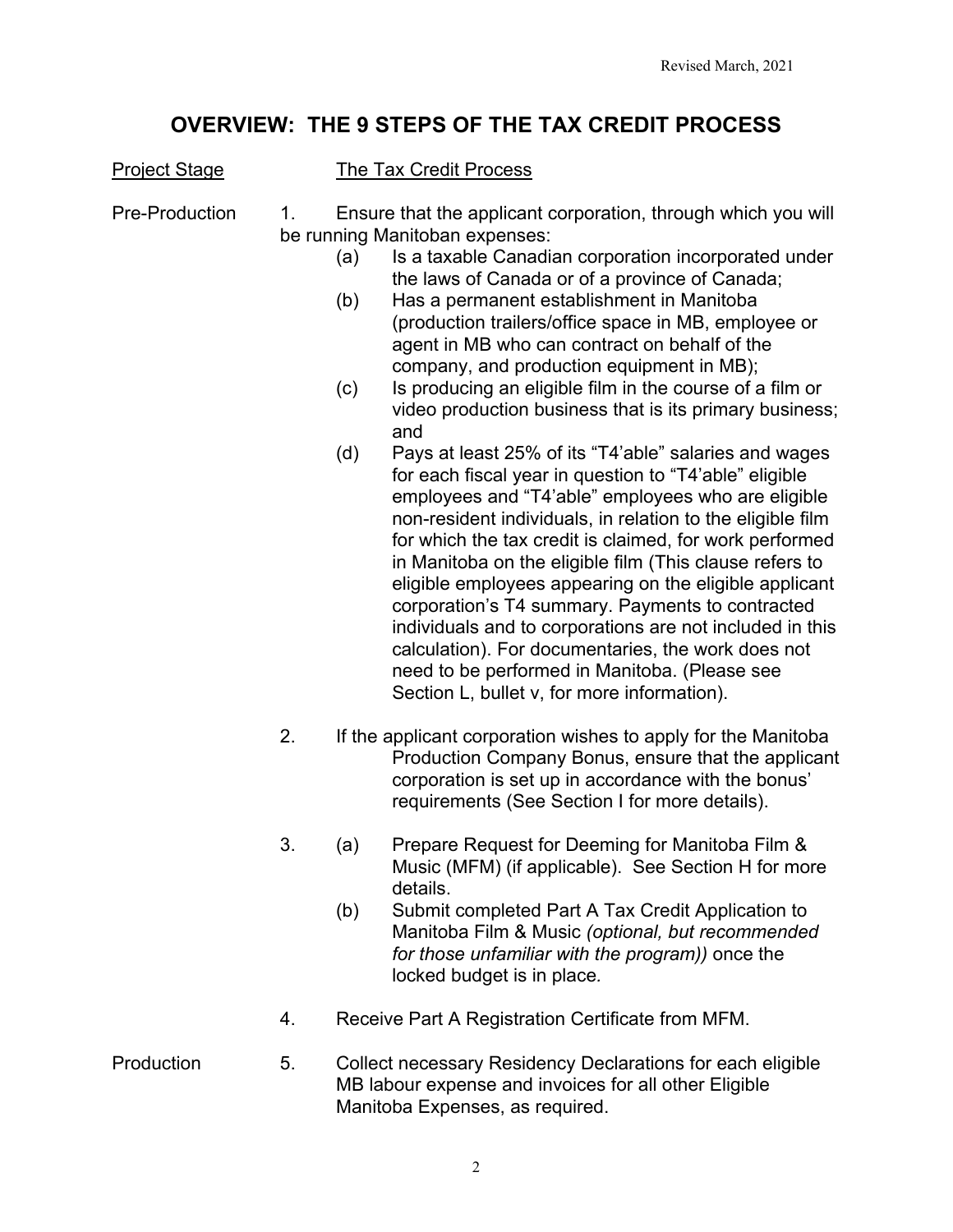(a) For multi-year productions: submit application to Manitoba Film & Music for an Advance Certificate of Eligibility after each fiscal year that ends prior to the end of post-production. **(NOTE: It is at this point that one needs to decide whether to apply for the Cost-of-Salaries Credit or for the Cost-of-Production Credit. Once the application is made, the type of credit is locked in, and it is no longer possible to switch for the other credit.)** When received from MFM, file the Advance Certificate of Eligibility with the T2 corporate income tax return to the Canada Revenue Agency (CRA), along with Form B(1) *Report of Eligible Manitoba Expenditures*, Form D *List of Deemed Labour,* and any other documentation listed on the Canada Revenue Agency Schedule 388 for the Manitoba Tax Credit, for each fiscal year that ends prior to the end of postproduction in accordance with CRA requirements.

> **Tax credits will not be awarded on eligible nonresident labour until the production is completed** – the deeming cap can only be determined based on the total eligible Manitoba labour across the entire show, and final deeming can only be determined once all training has taken place. The tax credit on eligible nonresident labour will be issued when the Certificate of Completion is filed with CRA.

- Post-production 6. (a) If applicable, the Actual List of Deemed Labour (Form D, Part B) is forwarded by the eligible applicant corporation to Manitoba Film & Music for the unions/guild/FTM to sign off that the training took place.
	- (b) Prepare costs and labour expenditures for audit or review, if applicable.
	- (c) Must contact MFM for screen credit language and logo and obtain screen credit approval.
- Delivery **7.** Engage accountant (third party accountant when required), to prepare a cost report (reviewed or audited where appropriate) and a report of eligible Manitoba expenditures (reviewed or audited where appropriate) – See Completion Checklist and Section M for more information.
	- 8. Submit application for Certificate of Completion to Manitoba Film & Music for review, together with the required application fee. **The application must be received by MFM within 30 months of the end of the taxation year in which principal**

3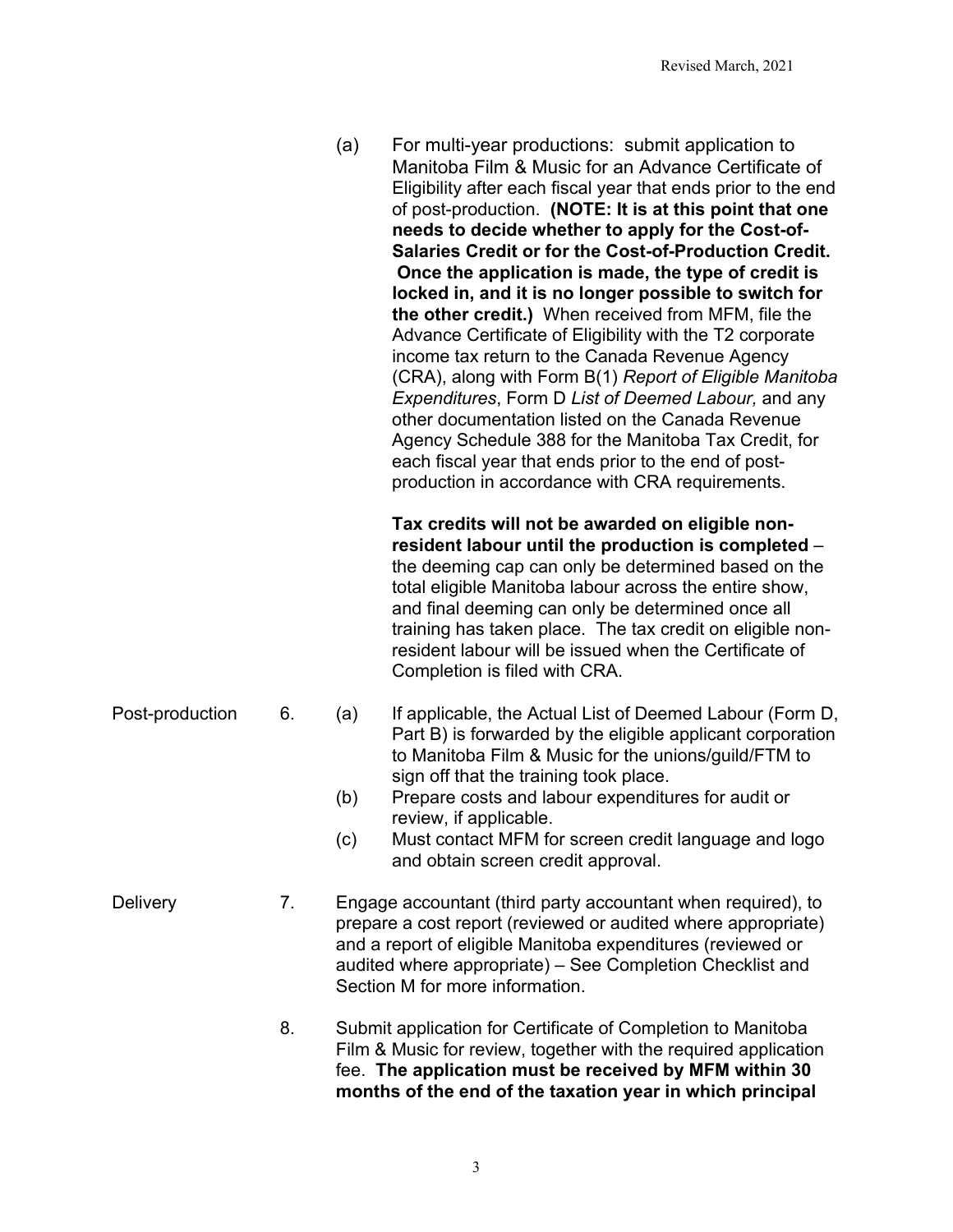**photography began** (unless a Waiver In Respect Of The Normal Reassessment Period – Form T2029 - has been filed with the Canada Revenue Agency, in which case the deadline is increased to 48 months after the end of the fiscal year in which principal photography began)**. Please note that once an Advance Application or a Completion Application has been made, the type of credit (Cost-of-Salaries or Cost-of-Production) is locked in and can no longer be changed for the other credit.** For multi-year productions, a Completion Application is required regardless of whether or not an Advance Certificate of Eligibility was previously issued.

- 9. Receive Certificate of Completion from Manitoba Film & Music.
- 10. Submit complete audit package to the Canada Revenue Agency, including the Certificate of Completion, along with the annual corporate income tax return (T2). CRA will make the final determination of the value of the credit amount and will issue payment to the eligible applicant corporation.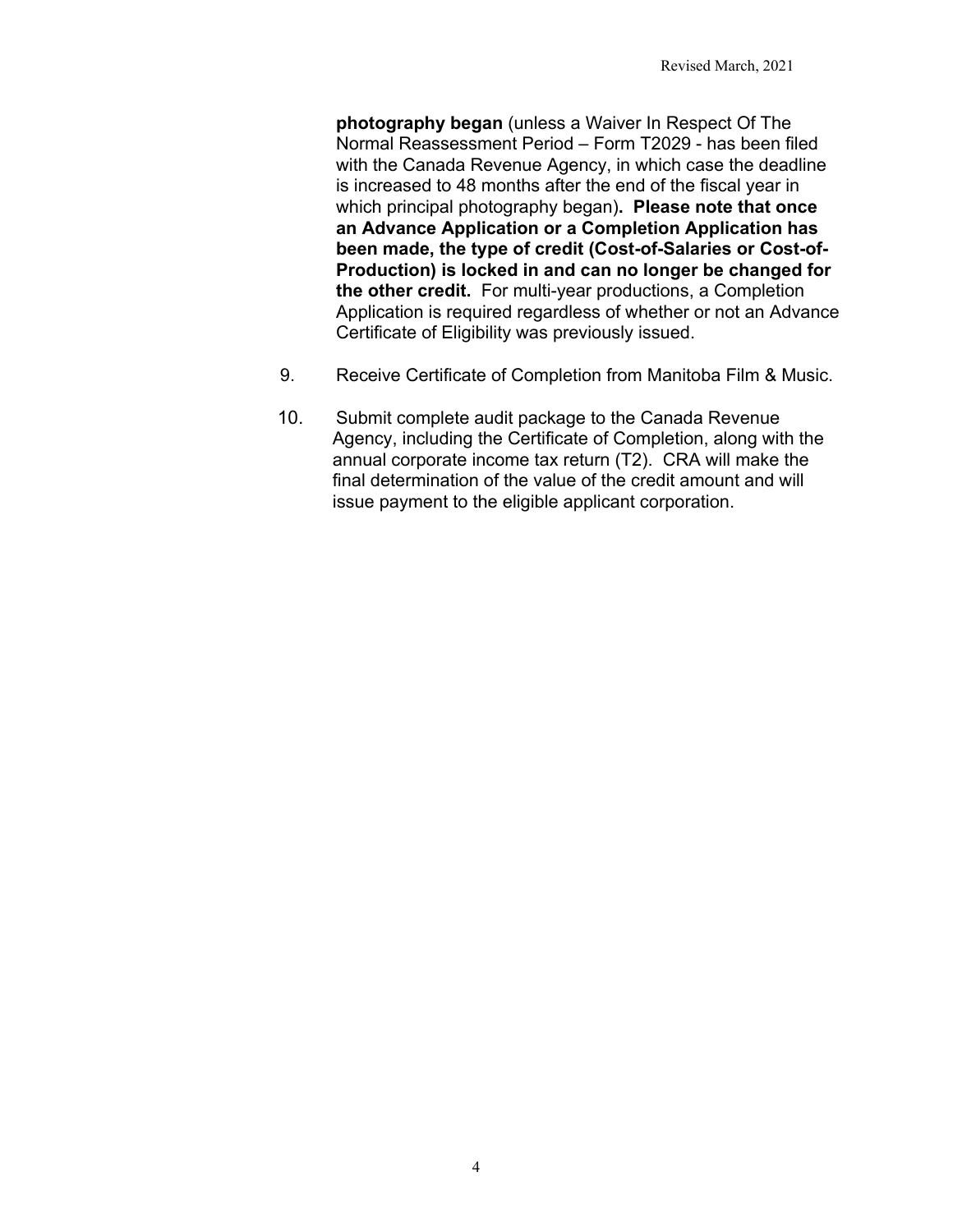#### **MANITOBA FILM AND VIDEO PRODUCTION TAX CREDIT GUIDELINES**

### **Manitoba Cost-of-Production Credit**

*This document is a general guide and may not be relied upon in order to determine eligibility or the amount of an anticipated credit. Please consult the Manitoba Film and Video Production Tax Credit legislation. Please note that a careful review of the legislation and regulations is recommended before you apply for the credit.* 

# <span id="page-4-0"></span>**A. INTRODUCTION**

The Legislation for the Manitoba Film and Video Production Tax Credit is found in sections 7.5 to 7.9 of The Income Tax Act (Manitoba); a copy is attached to this document as Appendix I for convenience purposes only. Where there is a conflict between the information contained in this package and the authoritative text of the legislation set out in the official volumes, the latter shall prevail.

### **Who do I contact for help with the program?**

If you have any questions or need help in completing the application, please do not hesitate to call **Manitoba Film & Music (MFM)** for assistance. Manitoba Film & Music will provide published documentation and general information on eligibility and calculation requirements.

Tyson Poshtar, Tax Credit and Deeming Analyst Manitoba Film & Music 410 – 93 Lombard Avenue Winnipeg, MB R3B 3B1 Email: tyson@mbfilmmusic.ca Telephone: 204-947-2040 ext. 25 Fax: (204) 956-5261 Web: [www.mbfilmmusic.ca](http://www.mbfilmmusic.ca/)

# <span id="page-4-1"></span>**B. HISTORY**

The Manitoba Cost-of-Production Credit was introduced in the spring of 2010 to provide an incentive to the private film and television production industry to create economic development growth in the province. This refundable tax credit is calculated based on a production's eligible Manitoba Expenditures, including eligible Manitoba labour expenditures and eligible non-resident labour. It is effective for productions where principal photography began on or after April 1, 2010.

The Manitoba Cost-of-Production Credit includes a Deeming Provision in order to further develop the trained workforce (See Section H for more information).

As of April 1, 2007, the Canada Revenue Agency (CRA) is co-administering the Manitoba Film and Video Production Tax Credit with Manitoba Film & Music on behalf of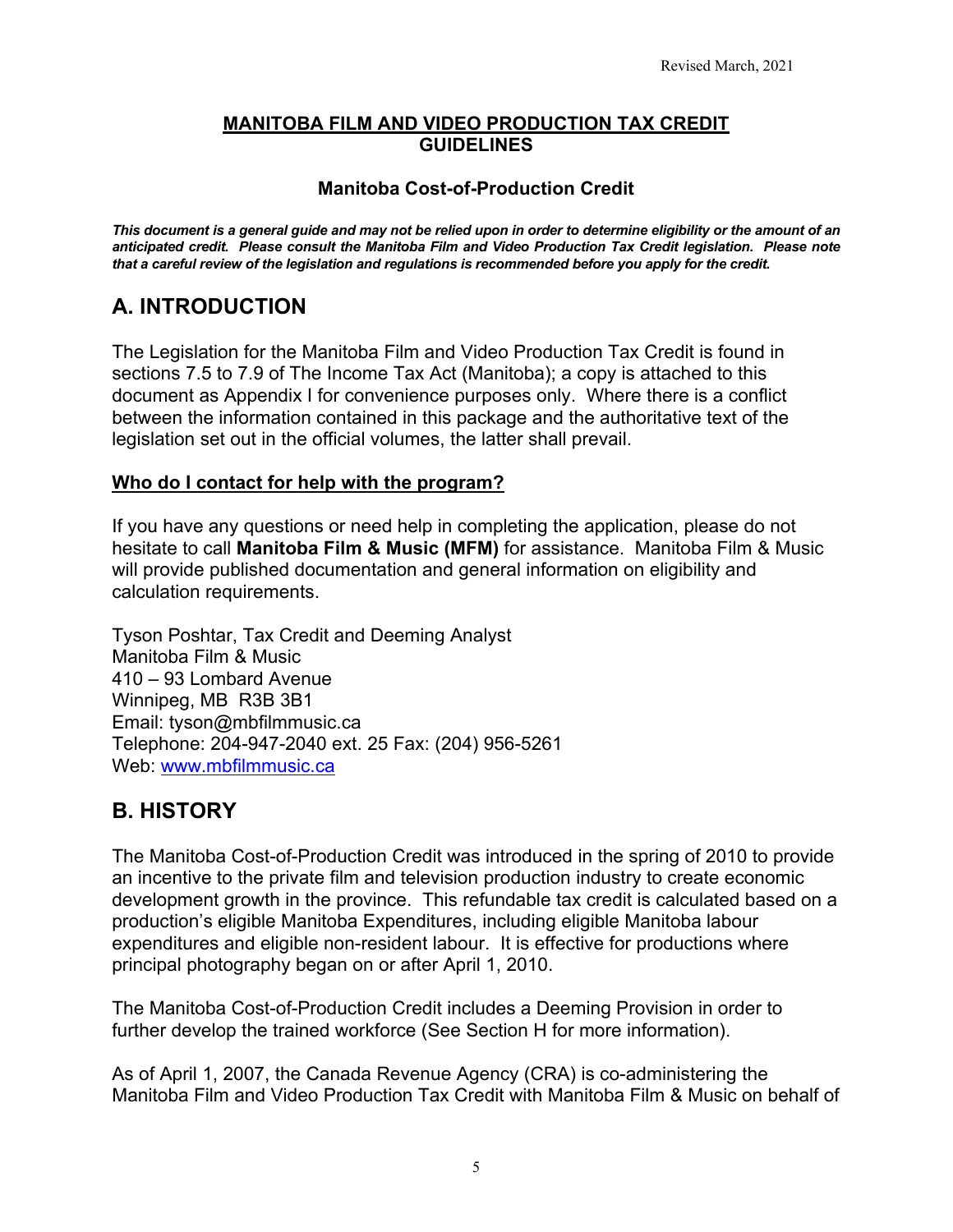the Province of Manitoba. As a result of this administration change, the Manitoba credit is now more closely aligned with federal/CRA tax credit interpretations. Multi-year productions are able to apply for and receive their tax credit after each fiscal year, based on an Advance Certificate of Eligibility. Please see Section K for the list of responsibilities of each organization.

The 2010 Manitoba Budget introduced the 30% Cost-of-Production Credit and extended the program until March 1, 2014.

NOTE: Productions have the option of choosing either the Manitoba Cost-of-Production Credit or the Manitoba Cost-of-Salaries Credit, whichever is the most beneficial for the production. The final, irreversible selection is made when an application is made with Manitoba Film & Music for an Advance Certificate of Eligibility or for a Completion Certificate. For guidelines relating to the Manitoba Cost-of-Salaries Credit, please see the Manitoba Film & Music website.

The 2013 Manitoba Budget extended the program until December 31, 2016.

The 2015 Manitoba Budget extended the program until December 31, 2019.

The 2019 Manitoba Budget made the program permanent.

The 2020 Manitoba Budget introduced the Manitoba Production Company Bonus of 8% to the Cost-of-Production Credit.

| <b>Principal Photography Start</b> | <b>Tax Credit Calculation</b>                                         |
|------------------------------------|-----------------------------------------------------------------------|
| After January 1, 1997              | 35% tax credit on Manitoba labour.                                    |
| After March 6, 1998                | 35% tax credit on Manitoba labour & eligible non-resident labour.     |
| After April 19, 2004               | 35% tax credit on Manitoba labour & eligible non-resident labour with |
|                                    | 5% frequent filming and 5% rural bonuses available                    |
| After March 8, 2005                | 45% tax credit on Manitoba & eligible non-resident labour with 5%     |
|                                    | frequent filming and 5% rural bonuses available.                      |
| After April 1, 2007                | Allow multi-year productions to receive tax credits prior to year of  |
|                                    | completion based on an Advance Certificate of Eligibility.            |
| After December 31, 2007            | 45% tax credit on Manitoba & eligible non-resident labour with 10%    |
|                                    | frequent filming, 5% rural bonus, and 5% Manitoba producer bonus.     |
|                                    | Deeming cap increased to 30% with 2 Manitoba trainees required per    |
|                                    | eligible non-resident.                                                |
| After March 31, 2010               | Option of applying for the 30% Cost-of-Production Credit on Eligible  |
|                                    | Manitoba Expenditures, including MB labour and eligible non-resident  |
|                                    | labour.                                                               |
| After April 17, 2012               | Accommodation costs incurred and paid up to \$300 per night per unit, |
|                                    | inclusive of taxes, can be claimed as eligible accommodation          |
|                                    | expenditures when calculating the Cost-of-Production Credit.          |
| After April 1, 2017                | An Application Fee is required with a Completion Application for      |
|                                    | productions where principal photography begins after August 31,       |
|                                    | 2017.                                                                 |
| After May 31, 2020                 | 30% Cost-of-Production Credit on Eligible Manitoba Expenditures,      |
|                                    | including MB labour and eligible non-resident labour with 8%          |
|                                    | Manitoba production company bonus available to qualifying             |
|                                    | productions.                                                          |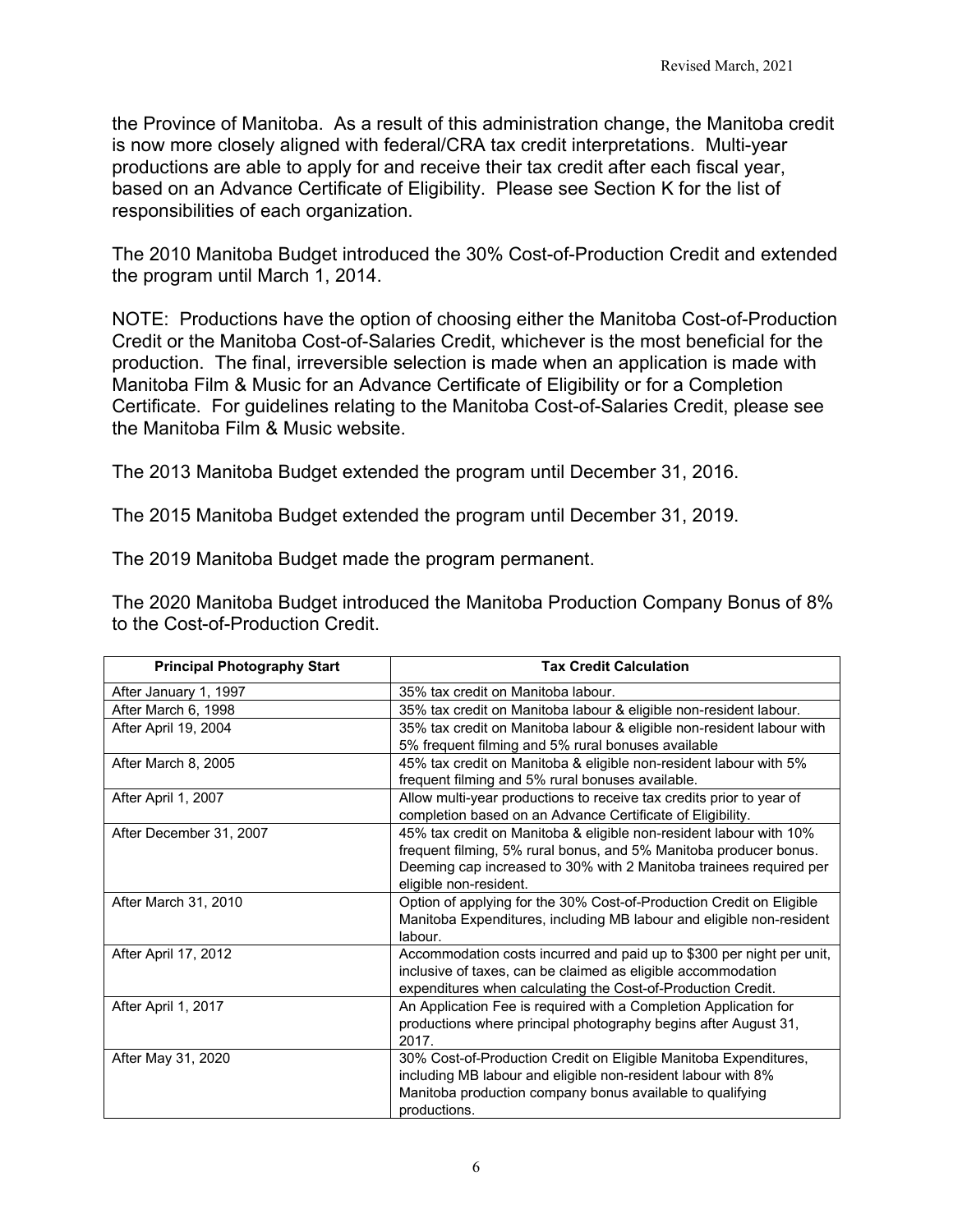# <span id="page-6-0"></span>**C. OVERVIEW**

The Manitoba Film and Video Production Tax Credit is a refundable corporate income tax credit. It is available to qualifying producers of eligible Manitoba productions and co-productions. The tax credit is provided to the same extent for all taxpayers, regardless of their income level and marginal tax rate.

The Manitoba Tax Credit is compatible with the Canadian Film or Video Production Tax Credit (CPTC) and the Film or Video Production Services Tax Credit (PSTC), which are co-administered by the Canadian Audio-Visual Certification Office (CAVCO) and CRA.

The Cost-of-Production Credit provides production companies with a 30% tax credit based on eligible Manitoba expenditures, including eligible Manitoba labour and eligible non-resident labour. The eligible applicant corporation may qualify for a 38% tax credit depending on its eligibility for the Manitoba Production Company Bonus of 8% (see Sections G and I).

The tax credit includes a "Deeming Provision," whereby if a technical position is unable to be filled by a willing, available, and/or qualified Manitoba resident, the salary of a qualifying non-resident may be deemed eligible for the tax credit provided that there is at least one Manitoba Trainee on the production for every eligible nonresident being deemed (See Section H for more information, including caps).

The Manitoba Film and Video Production Tax Credit requires the payment of an Application Fee (see Section K, Number 4 for information on the Application Fee).

**There are no corporate caps regarding the number of applications or the amount of tax credit that a corporation may apply for**.

**There are no Canadian broadcast requirements.**

**There are no minimum or maximum Manitoba production spend requirements.** 

**There are no copyright ownership requirements**.

**There are no Manitoba or Canadian content requirements**.

**Non-Manitoba share ownership of the eligible applicant corporation does not affect the ability to claim the credit**.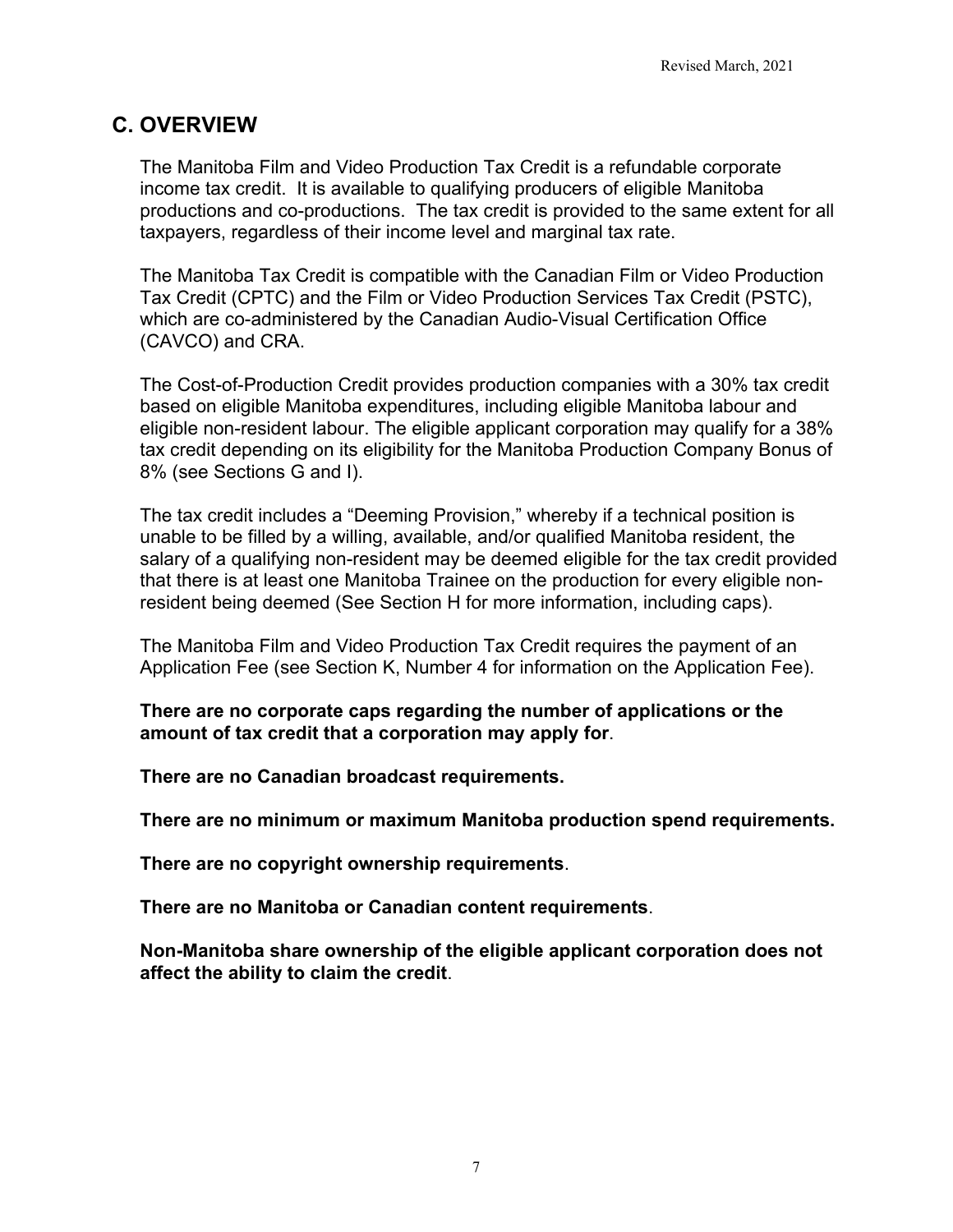# <span id="page-7-0"></span>**D. REQUIRED SCREEN CREDITS**

Eligible applicant corporations must contact the Tax Credit Analyst at Manitoba Film & Music in order to receive the correct logo for inclusion in the production's screen credits (and billing block, if applicable) and detailed placement requirements.

**With the participation of the Government of Manitoba**



Tyson Poshtar Tax Credit and Deeming Analyst Email: [tyson@mbfilmmusic.ca](mailto:tyson@mbfilmmusic.ca) Phone: 204-947-2040 ext. 25

# <span id="page-7-1"></span>**E. WHO CAN APPLY?**

An eligible applicant corporation must:

- a) Be a taxable Canadian corporation, incorporated under the laws of Canada or a province of Canada;
- b) have a permanent establishment in Manitoba;
- c) be producing an eligible film in the course of a film or video production business that is its primary business; and
- d) pay at least 25% of its "T4'able" salaries and wages to "T4'able" eligible employees and "T4'able" eligible non-resident individuals, in relation to the eligible film for which the tax credit is claimed, for work performed in Manitoba on the eligible film, except for documentaries where the work can be performed anywhere (Please see Section L, bullet v, for more information).

For reference, the income tax act defines "permanent establishment" with three criteria. A production can satisfy the requirements by having production trailers/office space on site ("fixed place of business"), having producers on site ("employee or agent established in a particular place with a general authority to contract on behalf of the corporation"), and having production equipment on site ("uses substantial machinery or equipment in a particular place in a province").

Co-Productions and/or Co-Ventures are eligible. The Manitoba Film and Video Production Tax Credit is designed to encourage outside collaboration with non-Manitoba producers.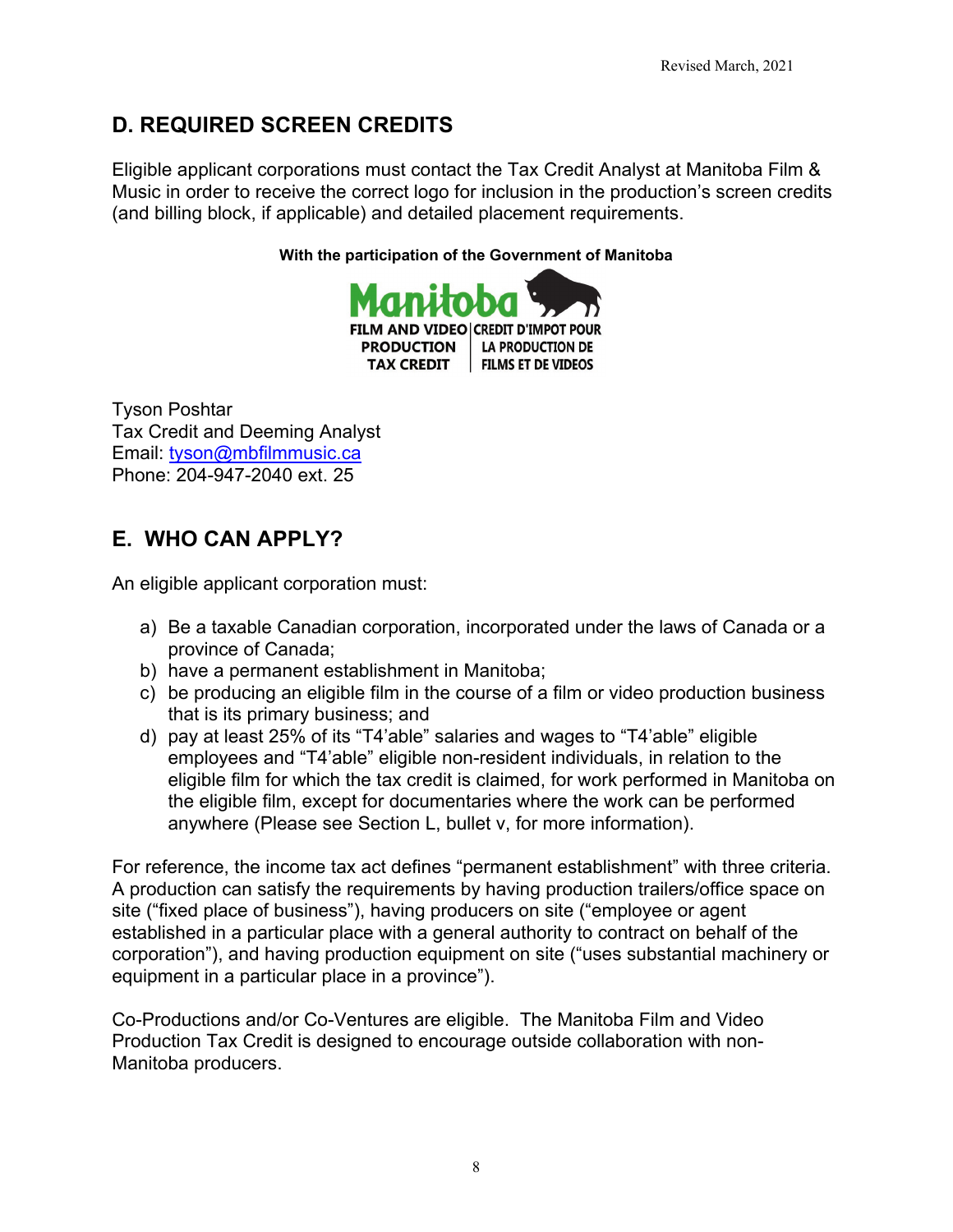# <span id="page-8-0"></span>**F. WHAT PROJECTS ARE ELIGIBLE?**

Eligible projects include fully financed scripted and documentary series, feature films, feature-length documentaries, television movies, documentary one-offs, variety, animation, children's programming, music programming, and informational series. These productions can be released on media used for traditional film and video productions, as well as multimedia and digital. For a list of INELIGIBLE productions, please see section 7.7(1)(c) of the tax credit legislation available at the end of this information package as Appendix I.

Special effects work on eligible film and video projects as listed above is eligible under the Manitoba Film and Video Production Tax Credit.

Filming outside of the province of Manitoba is allowable within the spirit and intent of the Act, recognizing that certain productions require shooting outside of Manitoba. However, 25% of the "T4'able" salaries and wages of the eligible applicant corporation must be paid to "T4'able" eligible employees and "T4'able" employees who are eligible non-resident individuals, in relation to the eligible film for which the tax credit is claimed, for work performed in Manitoba on the eligible film. For documentaries, the work does not have to be performed in Manitoba (Please see Section L, bullet v, for more information).

Interactive digital media projects, including video games, do not qualify under the Manitoba Film and Video Production Tax Credit. These projects may be eligible under the Manitoba Interactive Digital Media Tax Credit program administered by Manitoba Economic Development and Training. For information regarding this program, please contact:

Manitoba Interactive Digital Media Tax Credit Economic Programs Branch Economic Development, Investment and Trade 1010 – 259 Portage Avenue Winnipeg, MB R3B 3P4 Email: [ecdevprograms@gov.mb.ca](mailto:ecdevprograms@gov.mb.ca) Phone: 204-945-2475 Website: <https://www.gov.mb.ca/jec/busdev/financial/midmtc/index.html>

# <span id="page-8-1"></span>**G. CALCULATION**

The Cost-of-Production Credit provides eligible applicant corporations with a 30% tax credit calculated on eligible Manitoba expenditures, including eligible Manitoba labour expenditures and eligible non-resident labour, for productions where principal photography began on or after April 1, 2010. For productions where principal photography began after May 31, 2020, the eligible applicant corporation may qualify for a 38% tax credit depending on whether it qualifies for the Manitoba Production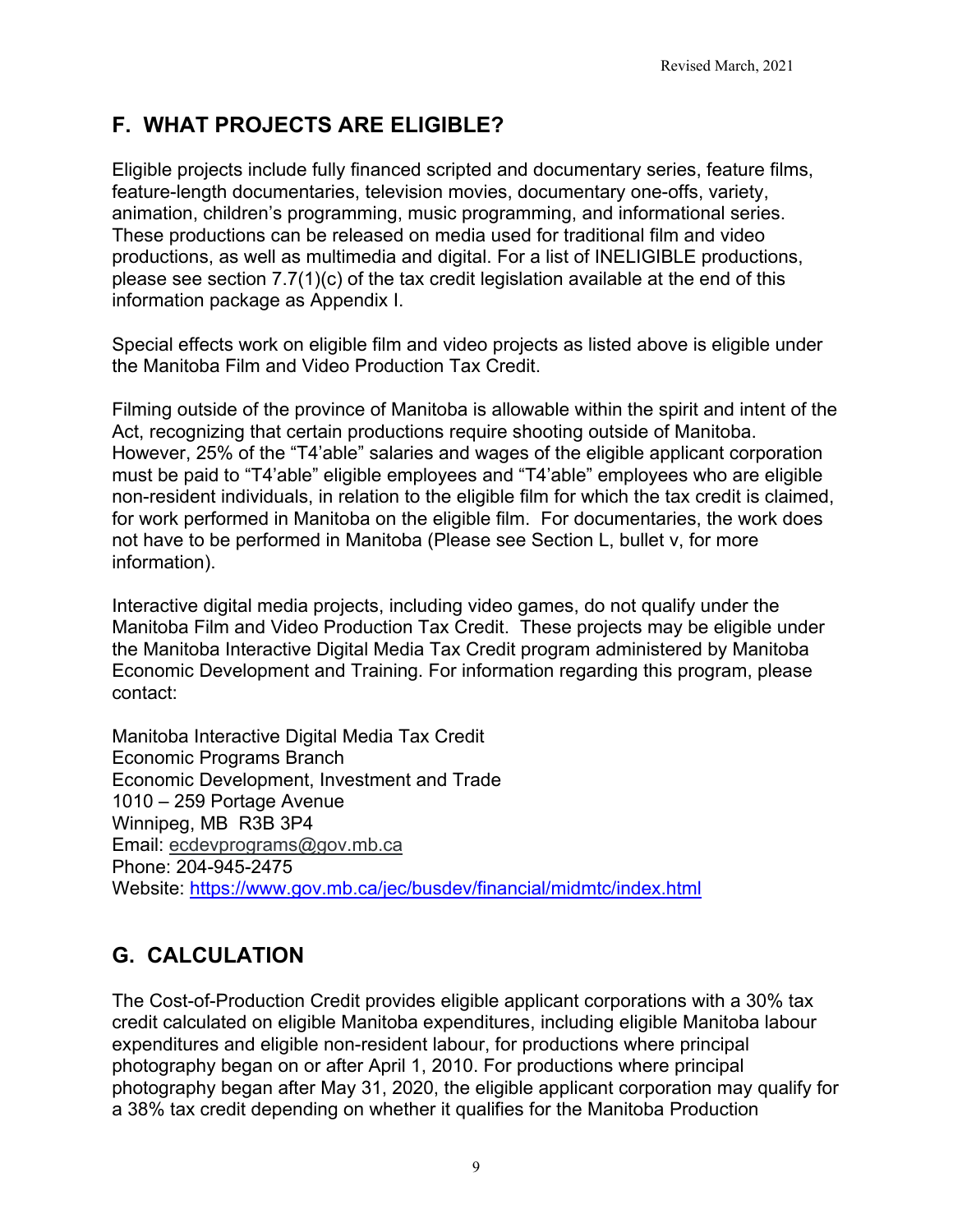Company Bonus of 8% (see Section I for information on the Manitoba Production Company Bonus). Definitions are provided below.

# <span id="page-9-0"></span>**1) Criteria**

Production expenses must satisfy the following three criteria in order to be eligible

### <span id="page-9-1"></span>**a. Reasonable in the circumstances**

The dollar value of the expense must conform to industry standards, and the type of the expense must be generally recognized as being essential to the production of the film. If the amount is unreasonable, only the excessive amount is disallowed. This is a general description.

## <span id="page-9-2"></span>**b. Directly attributable to the production (of the eligible film or video)**

The production of the film must be the immediate cause of the labour expense. For claims received by the CRA after April 1, 2007, CRA's application policy FIS 2006-01, *Application of the phrase "directly attributable" that is found in the definition of "labour expenditure" in subsection 125.4(1) of the Income Tax Act and in the definition of "Canadian labour expenditure" in subsection 125.5(1) of the Act*, available at http://www.cra-arc.gc.ca/tx/nnrsdnts/flm/pstccisp/plcs/p2006-01-eng.html will apply.

### <span id="page-9-3"></span>**c. Eligible Time Period**

### i) Taxation/Fiscal Year

a. Expenditures must be incurred and paid within 60 days of the end of the taxation year(s) of the production.

Amounts incurred in the qualifying corporation's taxation year but paid more than 60 days following the end of the taxation year, may not be claimed in the taxation year. However, such amounts may be claimed in the subsequent taxation year of the corporation if they are paid in the subsequent taxation year or within 60 days following the end of the subsequent year.

### ii) Stages of Production

Expenditures must be incurred from the "Commencement of Production" to the end of post-production (delivery date) to be eligible.

*"Commencement of Production"* - To reduce uncertainties in interpretation, the commencement time for a production will be defined to allow the possibility for eligible costs to be incurred as early as two years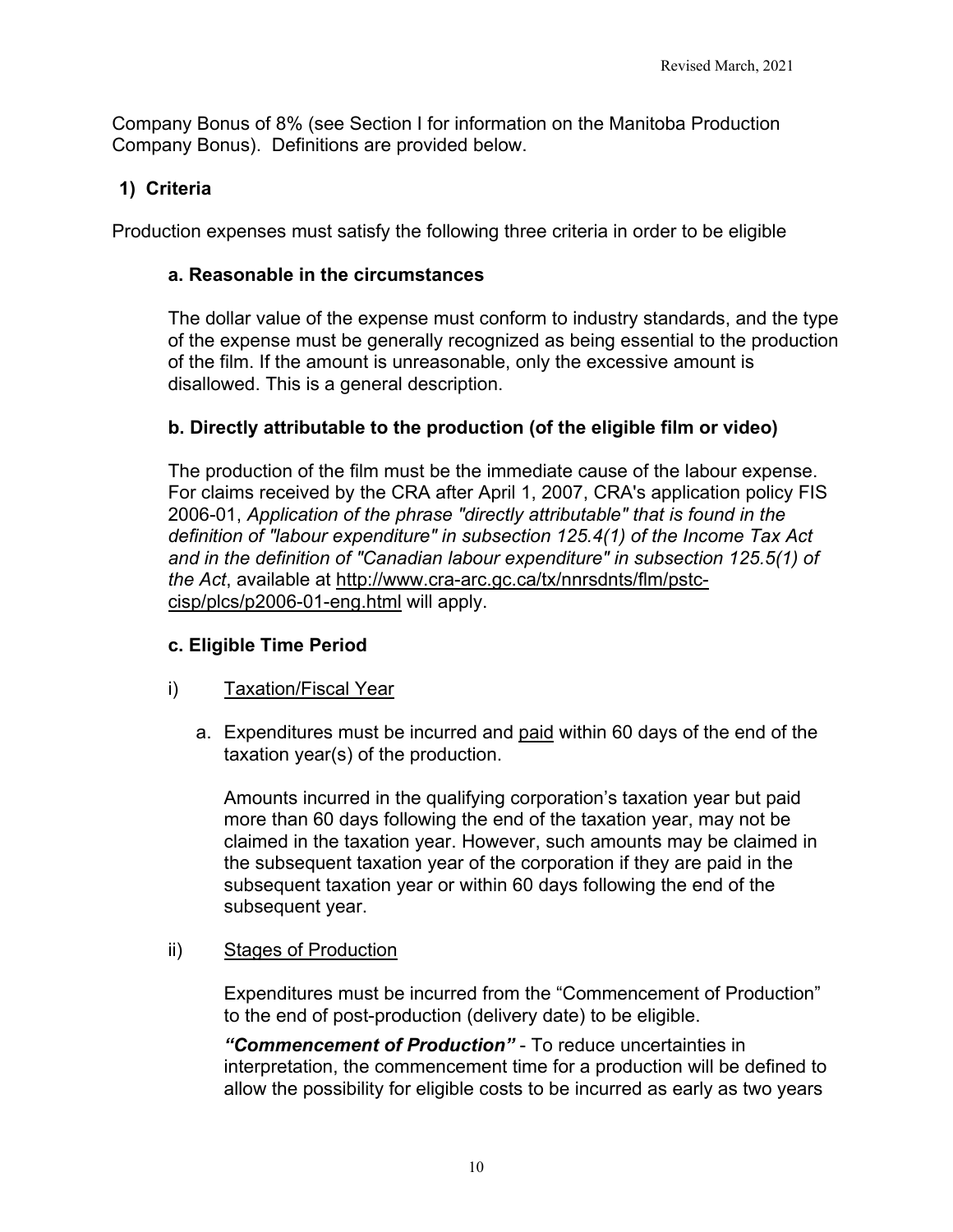before principal photography begins. Eligible expenditures will include those incurred after principal photography begins, plus those incurred after the latest of the following three times:

- 1. The time at which the eligible applicant corporation or its parent company first incurs development labour costs for the development of property of the corporation that is script material on which the production is based;
- 2. The first time at which the eligible applicant corporation or its parent company acquires a right in respect of the story that is the basis of the final script. Such rights might include a published literary work, play, or screenplay;
- 3. Two years prior to the date on which principal photography begins.

It is intended that in-house development costs for an initial draft of a script, as well as the cost of modifications, should be eligible. These in-house costs could include the cost to hire an independent writer to create a script on the basis of some other story or literary work for which the corporation has acquired the rights.

*"End of post-production"* – Generally, the date of delivery. The date listed in the Application as "Answer Print/Master tape acceptance date" will be used to mark "the end of post-production."

### <span id="page-10-0"></span>**2) Calculating Eligible Expenditures:**

An eligible applicant corporation's "Eligible Manitoba Expenditures" for a taxation year is calculated by adding:

(a) the corporation's eligible salaries or wages of eligible individuals, including allowable portion of "eligible non-resident individual" salaries, in relation to the eligible film;

(b) the corporation's eligible service contract expenditures in relation to the eligible film that are not included under (a);

(c) the corporation's parent-subsidiary amounts in relation to the eligible film that are not included in (a) or (b);

(d) the corporation's eligible tangible property expenditures in relation to the eligible film that are not included in (a), (b), or (c); and

(e)the corporation's eligible accommodation expenditures in relation to the eligible film.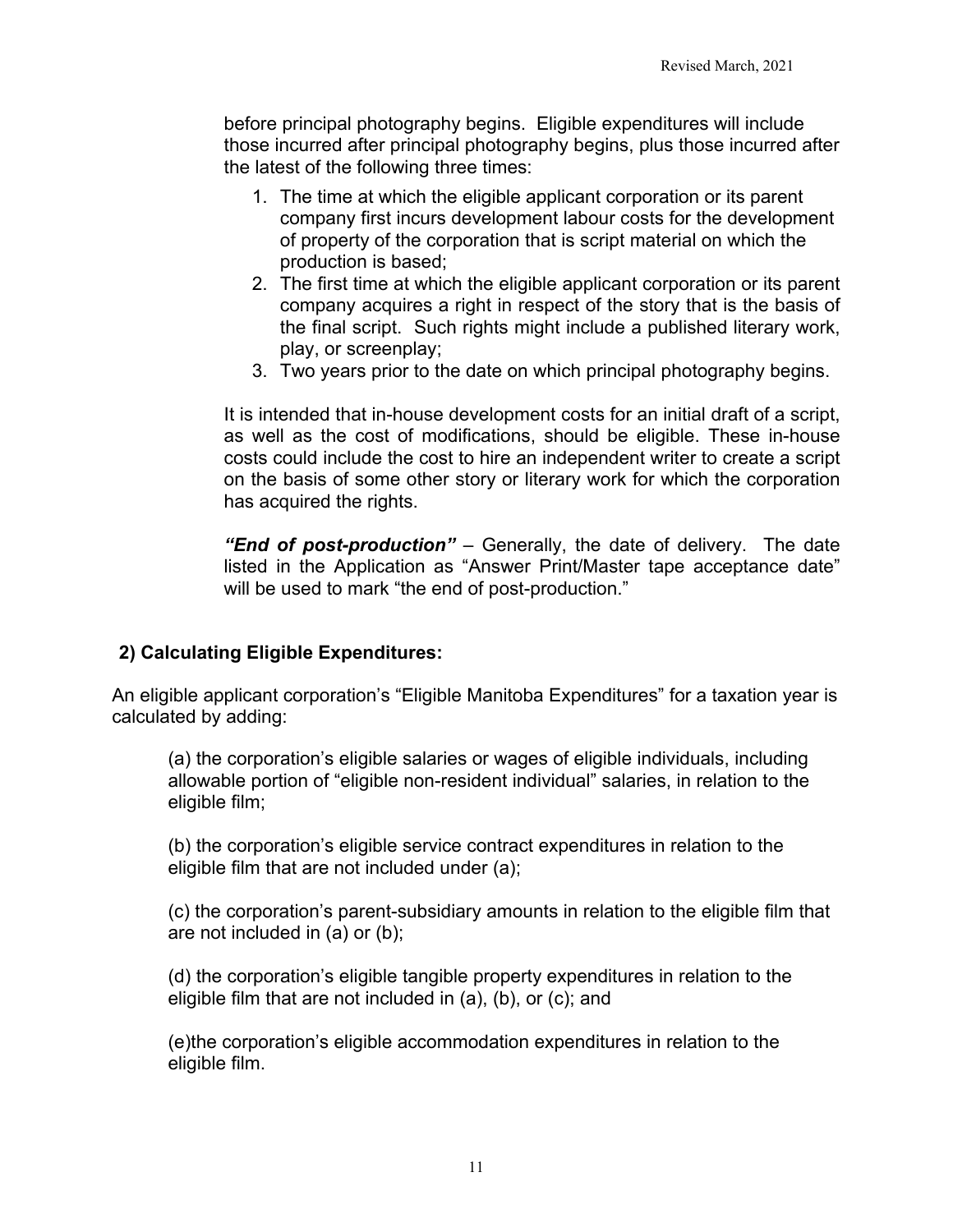And then deducting all relevant government assistance that may reasonably be considered to relate directly to any amounts above.

- **Government assistance** is defined as the amount of assistance which the corporation receives or is entitled to receive from a government, municipality or other public authority whether as a grant, subsidy, forgivable loan, deduction from tax, investment allowance or any other form of assistance, other than
	- (a) any film and video production tax credit under this Act or under the federal Act;
	- (b) government amount paid or payable to the corporation by The Canada Media Fund, Telefilm Canada or Manitoba Film and Sound Recording Development Corporation that is recoupable or repaid;
	- (c) any amount received or receivable under The Canada Media Fund Licence Fee Program;
	- (d) the amount of a credit under section 10.1 (paid work experience tax credit); and
	- (e) any other amount prescribed by regulation.

### <span id="page-11-0"></span>**a. Eligible salaries**

An "eligible individual" means an individual who was resident in Manitoba for tax purposes on December 31 of the taxation year or the immediately preceding taxation year.

An "eligible non-resident individual" means an individual who provided technical services in Manitoba for the production of an eligible film as a member of a film production technical crew of which at least one other member was a Manitoba Trainee receiving eligible training.

Eligible salaries are divided into the following two categories (see Form B and Form B(1) for required reporting format), and each labour expenditure reported on Form B(1) should be supported with an appropriate Declaration Form:

#### *i) Labour paid to Employees: Form Required: Personal Residency Declaration Form (please ensure "province of residence" is filled in)*

Refers to Manitoba residents being paid salary and wages by the eligible applicant corporation where taxes are withheld at source. These individuals would normally be in receipt of a T4. The corporation's employees must also be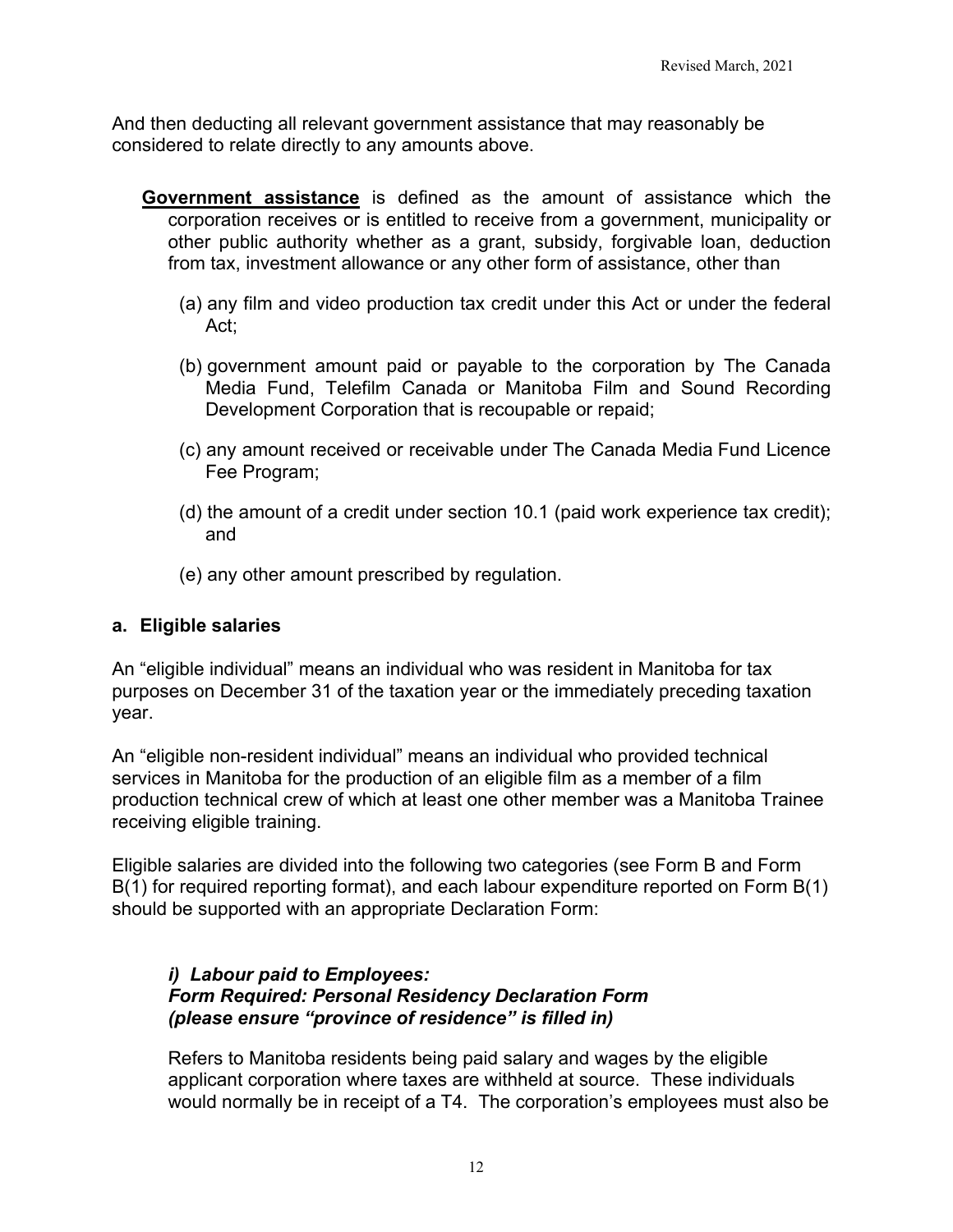Manitoba-based at the time the payments are made. The employee's Social Insurance Number (SIN) must be listed on Form B(1).

### *ii) Eligible Non-Resident Labour Form Required: Personal Residency Declaration Form (please ensure "province of residence" is filled in)*

This expense is paid to eligible non-resident individuals who have been "deemed" eligible for the tax credit through the Deeming Provision. All deemed salaries should be listed on the Form B(1); **however, the eligible amount is calculated as the lesser of a percentage of the "real" Manitoba labour or the actual non-resident salaries (Section V of the Application Form).** Please refer to Section H under the heading "Deeming Provision" for further information regarding deeming.

### <span id="page-12-0"></span>**b. Eligible service contract expenditures**

Consists of the cost of a contract for services that are directly attributable to a production, and have been incurred and paid:

(a) to an eligible individual, other than an employee of the corporation, for services performed in Manitoba at a time when they were eligible individuals;

(b) to a taxable Canadian corporation for services performed in Manitoba by that corporation's employees at a time when they were eligible individuals;

(c) to a wholly owned taxable Canadian corporation, for services rendered personally by the individual owner in Manitoba in respect of the eligible film; or

(d) to a partnership, each member of which is an eligible individual or a taxable Canadian corporation, for services performed in Manitoba in respect of the eligible film by an eligible individual who is a member of the partnership or by the partnership's employees at a time when they were eligible individuals;

and any other eligible amount prescribed by regulation.

Applicants are required to maintain proper books and records including any documentation to support the production costs (service contracts, invoices, and proofs of payment).

### <span id="page-12-1"></span>**c. Eligible parent-subsidiary amounts**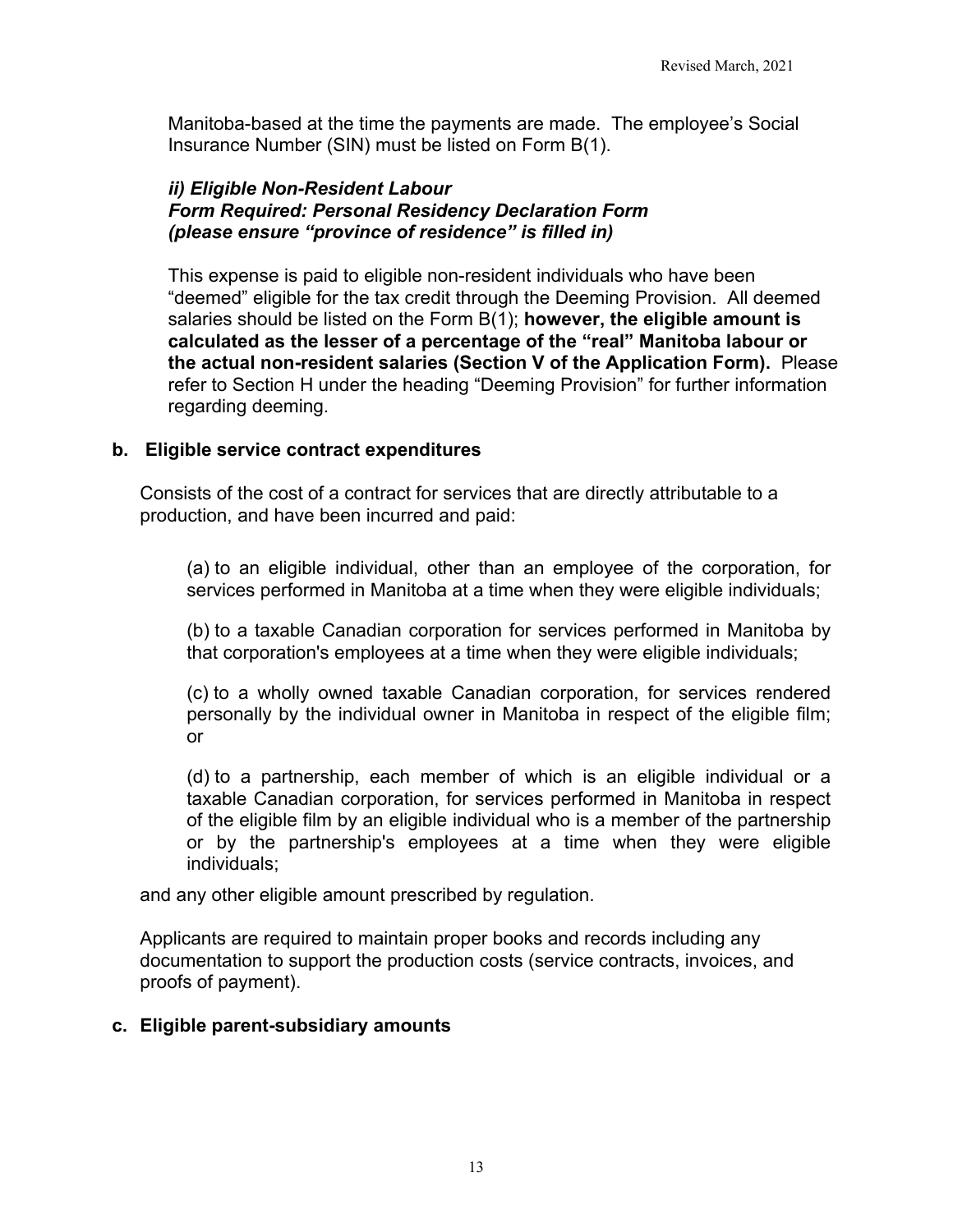Refers to an amount that is paid by a subsidiary corporation to a parent corporation, to which the subsidiary is a wholly-owned corporation, and is paid as a reimbursement of an expense of the parent that:

- The eligible applicant corporation and the parent have agreed to treat as an expenditure of the eligible corporation; and
- The expense would be an eligible service contract expenditure of the eligible applicant corporation for the taxation year in which it was incurred by the parent if: the eligible applicant corporation's taxation year were the same as the parent's taxation year, and the expenditure were incurred by the eligible applicant corporation for the same purpose as it was incurred by the parent, and were paid by the eligible applicant corporation at the same time and to the same person as it was paid by the parent.

Applicants are required to maintain proper books and records including any documentation to support the production costs (service contracts, invoices, and proofs of payment).

### <span id="page-13-0"></span>**d. Eligible tangible property expenditures**

Includes amounts incurred for the acquisition or rental in Manitoba of tangible property used in the eligible production. Such expenditures must satisfy the following conditions:

- The total lease cost for a tangible property that is used in Manitoba in a manner that is directly attributable to the eligible production; used during the stages of the production from production commencement to the end of post production; and paid to a person or partnership that carries on a business in Manitoba through a permanent establishment and that is:

- a) Reasonable in the circumstances;
- b) Paid to a lessor who carries on business at a permanent establishment in Manitoba, and is in the business of leasing tangible property of the type leased to the eligible applicant corporation, and
- c) At the time of payment of the lease cost the lessor is:

i) A taxable Canadian corporation that is not related to the eligible corporation or controlled by any of its employees, or ii) an individual resident in Manitoba who is not an employee of the eligible corporation, or;

iii) a partnership each member of which is not a corporation described in i) or an individual described in ii).

- For property owned or acquired by the eligible applicant corporation, the total capital cost allowance for a tangible property that is used in Manitoba in a manner that is directly attributable to the eligible production determined by the formula: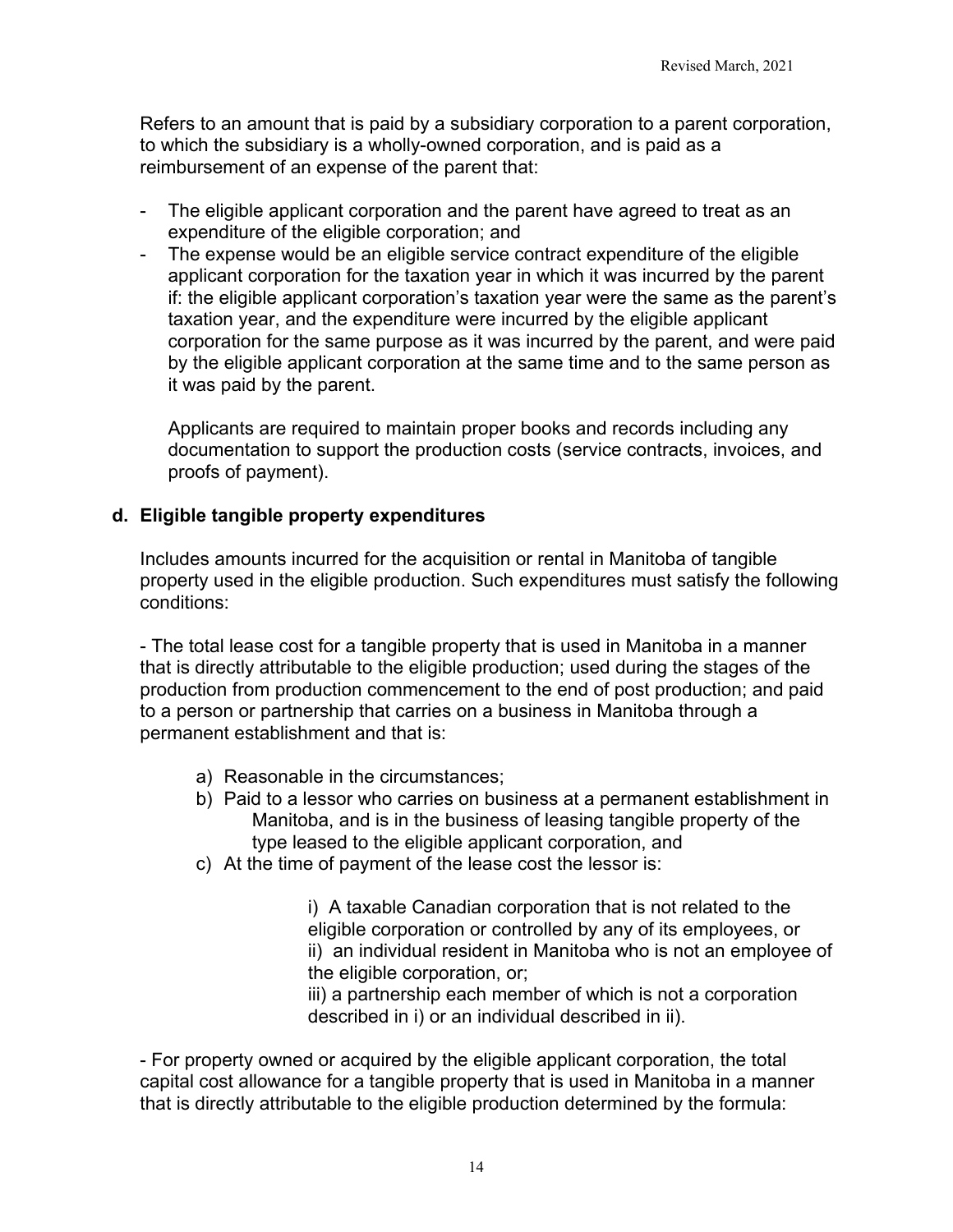| Undepreciated cost of | Capital cost                             | Days the property was available in |
|-----------------------|------------------------------------------|------------------------------------|
| capital at the        | $x \mid$ allowance for the $\mid x \mid$ | MB for producing the film          |
| beginning of the year | vear                                     | 365                                |

Applicants are required to maintain proper books and records including any documentation to support the production costs (service contracts, invoices, and proofs of payment).

### <span id="page-14-0"></span>**e. Eligible accommodation expenditures**

Accommodation costs incurred and paid up to \$300 per night per unit, inclusive of all taxes, may be claimed as eligible accommodation expenditures.

### <span id="page-14-1"></span>**3) Details on eligibility of expenses**

a) "**Excluded production expenditures**" include expenditures incurred for:

(i) meals or entertainment, other than food and non-alcoholic beverages provided to individuals working on the eligible film at a studio or location set on a day that filming takes place;

(ii) alcoholic beverages;

- (iv) living expenses other than eligible accommodation expenditures;
- (v) remuneration that is determined by reference to profit or revenue;

(vi) anything for which an amount is included in computing a credit under any other section of the Manitoba Income Tax Act other than section 10.1 (paid work experience tax credit); or

(vii) advertising, marketing, promotion, market research or anything else that relates in any way to any other film or video production.

- b) Eligible salaries may include the value of benefits which are taxable to the eligible employee, including vacation pay, holiday, and employer contributions to a registered retirement savings plan. Benefits paid by the employer but not taxable to the employee, such as the employer's portion of payroll source deductions, would not be included in eligible salaries. Workers' compensation, CPP, and EI premiums are not eligible;
- c) Union and guild fringes paid on the production for eligible individuals may be included if they are taxable;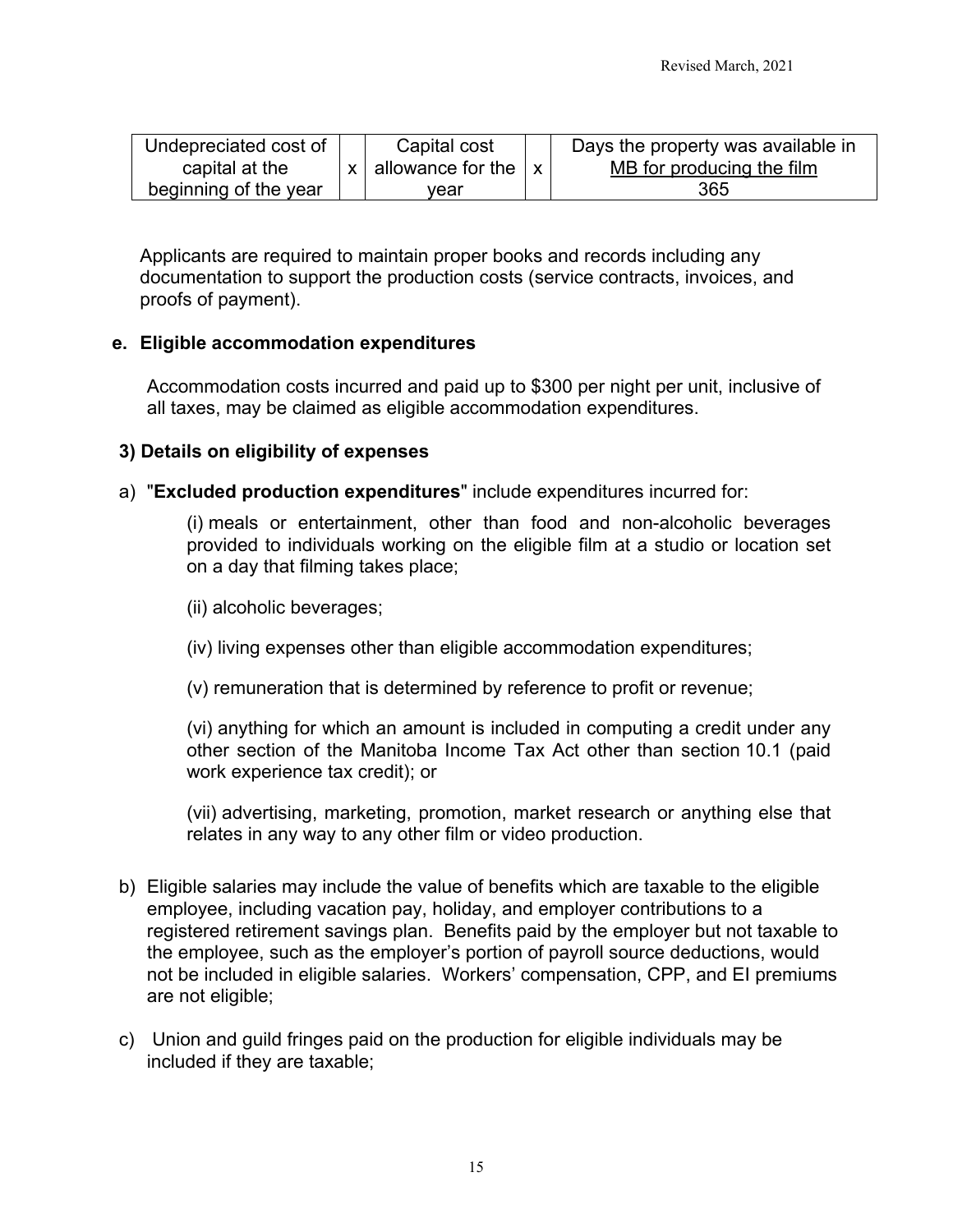- d) Eligible service contract expenditures may include payments to Manitoba police for on-set security services;
- e) Airfare and travel outside Manitoba are not eligible service contract expenditures. Transportation costs are eligible as long as the production of the film is the immediate cause of the expense, and the transportation takes place in Manitoba, and the expense occurs during the eligible production period;
- f) Bulk Extras: In cases where more than 25 extras are hired locally for a production on any given day and the gross daily expense is less than \$150 per extra, the Form B(1) may include one line summaries including the number of bulk extras and their cost, but a detailed listing and Declarations of Residency MUST BE AVAILABLE upon request;

### E.g.

| <b>Budget</b><br>Category           | <b>Position</b> | Name of Manitoba Employee<br>and/or Production Service Co. | <b>Street Address of Manitoba</b><br><b>Employee or Production Service</b><br>Company | SIN                    | Amount<br>Paid or<br><b>Hours</b><br>Worked | Qualified % of<br>Salary or Hourly<br>Rate | <b>Total Eligible</b><br>Labour Expense |  |
|-------------------------------------|-----------------|------------------------------------------------------------|---------------------------------------------------------------------------------------|------------------------|---------------------------------------------|--------------------------------------------|-----------------------------------------|--|
| Manitoba labour paid to Individuals |                 |                                                            |                                                                                       |                        |                                             |                                            |                                         |  |
|                                     | 11.1 Extra      | Bulk Extras/Day 15; 400 extras                             | on file with ProdCo                                                                   | on file with<br>ProdCo | \$48,000                                    | 100%                                       | \$48,000                                |  |
|                                     | .1Extra         | Jane Doe                                                   | 123 Easy Street                                                                       | 123 456 789            | \$200                                       | 100%                                       | \$200                                   |  |

- g) Kit rentals, cell phones, car rentals, and meal allowances qualify as eligible salaries if they are taxable in the hands of an eligible individual or qualify as eligible tangible property if they are not taxable in the hands of an eligible individual;
- h) Manitoba actor buyout payments are eligible at 100% of the expense, and must be listed individually by actor, as opposed to reporting a lump sum;
- i) Unit Publicist fees are eligible at 100% during the eligible production period (i.e. not eligible during post-production).
- j) Courier and shipping fees will only be accepted where paid directly to courier and shipping companies with a head office in Manitoba. Re-bill charges (reimbursements) for courier and shipping expenses are ineligible, and fees paid to companies without Manitoba head offices (e.g. Air Canada, FedEx, etc.) will only qualify if invoices specifically identify the amount paid for Manitoba expenses;
- k) Legal and accounting fees may be eligible during production as follows:
	- Legal fees for negotiating contracts, licenses, and agreements qualify as eligible salaries or eligible service contract expenditures. Incorporation fees for the eligible applicant corporation are *not* eligible;
	- Production Accounting Fees and Post-Production Accounting fees qualify as eligible salaries or eligible service contract expenditures;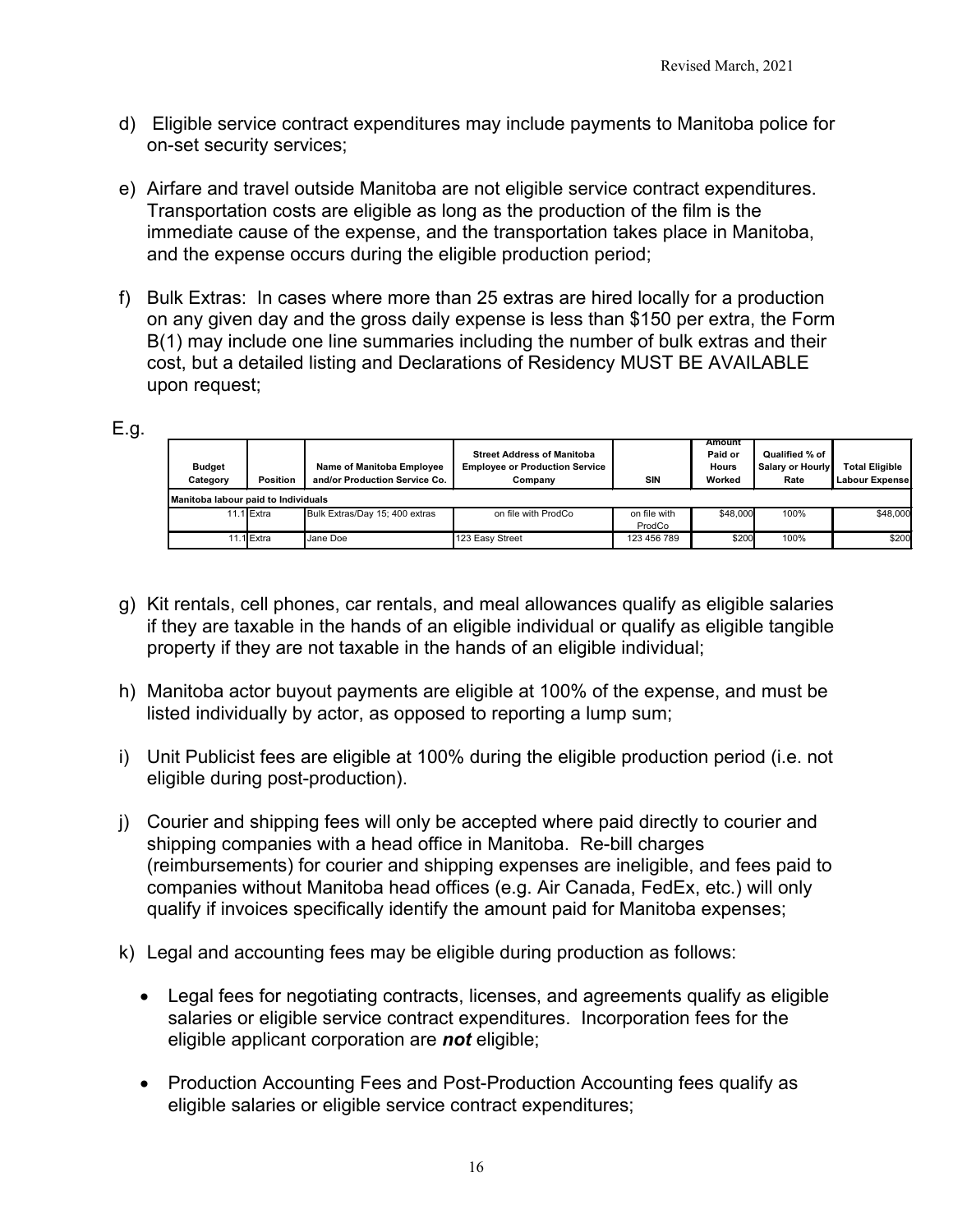- Accounting fees, paid prior to principal photography, to estimate and/or verify the tax credit amounts for financing purposes qualify as eligible salaries or eligible service contract expenditures;
- Accounting or consulting fees for performing the audit or preparing the tax credit applications are *not* eligible.
- l) Payroll services that are directly attributable to the production of a film qualify if paid to eligible individuals or corporations;
- m) Maintenance costs, including security, are eligible as long as the production of the film is the immediate cause of the expense and the expense occurs during the eligible production period;
- n) Medicals are accepted as long as the production of the film is the immediate cause of the expense and the expense occurs during the eligible production period.

# <span id="page-16-0"></span>**H. Deeming Provision**

### <span id="page-16-1"></span>**1) Introduction**

If a technical position is unable to be filled by a willing, available, and qualified Manitoba resident, the legislation will encourage training by allowing the salary of an eligible non-resident individual to qualify for the tax credit for the work they perform in Manitoba, provided that during the time they are working on the production, there is at least one Manitoba resident receiving training in Manitoba on the production. There must be at least one Manitoba Trainee per eligible non-resident individual being deemed. **The Deeming Provision does not apply to producers, directors, actors, or any above-the-line positions.**

A Manitoba Trainee is defined as an eligible individual who, as a member of a film production crew working on the production of an eligible applicant corporation's eligible film, received training or provided technical services for which the corporation has received or is eligible to receive a paid work experience tax credit under section 10.1.

Positions to be deemed must be identified and communicated to Manitoba Film & Music **before** the start of principal photography (positions identified during or after principal photography may be allowed depending on the circumstances).

Eligible non-resident individual salaries are capped at 30% of total eligible Manitoba salaries if there are two or more Manitoba residents being trained on the production per eligible non-resident individual being deemed or at 10% of total eligible salaries if there is only one Manitoba Trainee per eligible non-resident individual. The training ratio of eligible non-resident individuals to resident trainees for a production with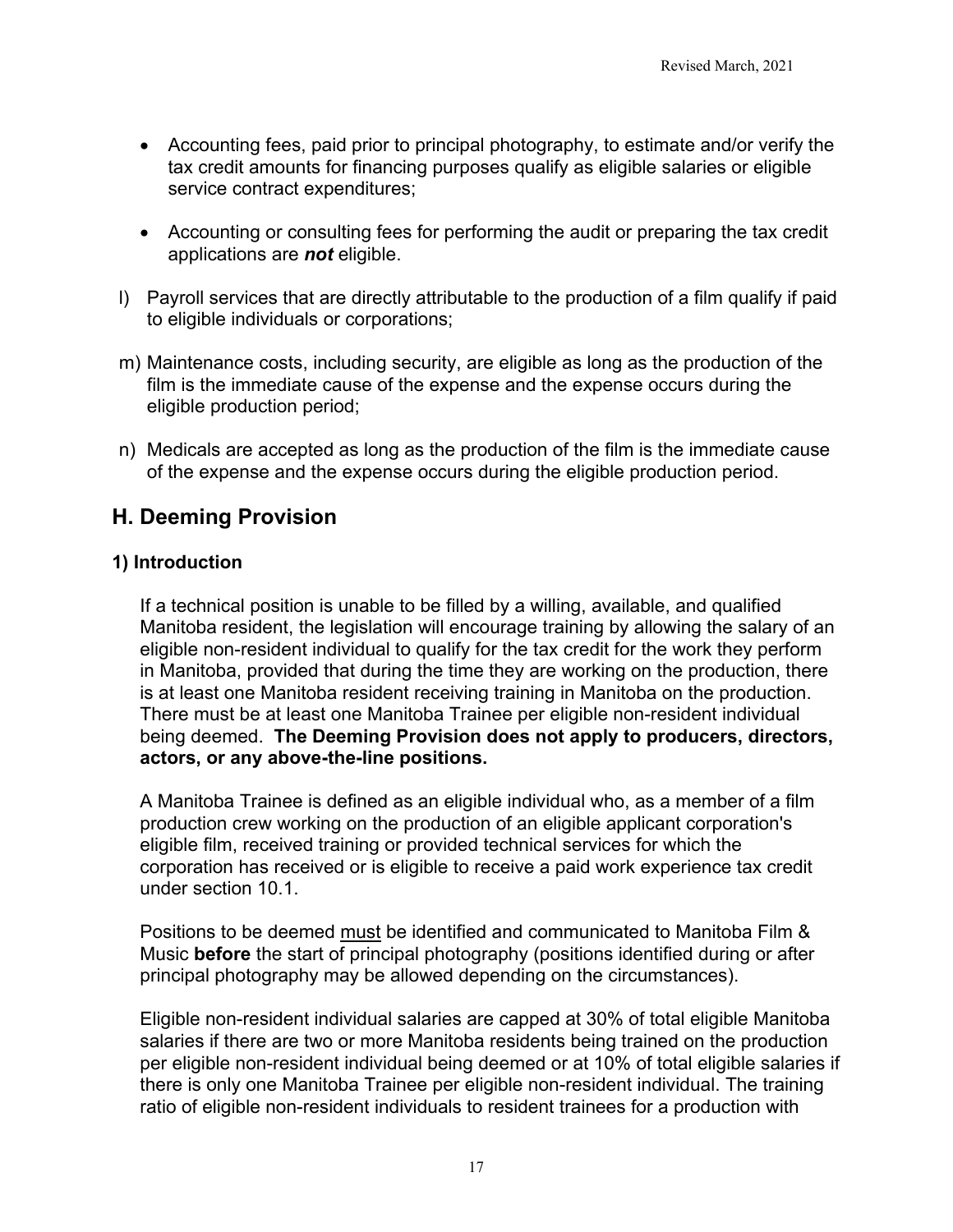more than one deemed individual is calculated based on the average for the production of the film and not on an individual basis.

The Deeming Provision was established to encourage further training of Manitoba residents on local productions.

### <span id="page-17-0"></span>**2) Delivery and Management of Training**

Training which is required by the Deeming Provision will be coordinated and monitored by the applicable association or guild responsible for the training (IATSE 856, IATSE 669, DGC, ACTRA, and Film Training Manitoba (FTM)). Required training is flexible and may vary in experience level, from entry-level to position upgrades or specific skill enhancements. Once Manitoba Trainees have been identified and placed on a production, the applicable union/guild/association will monitor their progress. FTM and the unions may be able to subsidize some training costs, subject to available funding.

As mentioned previously, at least one Manitoba Trainee is required on the production per non-resident being deemed. The training must occur during the course of the employment of the eligible non-resident individual and for the same duration. The eligible non-resident individual does not have to supervise the training. There are 7 ways that training can be facilitated to satisfy training requirements:

| $\mathbf{1}$ . | <b>Entry Level Placement</b>                                               |
|----------------|----------------------------------------------------------------------------|
|                | (i.e. new crew member with no experience)                                  |
|                | 2.   FTM Interns (FTM provides limited # of interns to various productions |
|                | throughout the year - at FTM discretion)                                   |
| 3.             | Upgrade Placements                                                         |
| 4.             | <b>IATSE Trainees</b>                                                      |
|                | (i.e. non-members, non-permitees working at reduced wages)                 |
| 5.             | <b>Crew Observation Placements</b>                                         |
| 6.             | Mentorships                                                                |
|                | 7. Training workshops as approved by Unions/Guilds/FTM                     |

When deeming the Director of Photography, the Manitoba Trainee must be from the camera department, unless it can be proved that there are no available trainee(s) in this department. The labour organizations and FTM may work with the eligible applicant corporation to best match their deeming training requirements to the individual circumstances of the production.

#### **Payments for trainees**

| <b>Work Experience Training</b> | How Work Experience Training is<br>determined and paid |
|---------------------------------|--------------------------------------------------------|
| <b>Entry Level Placement</b>    | The eligible applicant corporation pays wages,         |
|                                 | Workers Compensation, Canada Pension Plan              |
|                                 | (CPP) and Employment Insurance (EI)                    |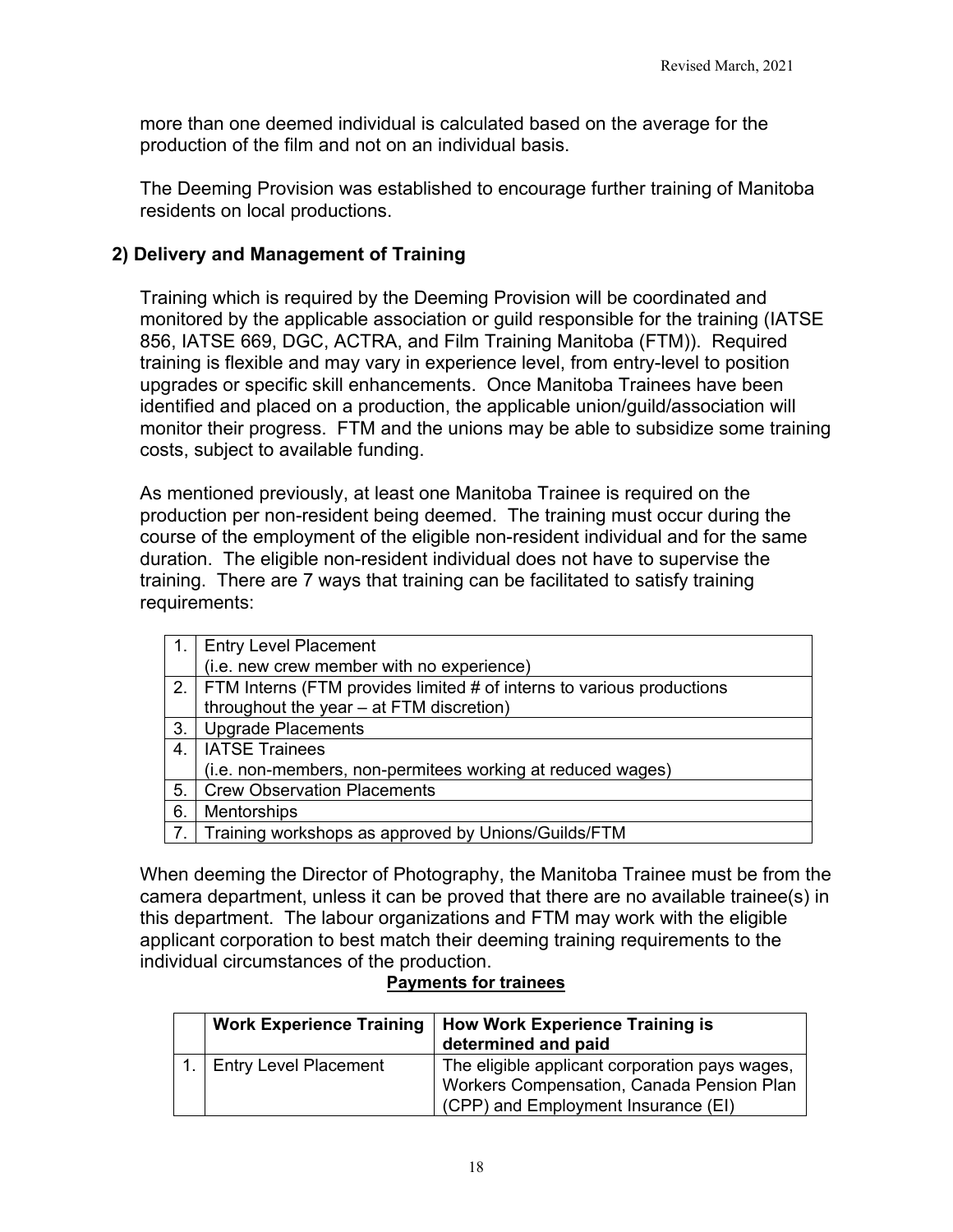|    |                                              | benefits. FTM may make a financial<br>contribution to offset a portion of the wages.                                                                                        |
|----|----------------------------------------------|-----------------------------------------------------------------------------------------------------------------------------------------------------------------------------|
| 2. | <b>FTM</b> Interns                           | FTM pays the Interns wages and benefits.                                                                                                                                    |
| 3. | <b>Upgrade Placements</b>                    | The eligible applicant corporation pays wages,<br>Workers Compensation, CPP, and El benefits.<br>FTM may make a financial contribution to<br>offset a portion of the wages. |
| 4. | <b>IATSE Trainees</b>                        | The eligible applicant corporation is<br>responsible for wages, fringes, and payroll<br>taxes, and the provisions called for in the<br>union contract.                      |
| 5. | <b>Crew Observation</b><br><b>Placements</b> | Observers are not paid.                                                                                                                                                     |
| 6. | Mentorships                                  | Mentors are not members of the crew. FTM<br>pays the Mentor. The eligible applicant<br>corporation pays the crewmember.                                                     |
|    | <b>Training Workshops</b>                    | Determined on a case-by-case basis                                                                                                                                          |

Note: The eligible applicant corporation is required to provide craft service and catering to all types of trainees.

## <span id="page-18-0"></span>**3) Deeming Application Process**

The deeming application process is coordinated by MFM and is intended to occur during the pre-production phase. The Request for Deeming should be completed **prior** to the start of Principal Photography (positions identified during or after principal photography may be allowed depending on the circumstances).

## Step 1: Identify Crewing Needs

• After Manitoba residents have been contacted (and interviewed when available) the eligible applicant corporation determines the positions requiring eligible nonresident individuals.

### Step 2: Contact Manitoba Film & Music

- The eligible applicant corporation contacts MFM to initiate a request for deeming. MFM will need to know the list of positions to deem, along with the names of the eligible non-resident individuals who will hold these positions in order to prepare the Forms C and D for the eligible applicant corporation. This MUST be done prior to the start of principal photography (positions identified during or after principal photography may be allowed depending on the circumstances).
- Requests for deeming for non-union productions are also reviewed by the unions/guild and Film Training Manitoba. When submitting their requests for deeming, non-union productions must include the list of positions to deem, the names of the eligible non-resident individuals who will hold these positions (with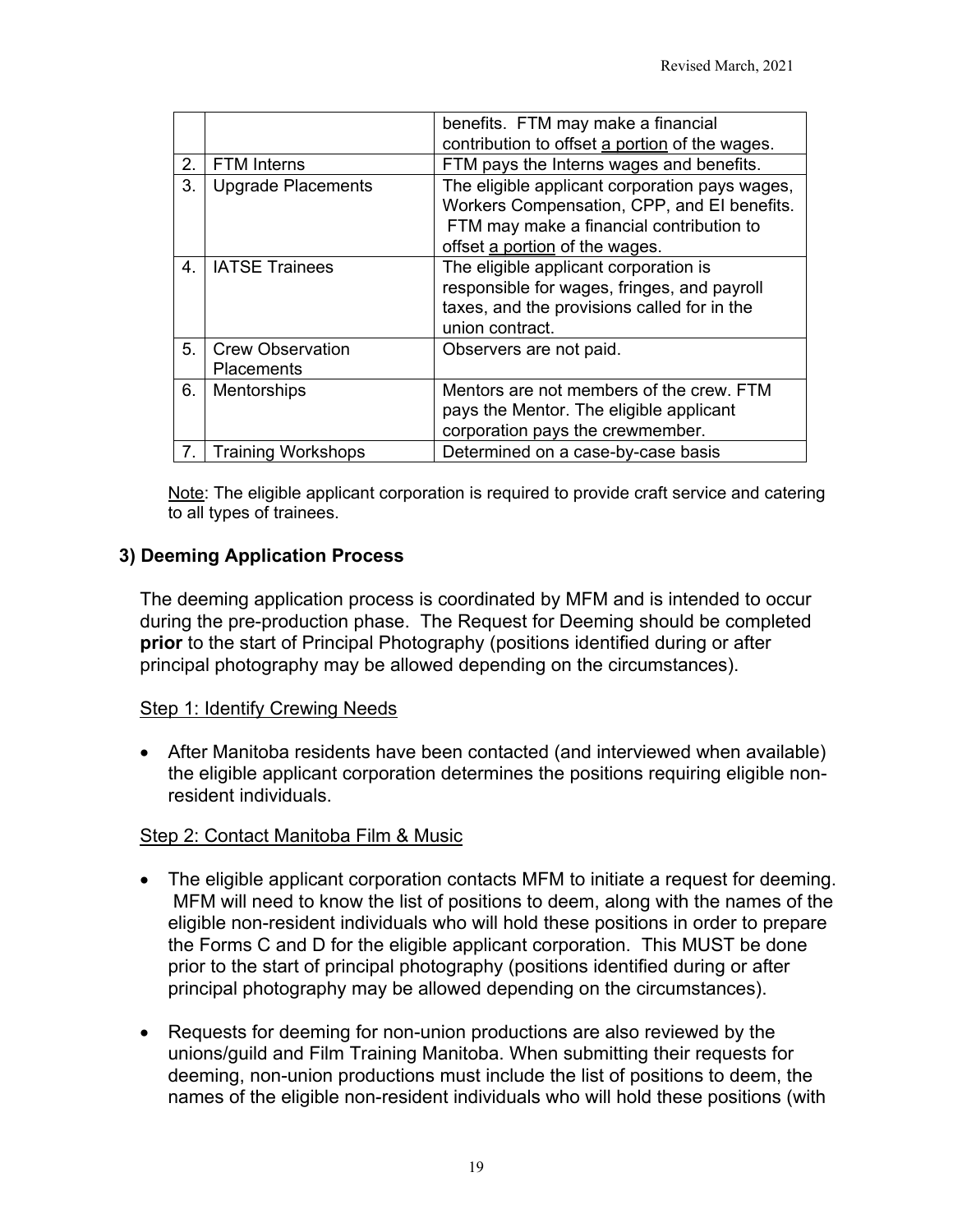résumés), the list of Manitoba residents who normally hold these positions (with résumés) and the reason why they were not hired.

• MFM will schedule a Deeming Meeting between the Producers, the unions and guilds, and Film Training Manitoba to initiate deeming discussions and identify the deeming and training needs. The local Producer, the off-shore Producer (if applicable), and the Production Manager are requested to attend the Deeming Meeting. This meeting is to occur during hard prep.

### Step 3: MFM Begins Preparation of the Request for Deeming (Form C) and Projected List of Deemed Labour (Form D, Part A)

- Based on the list of positions to be deemed, MFM compiles a list of existing Manitoba crew for the positions and prepares the Form C. MFM will also prepare the Form D, Part A (Projected List of Deemed Labour).
- The Forms C and D are then sent to the eligible applicant corporation.
	- $\circ$  For Form C The eligible applicant corporation will fill in the missing information, will indicate the time and date each Manitoba resident was contacted, the reasons for not employing existing Manitoba crew, and will sign the form before returning it to MFM.
	- $\circ$  For the projected Form D The eligible applicant corporation will indicate which Manitobans will receive training (the résumé of each trainee may be requested).
- Once the eligible applicant corporation has completed Form C and D, it then sends the forms (and résumés) back to MFM who will forward them to the unions/guilds/FTM for approval.

Step 4: The Unions, Guilds, and FTM (when applicable) will verify the availability of Manitobans for the deemed positions and will also verify the proposed training.

- If the eligible applicant corporation has problems finding the appropriate Manitoba Trainees to complete the Projected Form D, the unions/guilds/FTM may offer assistance in finding appropriate trainees, but are not obligated to do so.
- Once the unions/guilds/FTM are satisfied that no Manitobans were available, qualified, and willing for the positions to be deemed, they will sign the Form C.
- Once the unions/guilds/FTM are satisfied that appropriate Manitoba Trainees are matched to each deemed individual, they will sign the Projected Form D.
- The signed Forms C and D are then returned to MFM.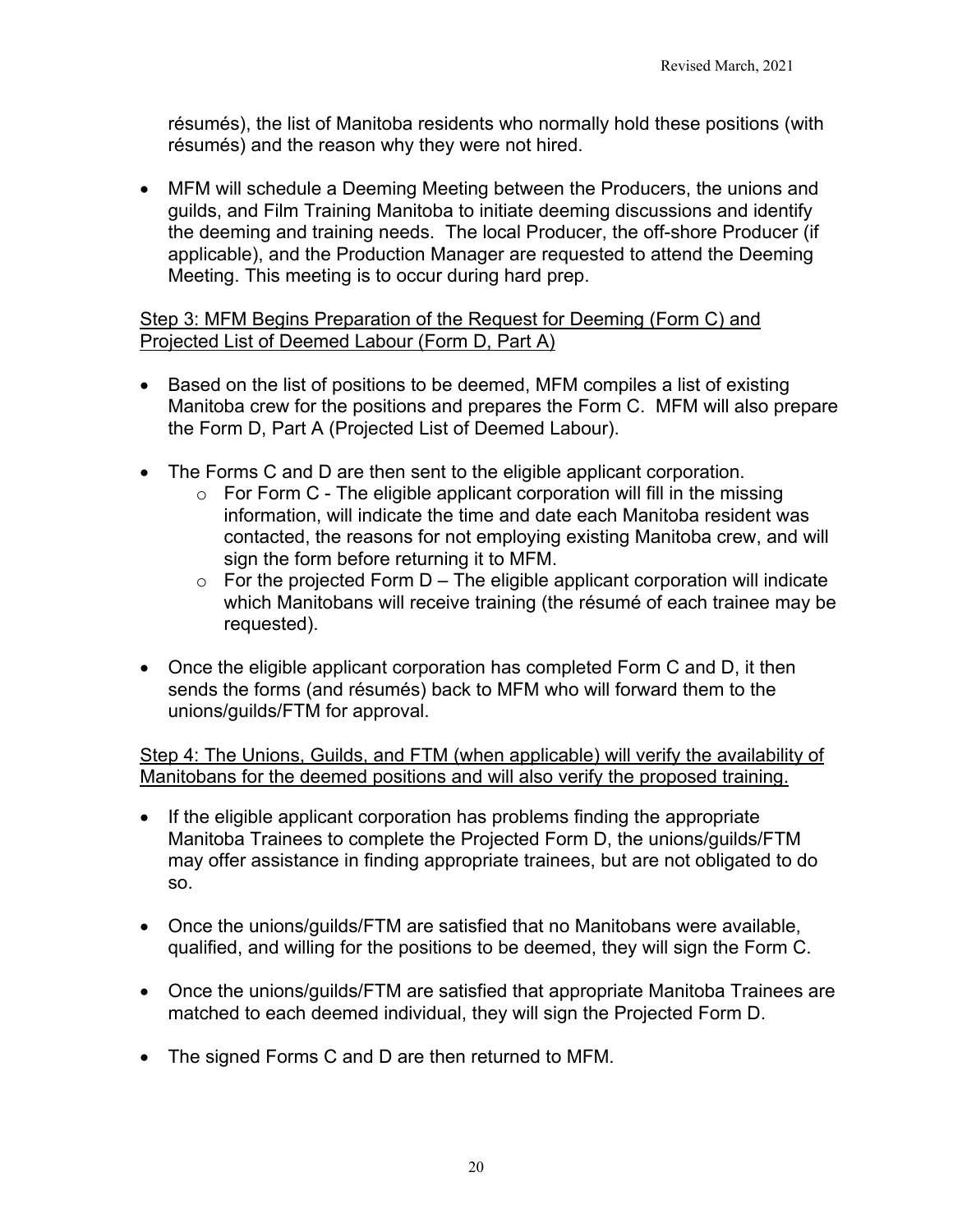### Step 5: MFM Issues a Part A Approved Deeming Letter accompanied by the supporting approved Projected List of Deemed Labour (Form D, Part A)

- Once deeming approvals have been received from the Labour Organizations and FTM, MFM will send a letter to the eligible applicant corporation, to the governing Labour Organizations (and to FTM if applicable); confirming the approved deeming request and the list of proposed matched trainees. Forms are kept on file at MFM in anticipation of issuing an Advance Certificate of Eligibility or a Certificate of Completion. All information relating to deeming must be treated as highly confidential.
- If the unions or guilds have not approved a position, notice and explanation will be sent by MFM to the eligible applicant corporation, to the governing Labour Organizations, (and to FTM if applicable). If the eligible applicant corporation is in disagreement with the decision, it may refer to the Deeming Dispute Resolution Process.

Step 6: The eligible applicant corporation submits the Part A Tax Credit Application to Manitoba Film & Music *(optional)*

• The eligible applicant corporation submits the Part A - Application for Registration to MFM, which would include the estimated eligible non-resident salaries in the calculation.

Step 7: The eligible applicant corporation prepares the Actual List of Deemed Labour (Form D. Part B) and the Training Form for each Manitoba Trainee

- After the period of employment of the deemed persons has ended, and the training has been completed, the eligible applicant corporation will prepare and send an **Actual List of Deemed Labour (Form D, Part B)** and a Training Form for each Manitoba Trainee that was matched for deeming purposes to MFM. The Training Form must be completed by the Production Manager. THIS MUST HAPPEN WITHIN 4 weeks of wrap. MFM will forward the form to the unions/guilds/FTM to verify that the training actually took place. If in agreement, they will sign the Actual List of Deemed Labour and send it back to MFM.
- MFM will then verify that all required approvals have been received and will send to the eligible applicant corporation a Part B Deeming Approval Letter, along with the Actual List of Deemed Labour (Form D, Part B) that has been approved by the unions/guilds/FTM. This will confirm to the eligible applicant corporation the positions and eligible non-resident individuals that have been approved for deeming.
- The eligible applicant corporation will include the approved eligible non-resident individuals in its detailed Report of Eligible Manitoba Expenditures (Form B(1))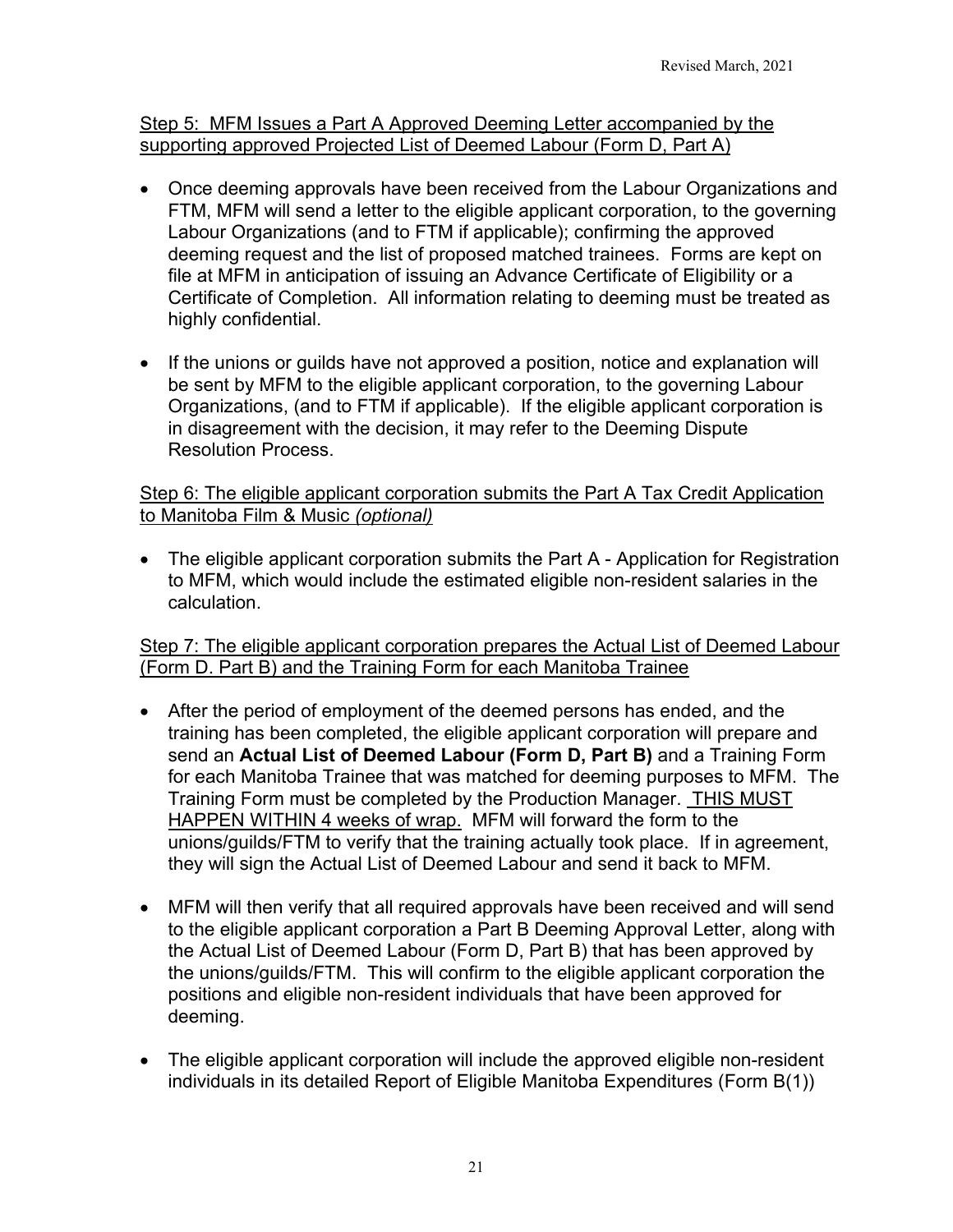for each fiscal year and include the associated eligible labour expenditures in its tax credit application calculations.

#### Step 8: The eligible applicant corporation submits the Certificate of Completion Application to Manitoba Film & Music

- After completion of the project and final reporting, the eligible applicant corporation submits the Certificate of Completion application to Manitoba Film & Music. Approved deeming requests and actual lists of matched training should be on file at MFM.
- If additional positions have been required during the course of production, and the required training has been identified, MFM will work with the eligible applicant corporation, the unions, guilds, and FTM to complete the necessary approval process for the new positions.
- After review, MFM will issue a Certificate of Completion to be forwarded to CRA for a review/audit of the expenses and for final payment of the tax credit.

# <span id="page-21-0"></span>**I. Manitoba Production Company Bonus**

An eligible applicant corporation may qualify for an additional 8% tax credit by having a Manitoba Production Corporation own some of its voting shares during its entire taxation year. If the eligible production extends over multiple taxation years, then the ownership requirement applies to all applicable taxation years of the production. A screen credit requirement also applies.

## <span id="page-21-1"></span>**Eligibility Criteria:**

- a) The principal photography for the film commenced after May 31, 2020;
- b) At all times in the taxation year of the applicant corporation, a Manitoba Production Corporation owns, otherwise than by way of security, voting shares of the applicant corporation; and
- c) The Manitoba Production Corporation receives a screen credit as a producer, co-producer or executive producer of that film.

In order to qualify as a **Manitoba Production Corporation** a corporation must, in relation to a particular time:

- Be a taxable Canadian corporation incorporated under the laws of Manitoba;

- Have a permanent establishment in Manitoba at that time (see Section D for the definition of "permanent establishment");

- Be carrying on a business of film or video production in Manitoba at that time;

- In respect of which, one or more eligible individuals (i.e. who reside in Manitoba for tax purposes on December 31 of the taxation year of production or of the immediately preceding taxation year) own shares to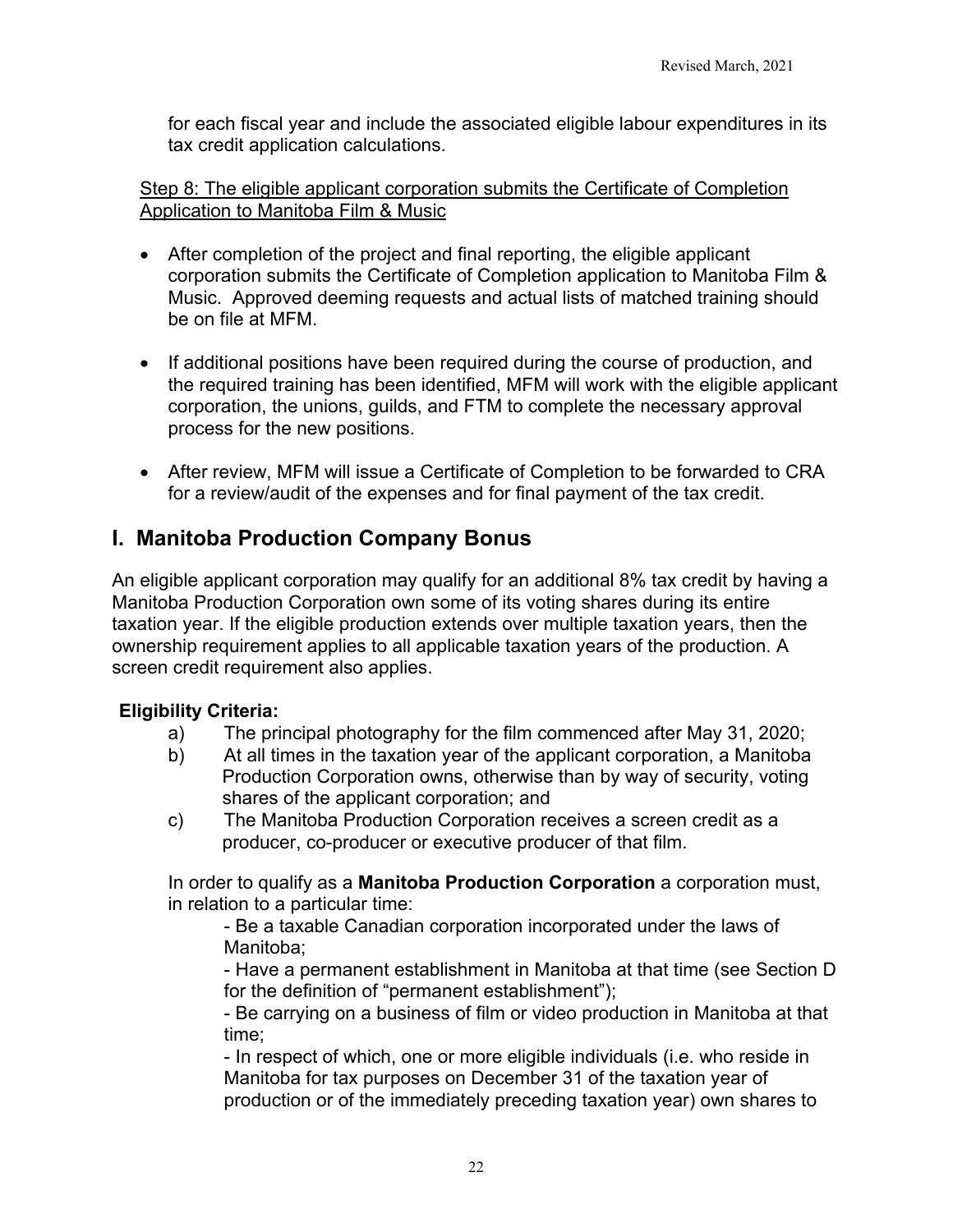which are attached more than 50% of the votes for the election of directors of the corporation, otherwise than by way of security, at the time; - In the taxation year that includes that time, or in the immediately preceding taxation year, pays at least 25% of its salaries and wages to eligible employees (i.e. to T4'able employees who are residents of Manitoba for tax purposes on December 31 of the taxation year of production or of the immediately preceding taxation year); and - Satisfy any additional criteria prescribed by regulation.

Note: If an eligible production spans more than one fiscal year, then the Manitoba Production Corporation must ensure that it meets the above definition throughout the period of time that spans the entire applicable fiscal years of the applicant corporation.

# <span id="page-22-0"></span>**J. Reporting Eligible Expenditures**

The required report format is included with the application as Form B (Cost-of-Production Credit) and Form B(1) and is also referenced in the Audit Guidelines (Section M) and defined further in Section G 2).

### Highlights of Report Requirements:

- 1. Make sure the report lists the start and end dates for the expenditures, and make sure these dates conform to the "commencement of production" and "delivery" dates as stated in your application;
- 2. Declarations of Residency with Social Insurance Numbers are required for labour paid to employees and contracted individuals. Business Numbers are required for all labour expenses being claimed for corporations. Manitoba Driver's license numbers or Manitoba Medical Numbers should be collected in cases where a SIN or BN is not available. For labour AND non-labour expenses, the applicant must maintain proper books and records, including any documentation to support the costs (service contracts, invoices, and proofs of payment);
- 3. The labour expenses must be reported in two categories as set out in Section G 2):
	- i. Labour paid to eligible employees;
	- ii. Labour paid to eligible non-resident individuals.

Labour expenses should be clearly labelled to identify the nature of the labour expense. E.g. "Fringes" is insufficient; a specific description of the fringe for each person is required, including the percentage claimed on gross and the dollar amount (i.e. Fringe – vacation pay, percentage, and dollar amount claimed).

4. Eligible Service Contract expenses should be clearly labelled to identify the individual who provided the services and the nature of the service provided.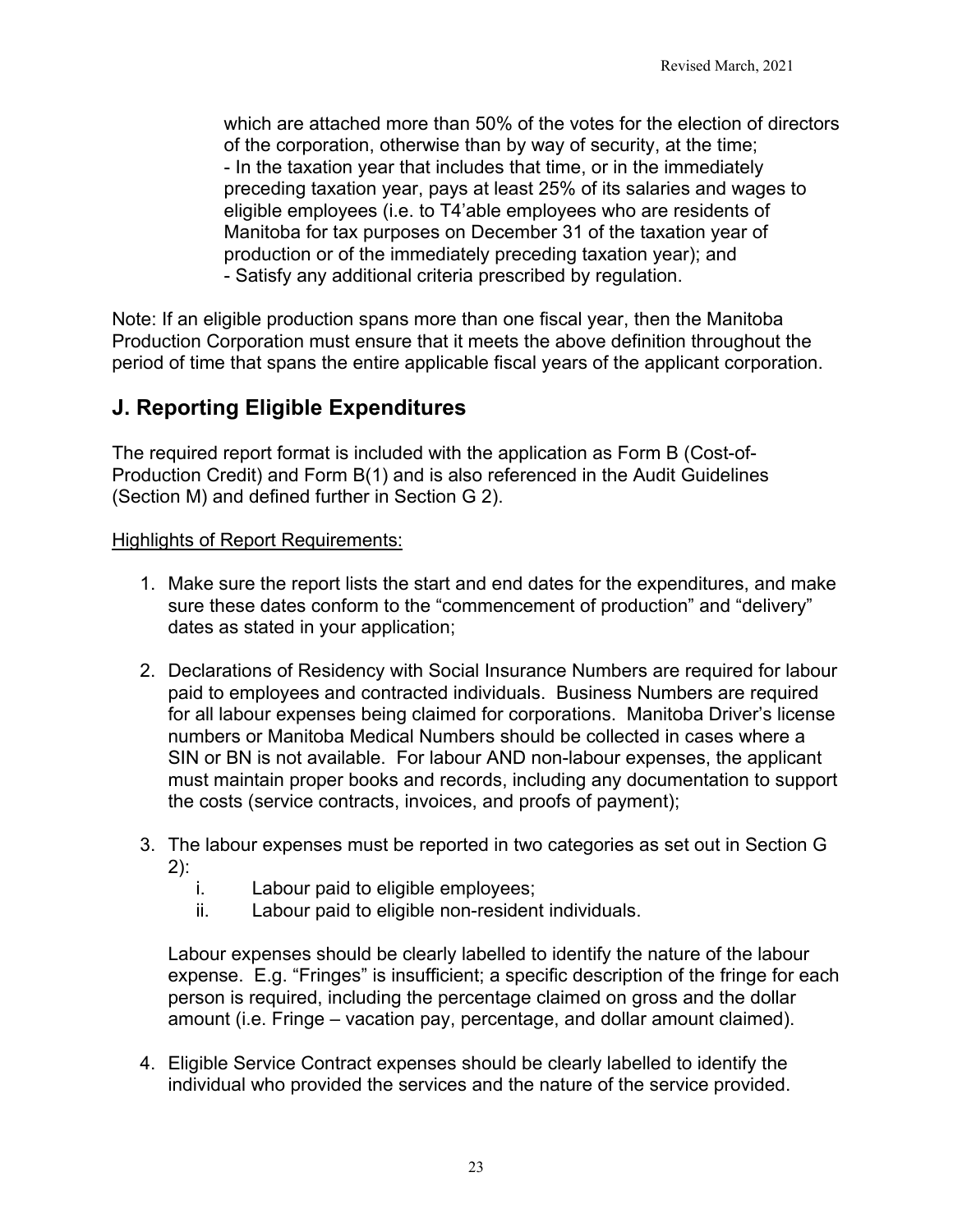Applicants are required to maintain proper books and records including any documentation to support the production costs (service contracts, invoices, and proofs of payment).

- 5. Eligible Tangible Property expenses should be clearly labelled and identify amounts incurred for the acquisition or rental in Manitoba of tangible property used in the eligible production.
- 6. A portion of the contingency, equal to the proportion of eligible Manitoba expenditures to total cost less contingency, can be included as eligible Manitoba costs in the calculation of the Part A Registration Certificate.

# <span id="page-23-0"></span>**K. ADMINISTRATION AND PROCESS**

### **General:**

An application for a Registration Certificate (otherwise known as Part A), an Advance Certificate of Eligibility, and/or a Certificate of Completion (formerly called Part B) must be sent to Manitoba Film & Music.

### **Based on the information provided, Manitoba Film & Music will verify that:**

- The production is an *eligible film,* in accordance with the Manitoba *Income Tax Act;*
- The corporation is eligible to apply for the tax credit, as per the Manitoba *Income Tax Act:*
	- o Applicant has a permanent establishment in Manitoba;
	- o Applicant is a taxable Canadian corporation primarily carrying on a business that is film or video production;
	- o A minimum of 25% of the corporation's "T4'able" employee salaries and wages are paid to eligible "T4'able" Manitoba employees in relation to the eligible film for which the tax credit is claimed for work performed in Manitoba based on the information provided in the application form;
- The corporation has provided adequate documentation if it is applying to qualify for the Manitoba Production Company Bonus;
- Basic tax credit calculations are correct;
- Principal photography began on or after April 1, 2010;
- A complete application has been received and approved;
- The Part A Registration Certificate is issued in accordance with the legislation (provided a Part A application is submitted);
- The Advance Certificate of Eligibility is issued in accordance with the legislation, if applicable;
- The application for Certificate of Completion was received within 30 months after the end of the fiscal year in which principal photography began (unless a waiver with respect to the normal re-assessment period was filed with CRA);
- The Completion Certificate is issued in accordance with the legislation.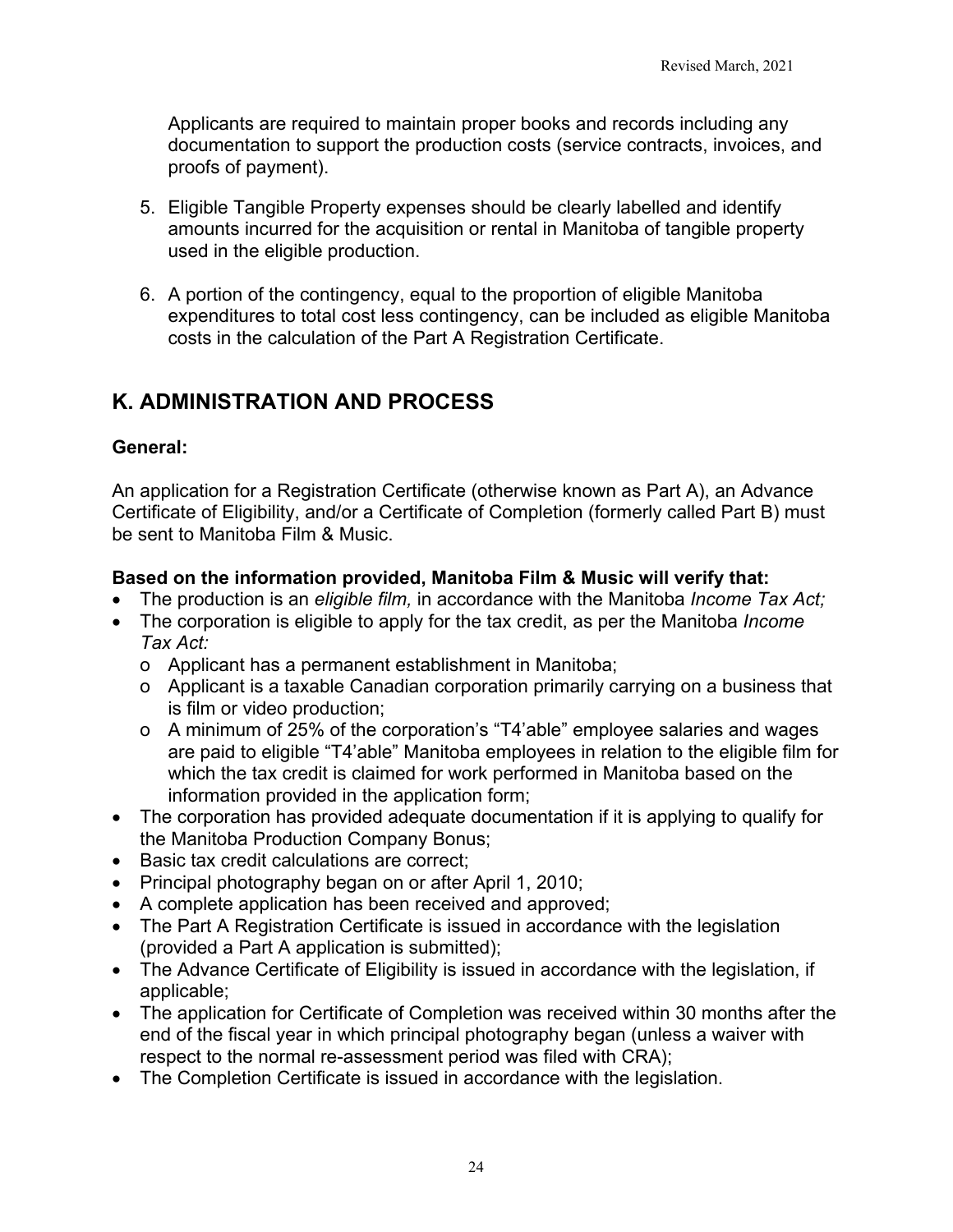# **CRA will verify that:**

- An Advance Certificate of Eligibility is provided for each fiscal year for multi-year productions. Production companies may also opt to apply only for a Certificate of Completion for multi-year productions;
- A Certificate of Completion is provided for non-multi-year productions or multi-year productions in their completion year;
- Manitoba Film & Music has certified the Advance Certificate of Eligibility or Certificate of Completion indicating the eligibility of the eligible applicant corporation and the film;
- The expenses claimed are reasonable under circumstances;
- The expenses claimed are directly attributable to production;
- Review eligible salaries;
- Review/audit applications in accordance with CRA audit standards;
- Re-verify that the minimum eligibility requirement (25% of "T4'able" wages and salaries paid to "T4'able" eligible Manitoba employees in relation to the eligible film for which the tax credit is claimed) for the eligible applicant corporation is complied with for cases that meet criteria provided to CRA by the province of Manitoba;
- If the applicant is applying for the Manitoba Production Company Bonus, verify that the Manitoba Production Corporation paid at least 25% of its salaries and wages to eligible employees in the taxation year or in the immediately preceding taxation year.

# **Details:**

## <span id="page-24-0"></span>**1) Deeming Provision - Application Process**

The deeming application process is coordinated by Manitoba Film & Music and is intended to occur during the pre-production phase. The Request for Deeming should be completed **prior** to Principal Photography (requests made during or after principal photography may be accepted depending on the circumstances). Please see Section H – Deeming Provision for more details.

# <span id="page-24-1"></span>**2) Part A - Registration Application (optional)**

An eligible applicant corporation wishing to register for the Manitoba Film and Video Production Tax Credit will submit the required application and documentation, including the Request for Deeming, if applicable, to Manitoba Film & Music. MFM will analyze the complete application in a timely manner to verify eligibility of the film, eligibility of the applicant corporation, eligibility for the bonus, and the reasonableness of the estimated eligible expenses and tax credit calculations. Manitoba Film & Music may then produce a Part A – Registration Certificate that reflects MFM's opinion based on the eligibility criteria and the reasonableness of expenses claimed. This registration certificate may then be used to demonstrate the production's Manitoba Tax Credit status with Manitoba Film & Music and other financiers.

Please note that a Part A Registration Certificate does not guarantee the eligibility, nor the amount of the tax credit, as the final determination of eligibility and the final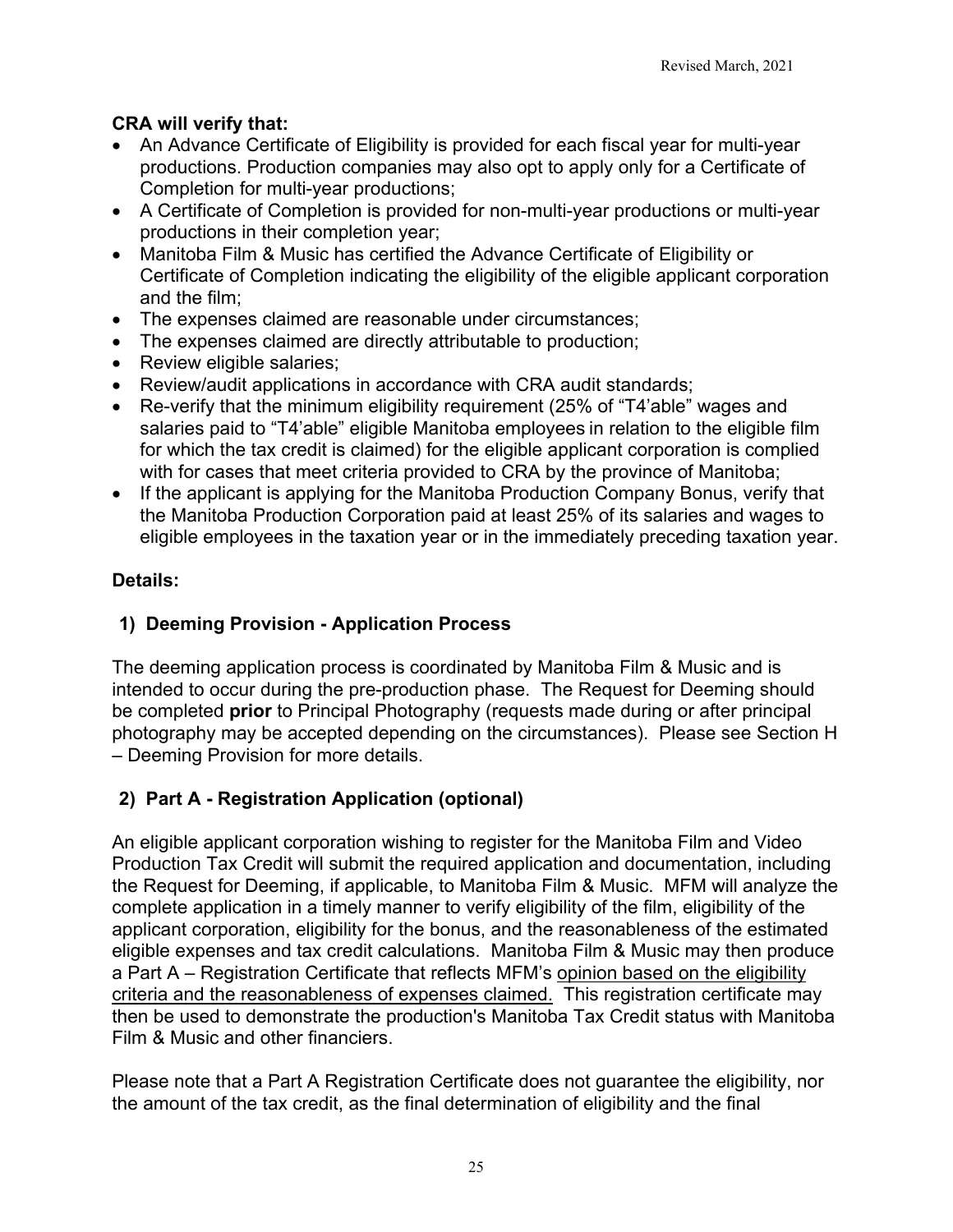calculations are determined by the Canada Revenue Agency at the advance stage and the completion stage.

The registration document will be filed at Manitoba Film & Music along with the submitted documentation.

# <span id="page-25-0"></span>**3) Application for Advance Certificate of Eligibility or Certificate of Completion**

(a) Advance Certificate of Eligibility – *for multi-year productions only (optional)*

An eligible applicant corporation with a project spanning more than one fiscal year may submit a complete application, along with required documentation, to Manitoba Film & Music for an Advance Certificate of Eligibility after each fiscal year that ends prior to the delivery date. An Advance Certificate of Eligibility will be issued by Manitoba Film & Music after the eligibility of the film, the eligibility of the applicant corporation, and the eligibility for the bonus have been confirmed. This document is to be attached to CRA's Schedule 388, which accompanies the T2 Corporate Income Tax Return filed with CRA.

Please note that an Advance Certificate of Eligibility does not guarantee the eligibility, nor the amount of the tax credit, as the final determination of eligibility and the final calculations are determined by the Canada Revenue Agency at the completion stage.

Please note that tax credits **will not** be awarded on eligible non-resident labour until the production is complete – the deeming cap can only be determined based on the total Manitoba labour across the entire show, and final deeming can only be determined once all training has taken place. The tax credit on eligible non-resident labour will be issued when the Certificate of Completion is filed with CRA.

Eligible applicant corporations of multi-year productions may also elect to apply for the tax credit only in the year of completion. In this case, only an application for Certificate of Completion is required.

<span id="page-25-1"></span>(b) Application for Certificate of Completion – **mandatory** for all productions (single or multi-year)

The required Application Fee must be included with the Completion Application for MFM to review the application (see section 4 below for information on the Application Fee).

When a registered project is completed, the applicant will submit the completion certificate application, documentation and the required Application Fee to Manitoba Film & Music, including the Actual List of Deemed Labour (Form D, Part B), if applicable. The complete application will be reviewed in a timely fashion. A Certificate of Completion will be issued by Manitoba Film & Music after the eligibility of the film, the eligibility of the applicant corporation, and the eligibility for the bonus have been confirmed.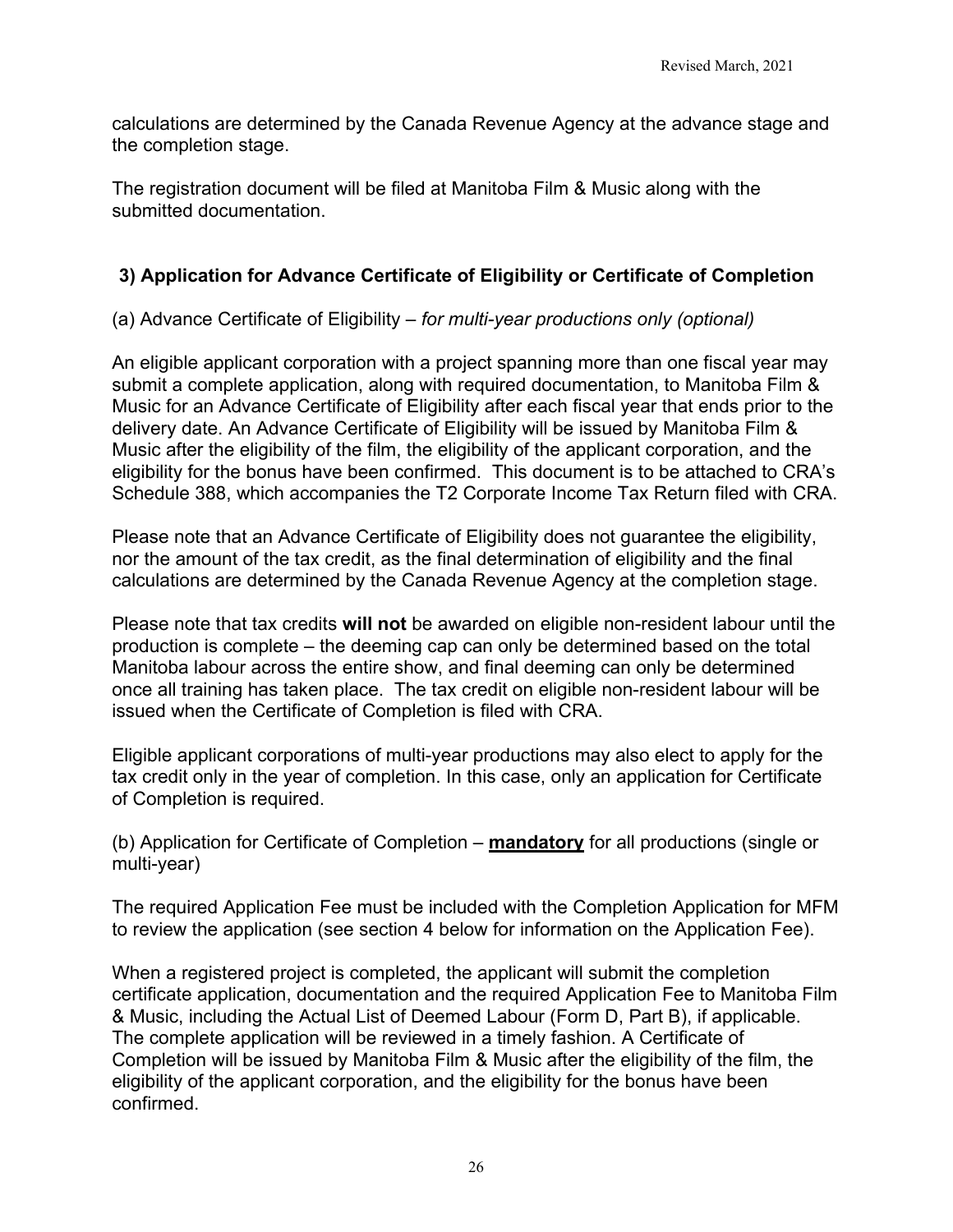Applicants will then submit an audit package, including the Certificate of Completion, along with their T2 corporate income tax return, to CRA.

CRA will review/audit the application, including the reasonableness of expenses claimed, and will determine the final value of the tax credit, including eligible nonresident labour, after which the tax refund will be issued and sent to the eligible applicant corporation.

### **Note:**

- i. **Where an eligible applicant corporation is engaged in more than one production in a given taxation year, separate applications and registrations for each production must be submitted**.
- ii. **Where a production spans more than one taxation year, separate certificates for each taxation year will be issued**: Advance Certificates of Eligibility for years prior to the delivery date and/or Certificate of Completion for the year-end in which delivery occurred. **An eligible applicant corporation may also elect to apply only for a Certificate of Completion for such productions; however, the Form B (Cost-of-Production Credit) and the Form B(1) - Report of Eligible Manitoba Expenditures - must still be separated by fiscal year.**
- iii. **All productions must submit a Completion Application**. Productions that have received a tax credit refund through an Advance Certificate of Eligibility must provide a Completion Application to MFM upon completion of the project. Failure to do so will result in CRA recovering the tax credit from the applicant corporation. Once a Completion Certificate has been issued, there shall be no further applications accepted by MFM for the same production.

## <span id="page-26-0"></span>**4) Application Fee**

For all productions where principal photography begins after August 31, 2017, an Application Fee is charged with respect to each Completion Application submitted to Manitoba Film & Music. The required Application Fee is determined in part based on the final cost of production. The Application Fee schedule is:

- A minimum of CAD\$350, regardless of the level of the final production costs; plus
- 0.05% of the production's final total cost of production that exceeds CAD\$20,000;
- to a maximum of CAD\$5,000.

The final cost of production is all final costs paid through the applicant corporation. Please note that in the case of co-productions and co-ventures where production costs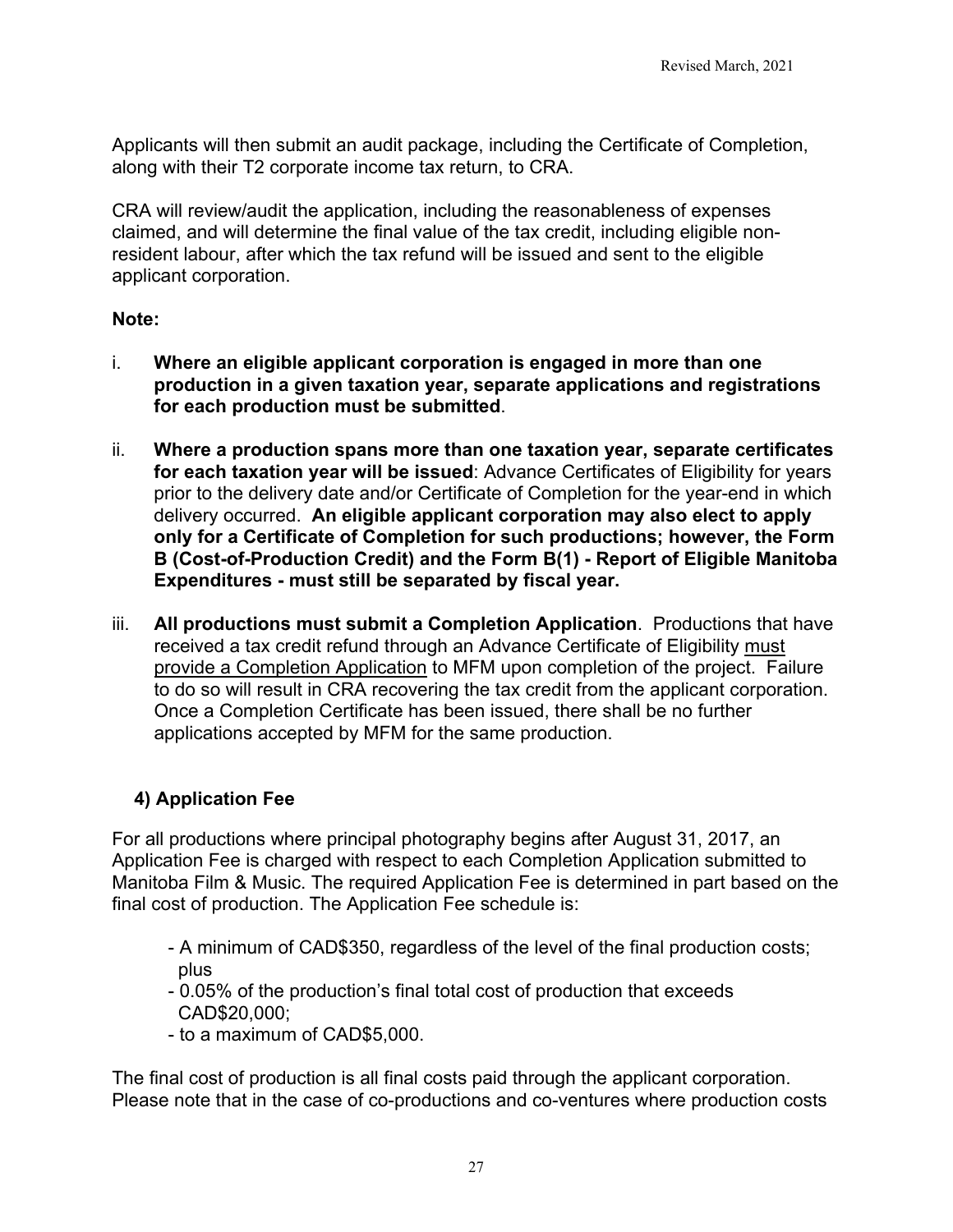have been split between separate single-purpose corporations (one for Manitoba costs and another for non-Manitoba costs), the final total cost of production will be based on costs that are paid through the applicant corporation only.

The Application Fee is payable by cheque or money order made payable to Manitoba Film & Music at the time the Completion Application is submitted to MFM. Separate cheques or money orders are required for each Completion Application. In no circumstance shall the Application Fee be reimbursed to the applicant. Please note that the Application Fee is required in order for the application to be reviewed. Completion Certificates will not be issued until cheques have cleared. There is no fee charged for a Registration Application (Part A). There is no fee charged for an Advance Certificate of Eligibility Application.

# <span id="page-27-0"></span>**5) Receiving the Tax Credit Refund**

CRA processes the income tax return and will issue a refund to the eligible applicant corporation for the value of the Manitoba Tax Credit, provided that the corporation does not have any federal or provincial liabilities outstanding (i.e. source deduction remittances, income tax payable).

If it has been determined that an overpayment of the tax credit has been made (or no Completion Certificate has been issued by MFM in the case where an advance has been received by the applicant), the excess (or the full advance) is recoverable from the corporation and is a debt due by the corporation to Her Majesty in right of Manitoba. If the situation arises where there are competing claims for the same expenses, then no tax credit will be issued for those expenses until an agreement signed by all parties is filed with the Minister.

It is industry standard that most productions are completed through single purpose companies, which allows for some manipulation of the timing of the year-end. Whenever possible, it is advantageous to have the eligible applicant corporation's yearend coincide with the completion of the production. This will help minimize turnaround time for the Tax Credit processing and will lessen interim financing costs.

# <span id="page-27-1"></span>**L. USER GUIDELINES TO FILLING IN THE APPLICATION**

i. Manitoba Film & Music must receive the Certificate of Completion application **within 30 months after the end of the taxation year in which principal photography began** (unless a Waiver In Respect Of The Normal Reassessment Period – Form T2029 - has been filed with the Canada Revenue Agency, in which case the deadline is increased to 48 months after the end of the fiscal year in which principal photography began)**.** Applications should be **submitted in the same order as the productions**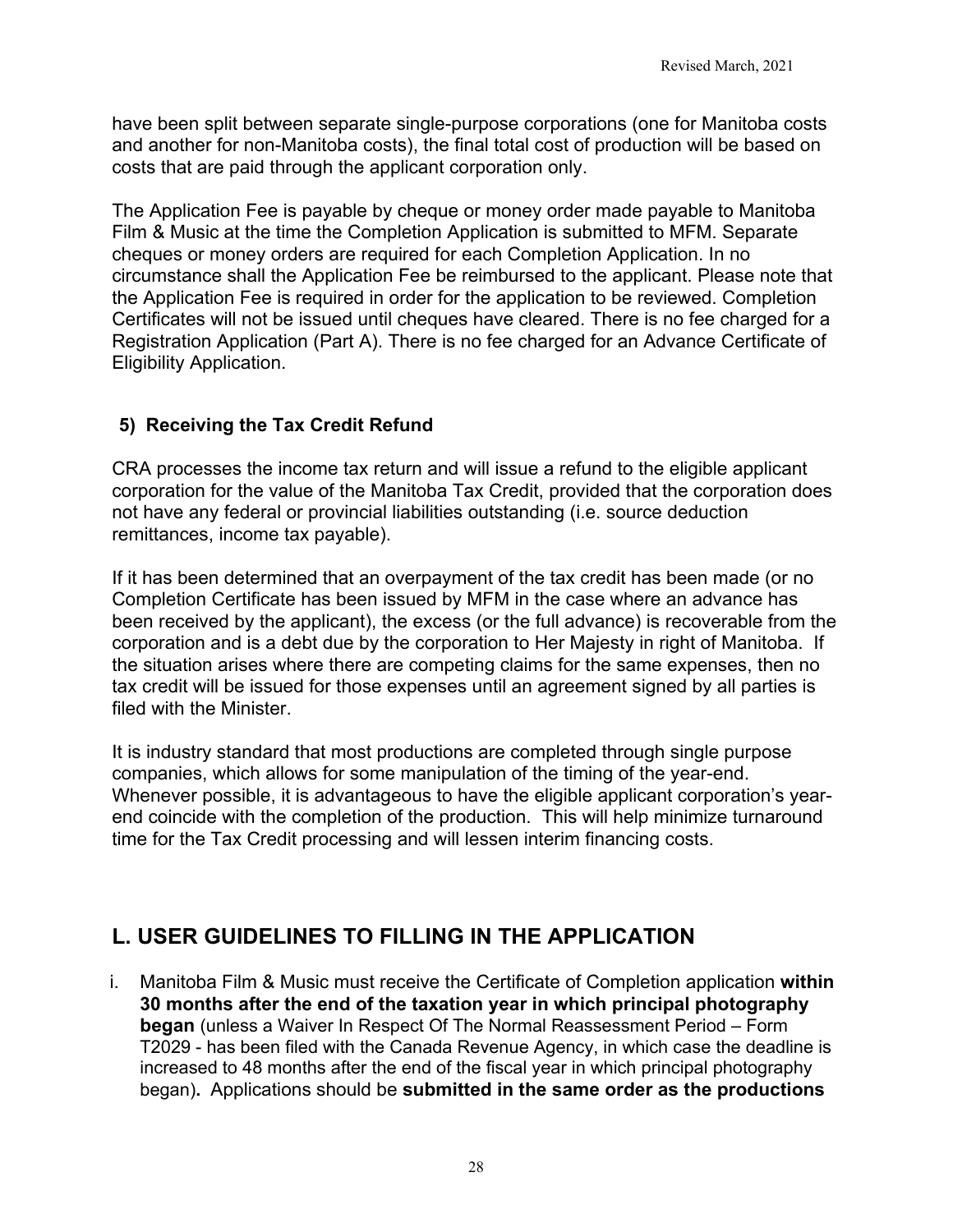**were shot.** The Application Fee must accompany the Completion Application in order for the application to be accepted and reviewed;

- ii. Ensure that you fill in all blanks. **Do not skip ANY spaces**, as the application will not be processed until this information has been provided, causing you unnecessary delays;
- iii. Where a production spans more than one taxation year, an Advance Certificate of Eligibility for each taxation year can be issued. **An eligible applicant corporation may also elect to apply only for a Certificate of Completion for such productions;**
- iv. Whenever a production spans more than one fiscal year, both the Form B (Cost-of-Production Credit) and Form B(1): Report of Eligible Manitoba Expenditures **MUST** be **separated by fiscal year**;
- v. Section II Eligibility Requirements for an eligible applicant corporation:

In order to receive any level of tax credit certificate, eligible applicant corporations must satisfy eligibility requirements, namely that the eligible applicant corporation pays at least 25% of its "T4'able" salaries and wages to "T4'able" eligible employees and "T4'able" employees who are eligible non-resident individuals, in relation to the eligible film for which the tax credit is claimed, for work performed in Manitoba on the eligible film.

> Please be aware of the important distinction between "salaries and wages", which refer exclusively to compensation paid to "T4'able" employees, and "eligible salaries" which includes compensation paid to third parties (individual contractors or otherwise) for services provided. **Close attention to this section is required, as an applicant corporation will not qualify for the tax credit if this requirement is not met**.

Section 7.5(1) of the Income Tax Act (Manitoba) under "eligible corporation" states (among other requirements): "eligible corporation", in relation to an eligible film, means a corporation that pays, for each fiscal year, at least 25% of its salaries and wages

(i) to eligible employees and employees who are eligible non-resident individuals in relation to the eligible film for which the tax credit is claimed, and

(ii) except in the case of a documentary, for work performed in Manitoba on an eligible film.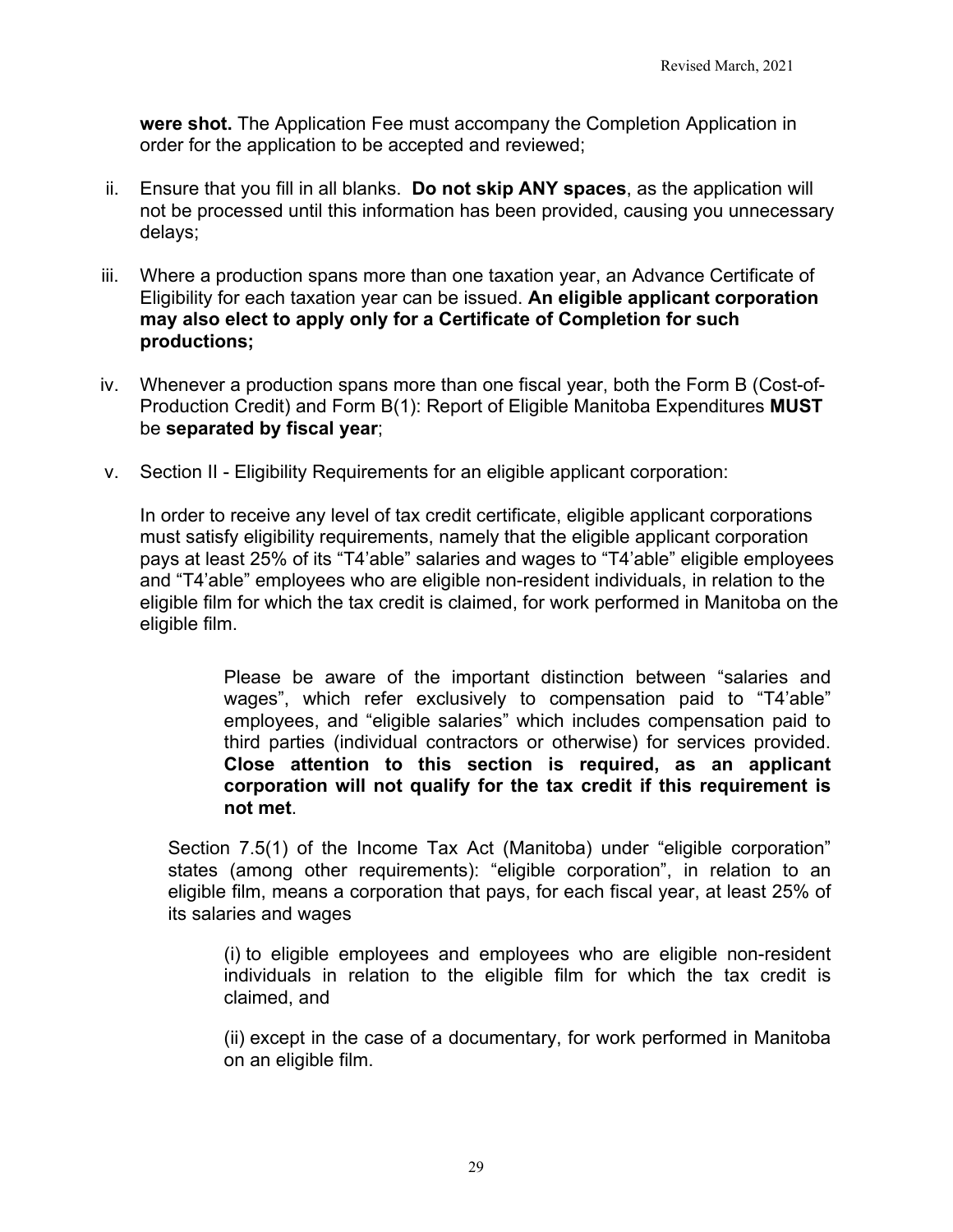For documentaries, the corporation would only be required to meet the minimum of 25% of "T4'able" salaries and wages paid to "T4'able" eligible Manitoba employees and "T4'able" employees who are eligible non-resident individuals, in relation to the eligible film for which the tax credit is claimed; the work does not need to be performed in Manitoba.

Note that "T4'able" employees who are eligible non-resident individuals in relation to the eligible film for which the tax credit is claimed, subject to the 30% cap, are included for purposes of meeting the minimum 25% requirement.

The formula for each fiscal year in question is calculated as follows:

Wages and salaries paid by the eligible applicant corporation to "T4'able" eligible **employees** who are residents of Manitoba, and to "T4'able" employees who are eligible non-resident individuals, in relation to the eligible film for which the tax credit is claimed, for work performed in Manitoba on the eligible film All wages and salaries paid to "T4'able" **employees** of the eligible applicant corporation, regardless of where they reside or where they perform the work

Canada Revenue Agency defines the employer-employee relationship:

Where an **employer-employee** relationship exists, the employer must:

- register a Canada Revenue Agency Business Number (BN); and
- withhold income tax, Canada Pension Plan (CPP) or Quebec Pension Plan (QPP) contributions, and Employment Insurance (EI) premiums on amounts paid to employees; and
- remit the amounts withheld as well as the required employer's share of CPP/QPP contributions and EI premiums to Revenue Canada (and *le ministère du Revenu du Québec* if applicable); and
- report the employees' income and deductions on the appropriate information return; and
- give the employees copies of their T4 slips **by the end of February of the following calendar year**.

For more information, please visit the following Canada Revenue Agency webpage:

<http://www.cra-arc.gc.ca/tx/bsnss/tpcs/pyrll/hwpyrllwrks/stps/menu-eng.html>

vi. Ensure that an authorized signing officer of the eligible applicant corporation (as determined in the corporation's by-laws and resolutions) signs the application form;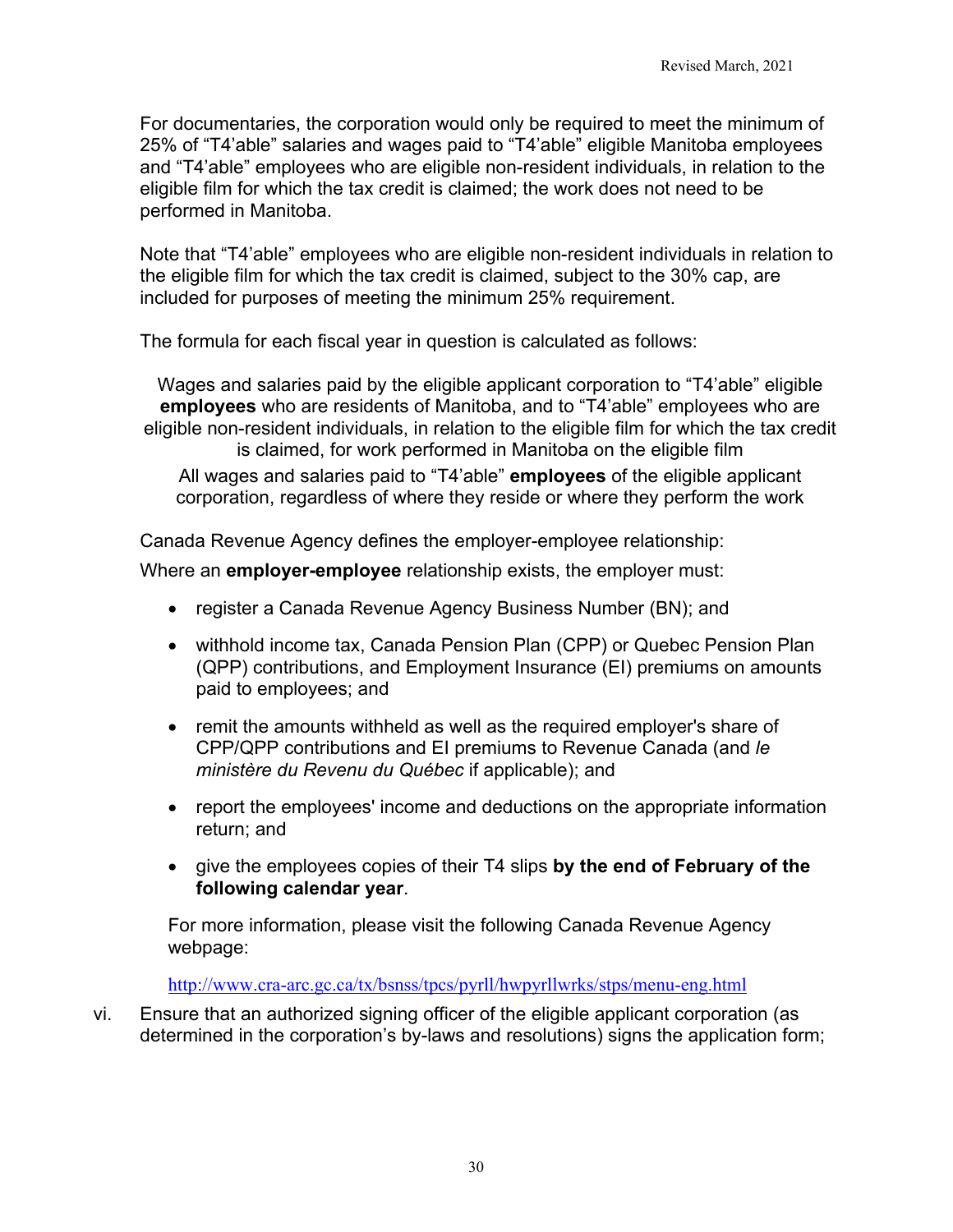vii. Declarations of Residency are required for all labour expenses being claimed for employees and contracted individuals. These declarations are not required to be submitted to CRA, but *MUST BE AVAILABLE* upon request.

# <span id="page-30-0"></span>**M. AUDIT GUIDELINES**

## <span id="page-30-1"></span>**1) Introduction**

### **It is the producer's responsibility to ensure that all required information is provided.**

- a. *When Manitoba Film & Music is an equity investor*, producers will need to provide an audited statement of production costs and an audited Summary of Eligible Manitoba Expenditures (Form B – Cost-of-Production Credit) prepared by a certified accountant independent of the eligible applicant corporation for productions with a budget greater than \$500,000. For productions with budgets ranging from \$200,000 to \$500,000, a review engagement report for production costs and labour costs will suffice. For productions with a budget of less than \$200,000, Manitoba Film & Music will request only that the producer sign an approved affidavit (Form H) attesting to the cost of production and the value of the Manitoba expenditures being claimed.
- b. *When Manitoba Film & Music is NOT an equity investor*, there is no requirement for a production cost audit. Instead, producers will need to provide the Summary of Eligible Manitoba Expenditures (Form B – Cost-of-Production Credit) accompanied by a Manitoba Film & Music approved notarized affidavit (Form I).

# <span id="page-30-2"></span>**2) General**

- The auditor must be a member in good standing with its Provincial Institute/Order or Association, having obtained approval for the provision of assurance services under its applicable governing body and must be an independent third party, not related to the producer;
- The auditor's report must be addressed to the party that has engaged the auditor, that is, to the Directors of the eligible applicant corporation or to the producer of the production;
- The auditor's name, address and telephone number must be evident;
- The auditor's report must be dated as at the completion of the audit fieldwork;
- The audit must be performed in accordance with Canadian generally accepted auditing standards and with principles generally recognized in the film and television industry;
- The auditor must have sufficient knowledge of the film and television industry and be familiar with the operations of the eligible applicant corporation being audited;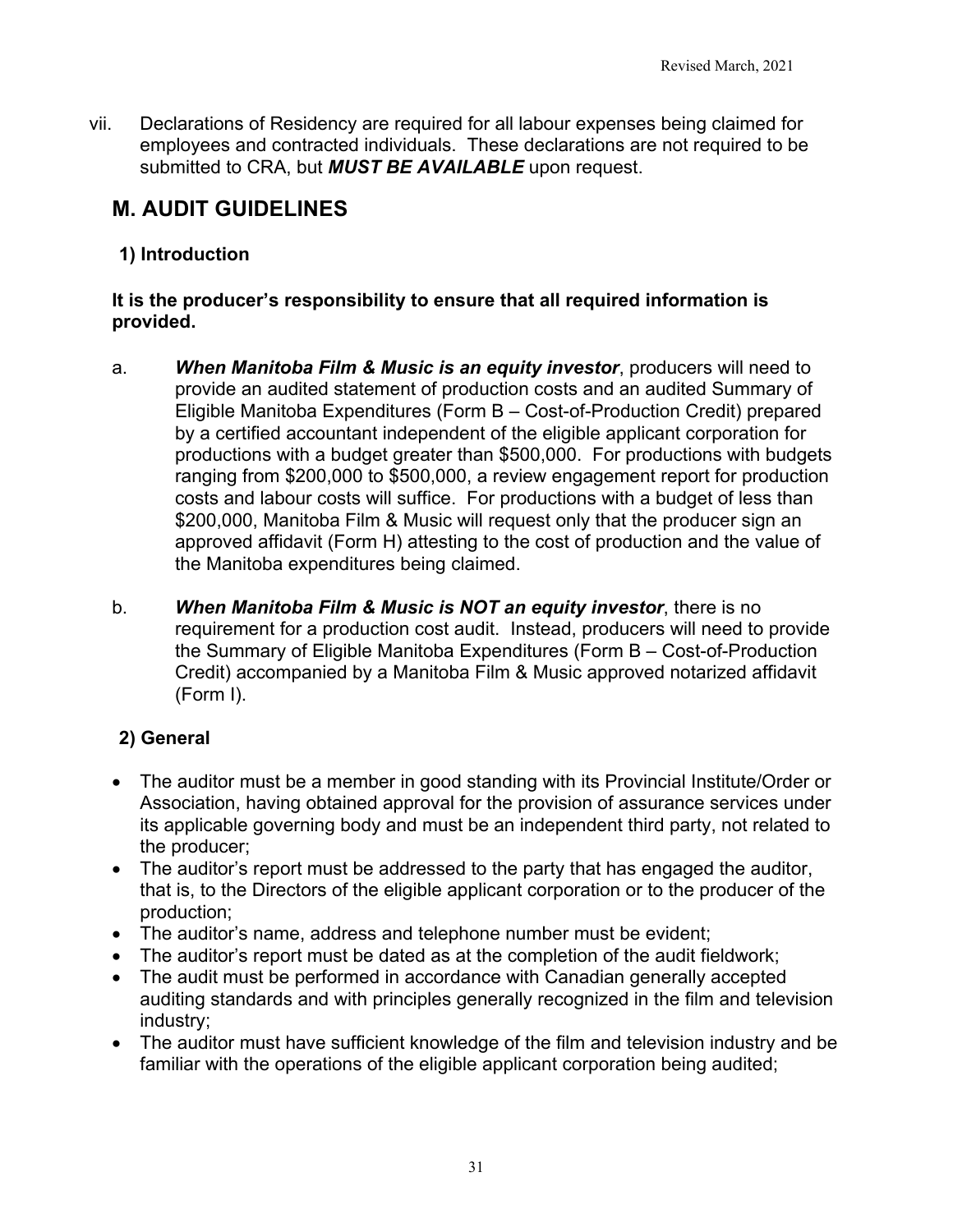• The auditor must have sufficient knowledge of sections 7.5 to 7.9 of the Manitoba Income Tax Act (entitled Film and Video Production Tax Credit) as well as applicable Manitoba Regulations.

## <span id="page-31-0"></span>**3) Identification of the Production**

• The title of the production and, when applicable, the episode numbers, must be disclosed.

# <span id="page-31-1"></span>**4) Cost Report**

- The cost report must be in Canadian dollars and conform as much as possible to the industry standard model (as required by Telefilm and CAVCO);
- Only expenditures that were incurred for the production can be recorded as production costs; these must be charged to the proper budgetary item;
- Refunds and credit notes received for discounts, rebates, invoicing errors, and purchase returns must be credited to the production costs; similarly, proceeds from the sale of props and other production assets must be deducted from the costs presented in the cost report;
- Completion bond expenditures must reflect any "no-claims rebate" received (the amount reported must be net after rebate);
- Amortization of series costs must be allocated to specific cost categories.

## <span id="page-31-2"></span>**5) Notes to the Cost Report**

### **i. Sources of Funds**

All sources of funds that were used to finance the production must be disclosed, including any non-monetary transactions (as defined in Section 3830 of the CICA Handbook) that were included in the cost of production.

Non-monetary transactions must be disclosed at fair market value as at the ending date of the cost report. The nature of the services provided and the consideration given in exchange for the services must be disclosed. The methodology used to determine the fair market value of these transactions must be outlined.

If there were no non-cash transactions, the statement must include a note to that effect. Note that non-monetary transactions with respect to eligible salaries are not claimable for tax credit purposes.

### **ii. Accounts Payable, Accrued Charges, Provisions, and Deferrals**

The amounts of accounts payable, accrued charges, provisions, and deferrals must be presented separately as at the ending date of the cost report.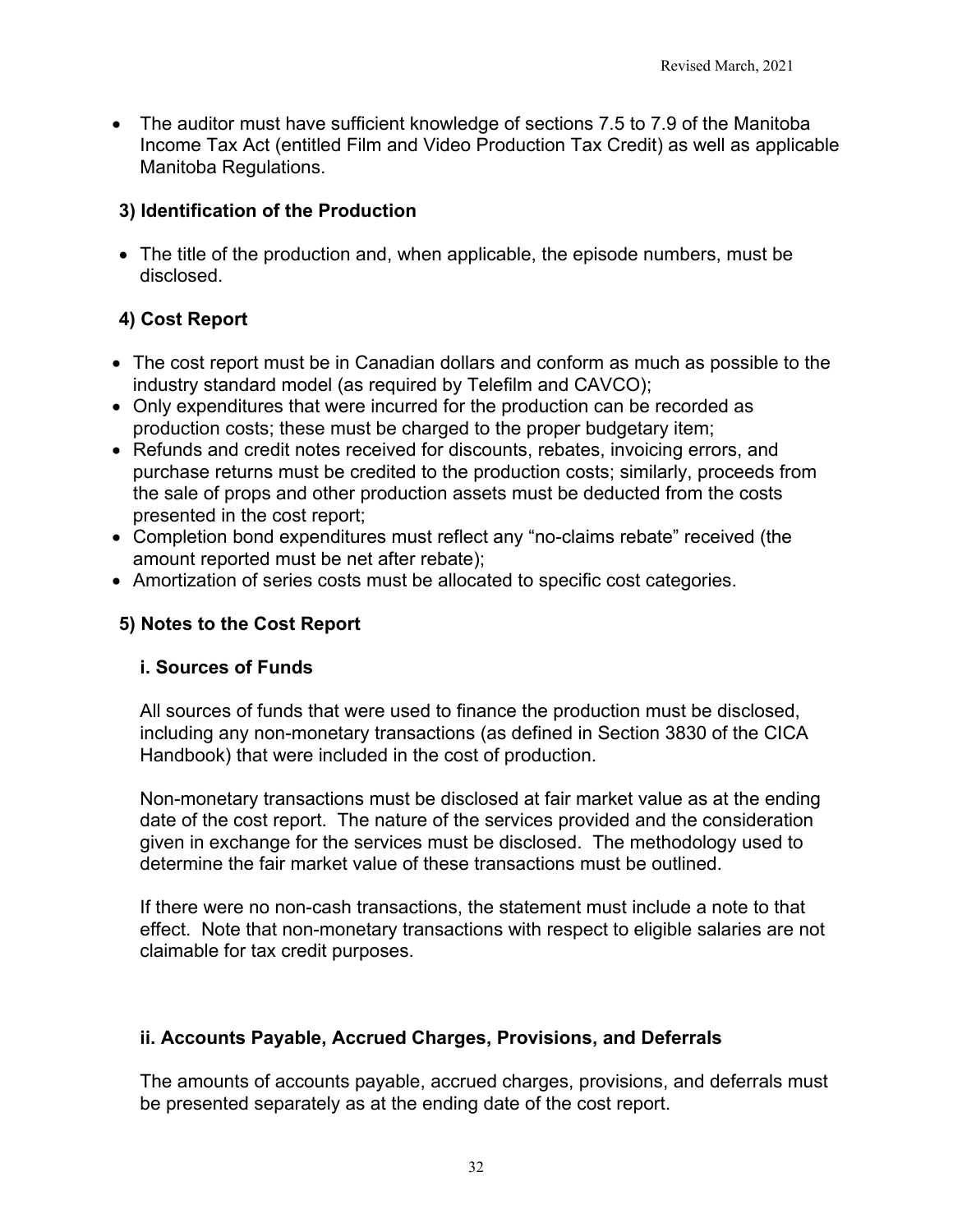If there are no accounts payable, accrued charges, provisions, or deferrals, the cost report must include a note to that effect.

### **iii. Related Party Transactions**

The notes to the Statement of Production Costs must provide a breakdown of all related party transactions (as defined in Section 3840 of the CICA Handbook), and include:

- a) the name of the related party; and
- b) the nature of the relationship between the related party and the eligible applicant corporation; and
- c) the nature of the transaction; and
- d) the amount of the transaction.

The methodology used to determine the fair market value of these transactions must be outlined.

If there are no related party transactions, the statement must include a note to that effect.

### <span id="page-32-0"></span>**6) Report of Eligible Manitoba Expenditures – Summary (Form B – Cost-of-Production Credit) and Detailed (Form B(1))**

- The summary report Form B (Cost-of-Production Credit) is submitted to Manitoba Film & Music AND to Canada Revenue Agency;
- The detailed expenditures report Form  $B(1)$  is submitted to Canada Revenue Agency;
- Both the summary of Manitoba expenditures and the detailed report of eligible Manitoba expenditures must be in Canadian dollars and be presented in the format provided in Form B (Cost-of-Production Credit) and Form B (1) to the application;
- Expenditures claimed must comply with the legislation (Appendix I);
- The Report of Eligible Manitoba Expenditures (Form B(1)) must be sub-divided into the following categories:
	- o Labour paid to Employees;
	- o Labour paid to eligible non-resident employees; and
	- $\circ$  Labour paid to other eligible non-resident individuals.
	- o Eligible service contract expenditures;
	- o Eligible parent-subsidiary amounts;
	- o Eligible tangible property expenditures (including eligible accommodation expenditures).
- For Form B(1):
	- $\circ$  Expenses being claimed must be identified by position/type and budget category, and must include the payee's name (indicating individual or corporation), address, and Social Insurance Number/Business Number.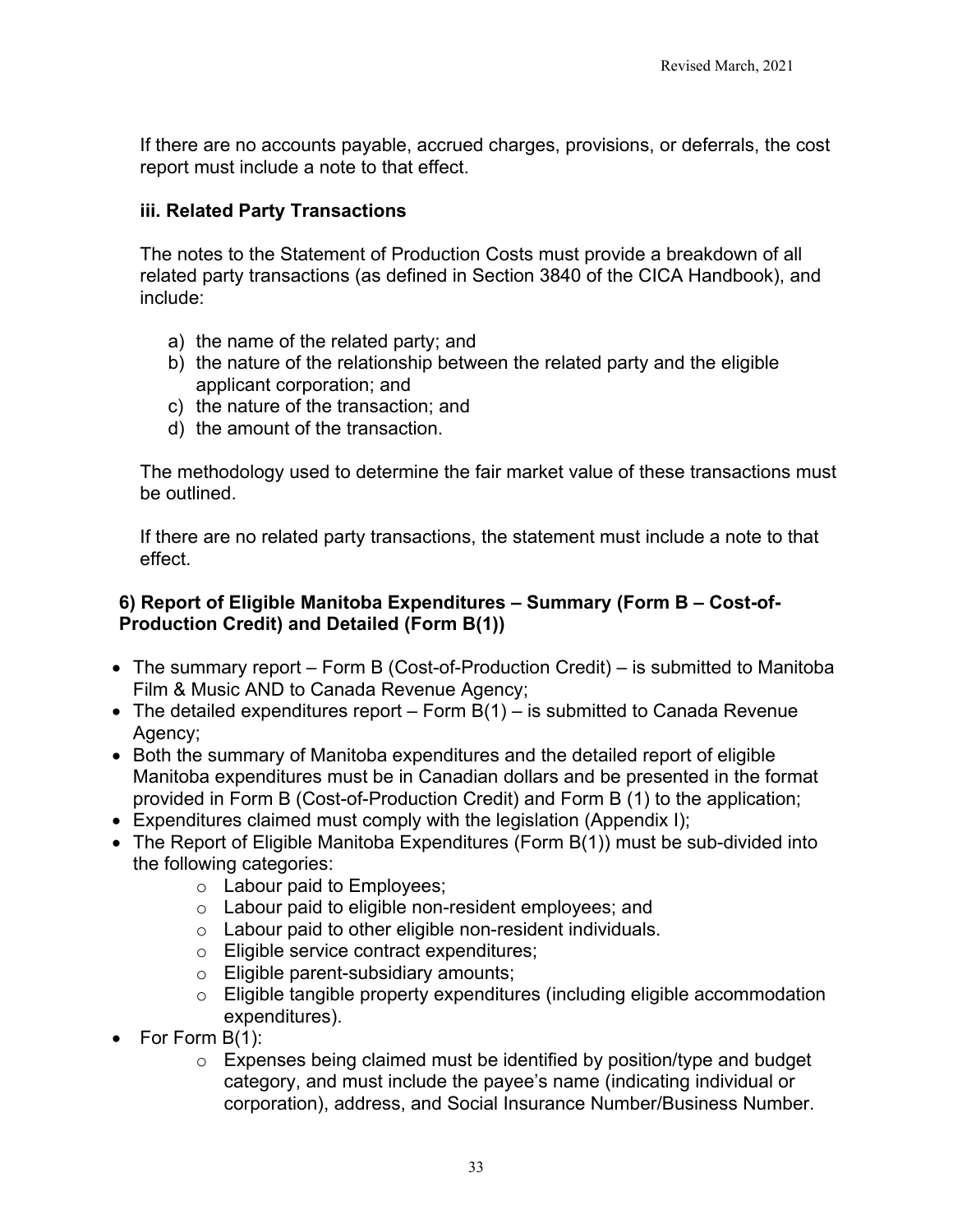- $\circ$  The calculation of the eligible qualified percentage or hourly rate must be shown.
- Where expenses span more than one taxation year, the reports must break down expenses so that **separate reports are provided for each taxation year.**

### <span id="page-33-0"></span>**7) Notes to the Summary of Eligible Manitoba Expenditures (Form B - Cost-of-Production Credit)**

### *The auditor is not required to confirm residency status.*

- 1. The auditor must verify that the calculation of eligible expenditures conforms to the definitions as presented in sections 7.5(1) to 7.5(4) of the Income Tax Act.
- 2. The auditor must confirm that all expenses being claimed have been:
	- i. incurred between the "Commencement of Production" and the delivery date as these dates have been reported; and
	- ii. paid within 60 days of the corporation's year-end.
- 3. If eligible expenses remain unpaid at 60 days after year-end, these expenses should be noted as per the format provided in both Form B (Cost-of-Production Credit) and Form B(1) to the application. If no expenses remain unpaid, the statement must include a note to that effect.

### <span id="page-33-1"></span>**8) List of Shareholders of the Corporation**

The auditor must include a list of the shareholders of the eligible applicant corporation, listing their percentage of ownership.

Please consult the Manitoba Film & Music website at [www.mbfilmmusic.ca](http://www.mbfilmmusic.ca/) for current application checklists, application forms and templates.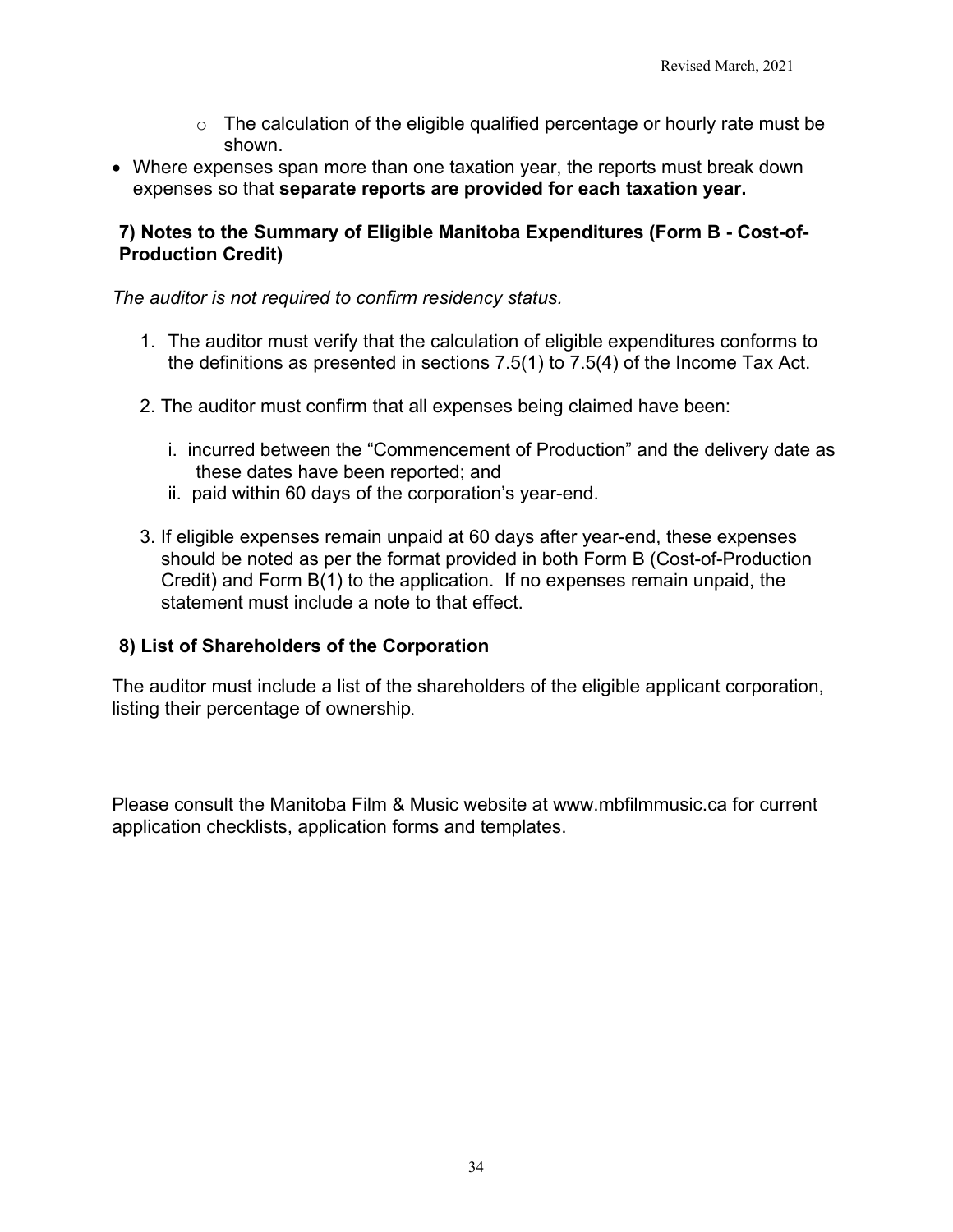# **Template for Audit/Review Engagement Report**

<span id="page-34-0"></span>Statement of Production Costs / Summary of Eligible Manitoba Expenditures for The Production Entitled "ABC" For the period of **commencement of production**) to *(delivery date)* The Production Co. Inc.

#### **Auditor's Report / Review Engagement Report**

To the Directors of The Production Co. Inc.

We have **audited/reviewed** the **statement of production costs/summary of eligible Manitoba expenditures** applicable to the production entitled "ABC" for the period from to This financial information is the responsibility of the producers. Our responsibility is to express an opinion on this financial information based on our **audit/review**.

#### **For Audit:**

We conducted our audit in accordance with generally accepted auditing standards. Those standards require that we plan and perform an audit to obtain reasonable assurance whether the financial information is free of material misstatement. An audit includes examining, on a test basis, evidence supporting the amounts and disclosures in the financial information. An audit also includes assessing the accounting principles used and significant estimates made by the producers, as well as evaluating the overall presentation of financial information.

#### **For Review Engagement:**

Our review consisted primarily of enquiry, analytical procedures and discussion related to information supplied to us by the production's management. A review does not constitute an audit and consequently we do not express an audit opinion on this financial information.

In our opinion, this schedule presents fairly, in all material respects, the production costs/eligible Manitoba expenditures of the production entitled "ABC" for the period ended \_\_\_\_ in accordance with the Guidelines for the Manitoba Film & Video Production Tax Credit.

Name of accounting firm (City, Canada) (Date)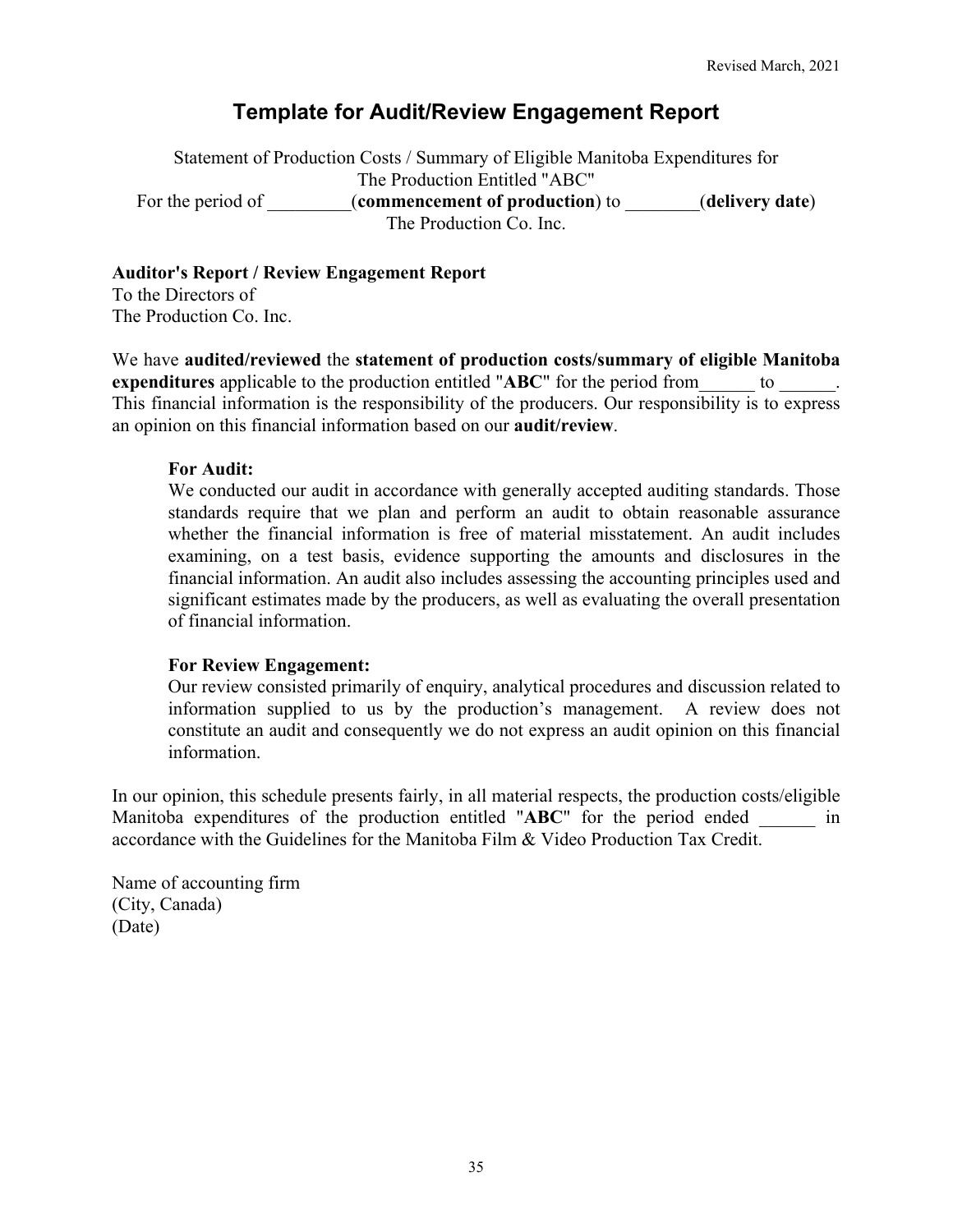#### **MANITOBA FILM AND VIDEO PRODUCTION TAX CREDIT**

# **Deeming Dispute Resolution Process**

<span id="page-35-0"></span>In order to deem a non-resident for the purposes of the Manitoba Film and Video Production Tax Credit, agreement from both the eligible applicant corporation and the Labour Organization is required\*. If the parties do not agree, the disputing party must follow the steps listed below within fourteen (14) business days of receiving notification that the deeming request was denied. If a party disputes a position for deeming and does not follow the steps listed below within (14) business days, the dispute will then become null and the deeming process will continue as if both parties have agreed.

The Labour Organizations participate in this process as a service to the industry that is separate from, and independent of, any Collective Bargaining. Whether a production or position is under a Collective Bargaining Agreement or not does not affect how the Labour Organizations treat this process.

This process has been designed to encourage Labour Organizations and eligible applicant corporations to selfmediate disputes over deemable positions. At any time prior to mediation the eligible applicant corporation can withdraw its request for deeming and hire non-resident labour with the understanding that this individual is not eligible for the tax credit. Labour Organizations can also withdraw their opposition to a request for deeming at any time prior to mediation, and may consider recommending individuals from its membership for possible training opportunities under the disputed position.

If this process goes to mediation, the disputing parties must select and mutually agree on a professional mediator. The decision of the mediator must be binding and cannot be appealed. Any costs incurred with respect to the mediation will be split equally between the eligible applicant corporation and the Labour Organization.

#### **Deeming Request Procedure:**

- 1) The eligible applicant corporation must supply the relevant labour organization with the following documents prior to hiring a deemed individual:
	- $\triangleright$  Resumé of the deemed individual:
	- $\triangleright$  Job Description of the deemed individual's classification;
	- $\triangleright$  List of Manitoba candidates who were considered and who would normally fill the position
	- $\triangleright$  Resumés of Manitoba candidates who were considered and who would normally fill the position;
	- $\triangleright$  Reasons why the Manitoba candidates were not hired;
	- $\triangleright$  Names of the individuals who will be provided with training opportunities, along with training plans.
- 2) The Labour Organization, at its sole discretion, and without setting precedent, may waive its requirements for any of the above documents.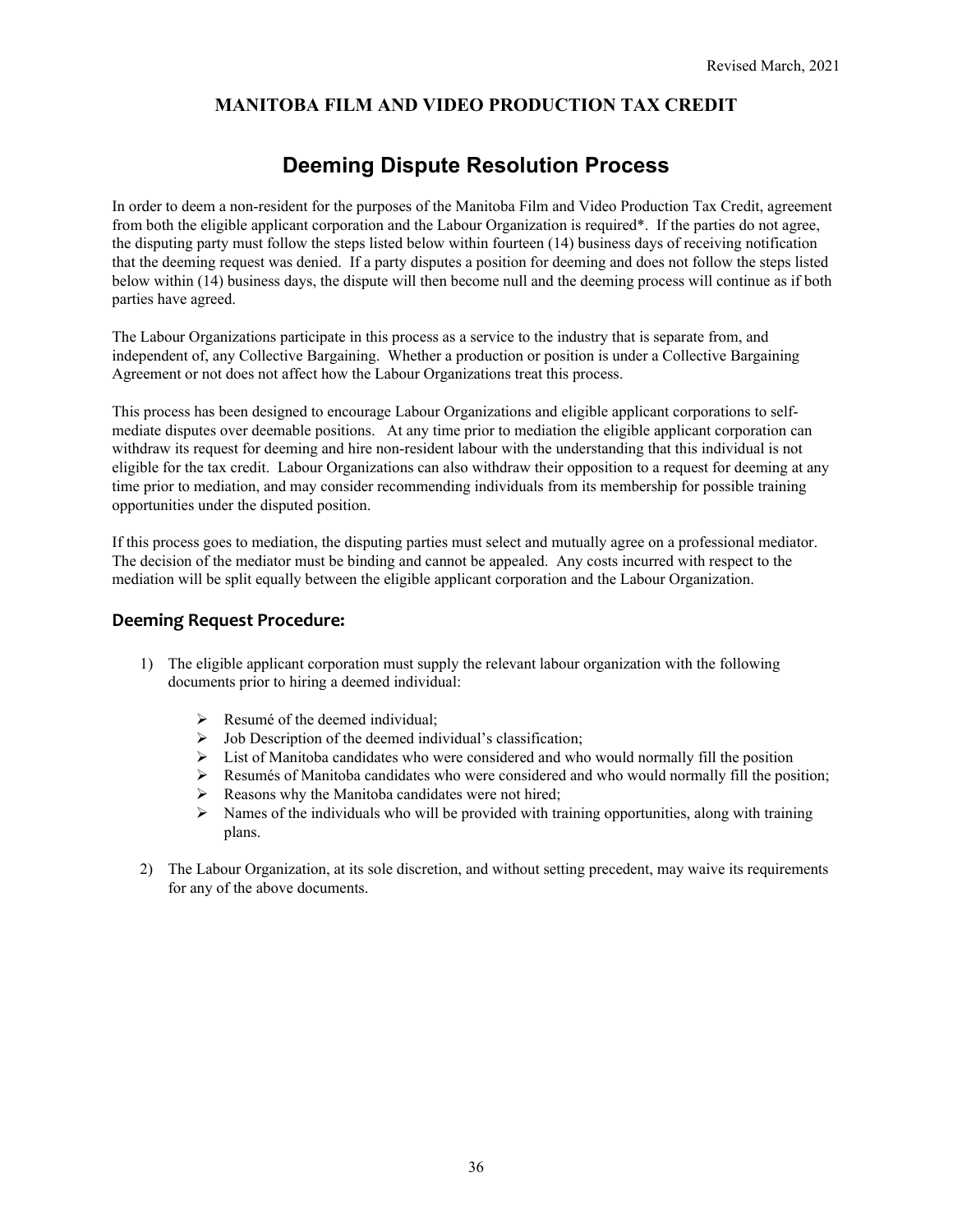#### **The Process for Deeming Dispute Resolution**

- 1. The eligible applicant corporation must express its concern in writing in the form of a "Notice of Objection" to the applicable Labour Organization within fourteen (14) business days of receiving notification that the deeming request was denied. A copy must be sent to **Manitoba Film & Music (MF&M) at the same time**;
- 2. Should a resolution not be reached following the Notice of Objection, the disputing party must contact MF&M within an additional seven (7) business days in order to facilitate a meeting between the two parties in order to discuss possible resolutions;
- 3. Should a resolution not be reached following a meeting between the eligible applicant corporation and the Labour Organization, the disputing parties must select and mutually agree on a professional mediator and begin mediation proceedings. Equal deposits from the eligible applicant corporation and from the labour organization must be provided to Manitoba Film & Music to cover the costs of the mediation. If the deposits are insufficient to cover the expenses, the difference will be split between the two parties. On the other hand, if the deposits exceed the cost of the mediation, the difference will be reimbursed equally to the two parties. The mediator's decision will be given in writing to the two parties, with a copy to Manitoba Film & Music, within the timeline agreed upon by the parties and the mediator. If it is determined that the position is deemable, both parties will follow the usual steps for deeming. If the position is determined not to be deemable, it will not be included in the tax credit calculations.

\*Note: This process applies to union and non-union productions.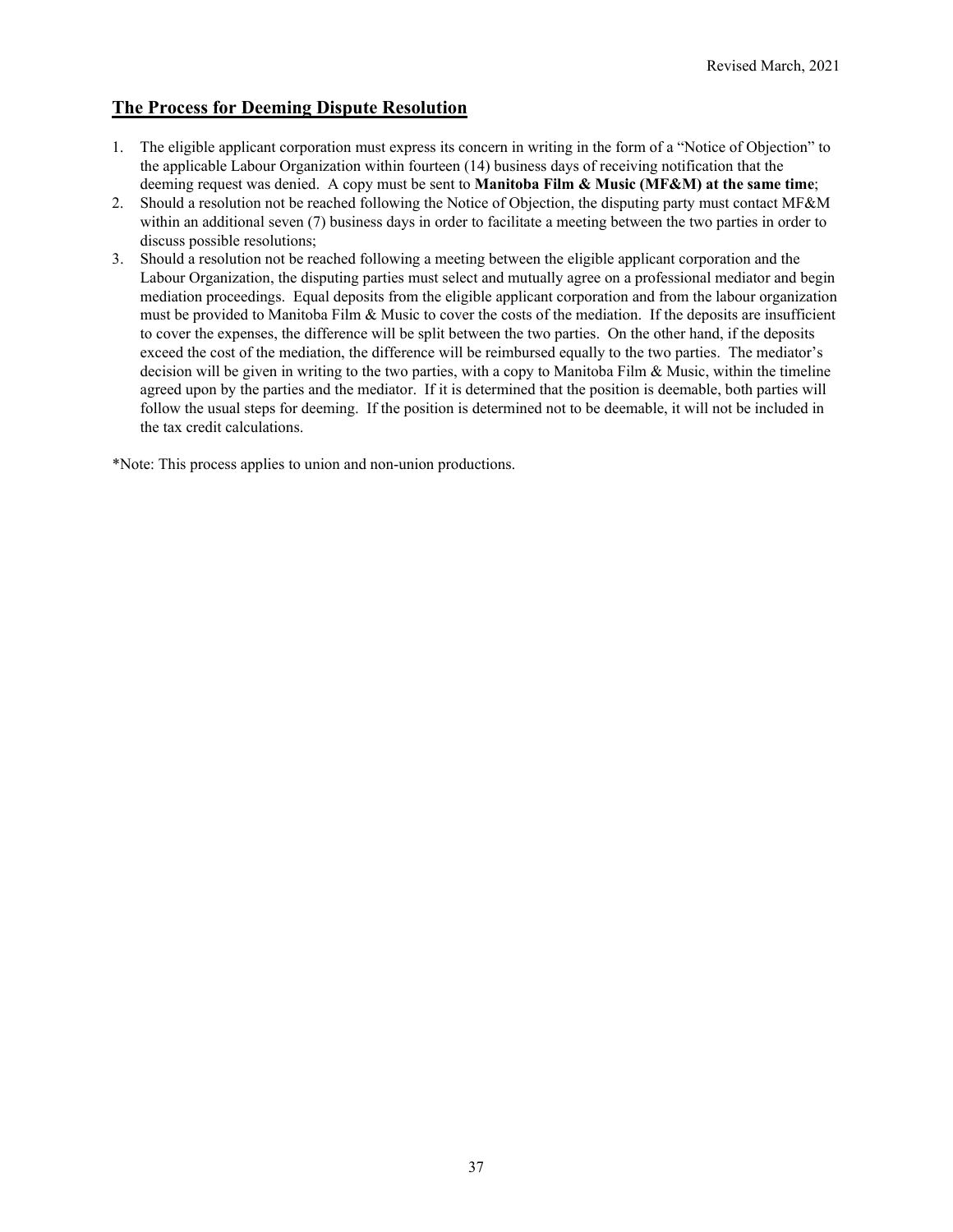# <span id="page-37-0"></span>**Appendix I: Manitoba Film and Video Production Tax Credit Legislation**

**DISCLAIMER: Although the Government of Manitoba updates the online versions of Manitoba statutes regularly, only the printed version from the Queen's Printer – Statutory Publications is the official version. The text provided below may differ from the online or official versions of the legislation.** 

<http://web2.gov.mb.ca/laws/statutes/ccsm/i010e.php#7.5>

#### FILM AND VIDEO PRODUCTION TAX CREDIT

#### Definitions and Interpretation

**Definitions** 

[7.5\(1\)](https://web2.gov.mb.ca/laws/statutes/ccsm/i010f.php#7.5)

The following definitions apply in this section and sections 7.6 to 7.9.

- **"accommodation unit"** means a residence or a hotel room, regardless of the number of people staying in the residence or hotel room. (« unité d'hébergement »)
- **"certifying authority"** means Manitoba Film and Sound Recording Development Corporation. (« autorité chargée de la délivrance des certificats »)
- **"cost-of-production credit"**, in relation to an eligible film for a taxation year, is the amount determined for that film for that year under subsection 7.6(6). (« crédit pour les coûts de production »)
- **"cost-of-salaries credit"**, in relation to an eligible film for a taxation year, means the amount determined for that film for that year under subsection 7.6(2). (« crédit pour les coûts des traitements »)
- **"eligible accommodation expenditure"** of a corporation for a taxation year in relation to an eligible film means the total of all amounts each of which is the lesser of
	- (a) the amount paid; or
	- (b) \$300;

for each night's use of an accommodation unit in Manitoba, during the year, for the temporary accommodation of one or more individuals whose presence in Manitoba is required for the film's production. (« dépense d'hébergement admissible »)

**"eligible corporation"**, in relation to an eligible film, means a corporation that

- (a) is a taxable Canadian corporation incorporated under the laws of Canada or of a province of Canada;
- (b) has a permanent establishment in Manitoba;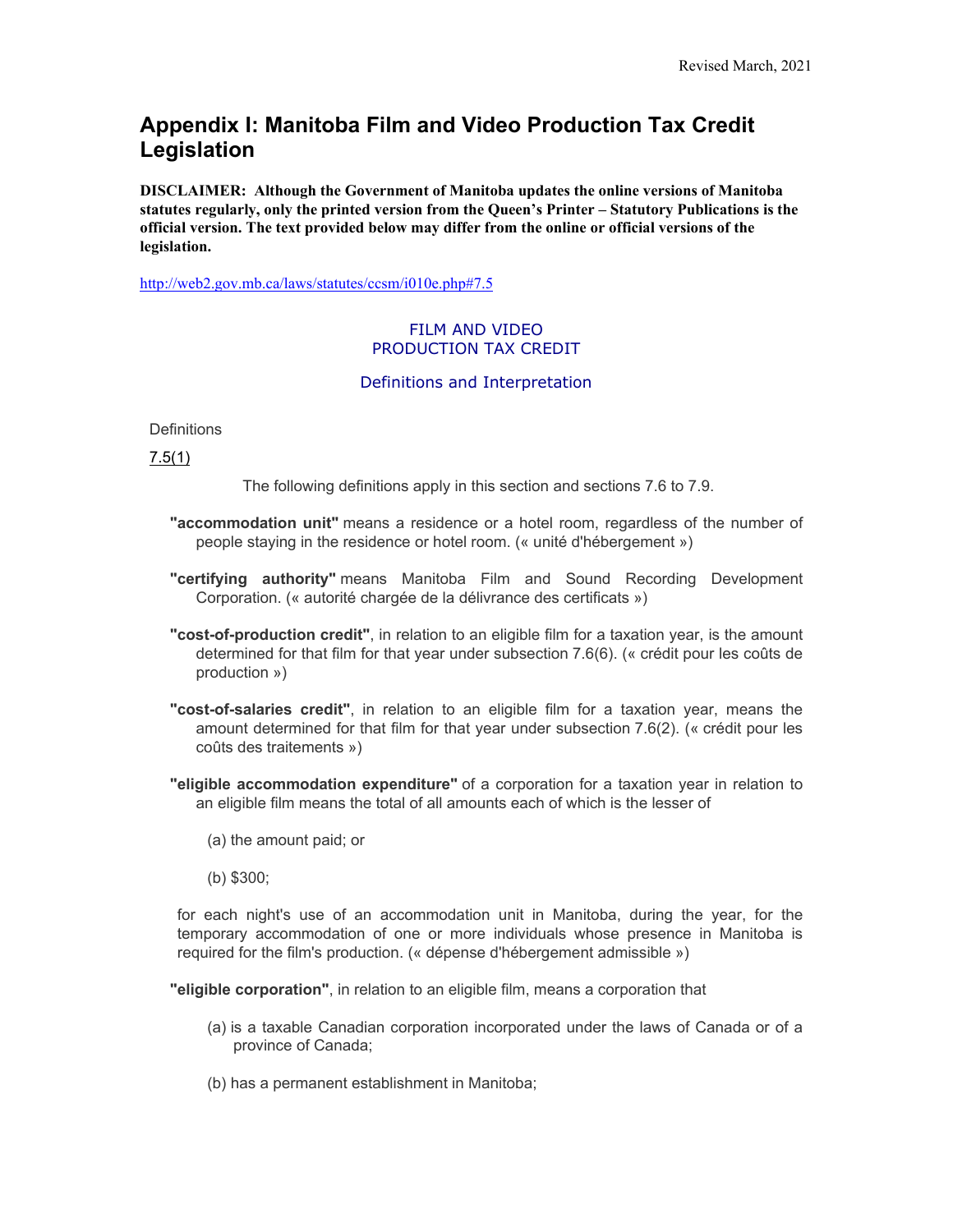- (c) is producing an eligible film in the course of a film or video production business that is its primary business; and
- (d) pays at least 25% of its salaries and wages
	- (i) to eligible employees and employees who are eligible non-resident individuals in relation to the eligible film for which the tax credit is claimed, and
	- (ii) except in the case of a documentary, for work performed in Manitoba on an eligible film. (« corporation admissible »)
- **"eligible employee"**, in relation to a taxation year of a corporation for which the corporation is claiming a tax credit, means an employee who was resident in Manitoba on December 31 of the taxation year or of the immediately preceding taxation year. (« employé admissible »)
- **"eligible film"** means a film or video that is registered as an eligible film under subsection 7.7(1). (« film admissible »)
- **"eligible individual"**, in relation to a taxation year of a corporation for which the corporation is claiming a tax credit, means an individual (other than a trust or estate) who was resident in Manitoba on December 31 of the taxation year or of the immediately preceding taxation year. (« particulier admissible »)
- **"eligible non-resident individual"**, in relation to a taxation year of a corporation for which the corporation is claiming a tax credit, means an individual (other than a trust, estate or eligible individual) who, in that taxation year or the immediately preceding taxation year, provided technical services in Manitoba for the production of an eligible film as a member of a film production technical crew of which at least one other member was a Manitoba trainee receiving eligible training. (« non-résident admissible »)
- **"eligible production costs"** of a corporation for a taxation year in respect of an eligible film means the total of the following amounts:
	- (a) all amounts included under clauses (a) and (d) of the definition "eligible salaries" in respect of the eligible film;
	- (b) the corporation's eligible service contract expenditures in respect of the eligible film that are not included under clause (a);
	- (c) the corporation's parent-subsidiary amounts in respect of the eligible film that are not included under clause (a) or (b);
	- (d) the corporation's eligible tangible property expenditure in respect of the eligible film that is not included under clause (a), (b) or (c);
	- (e) the corporation's eligible accommodation expenditure in respect of the eligible film;

to the extent that the amounts

(f) are reasonable in the circumstances and directly attributable to the production of the eligible film;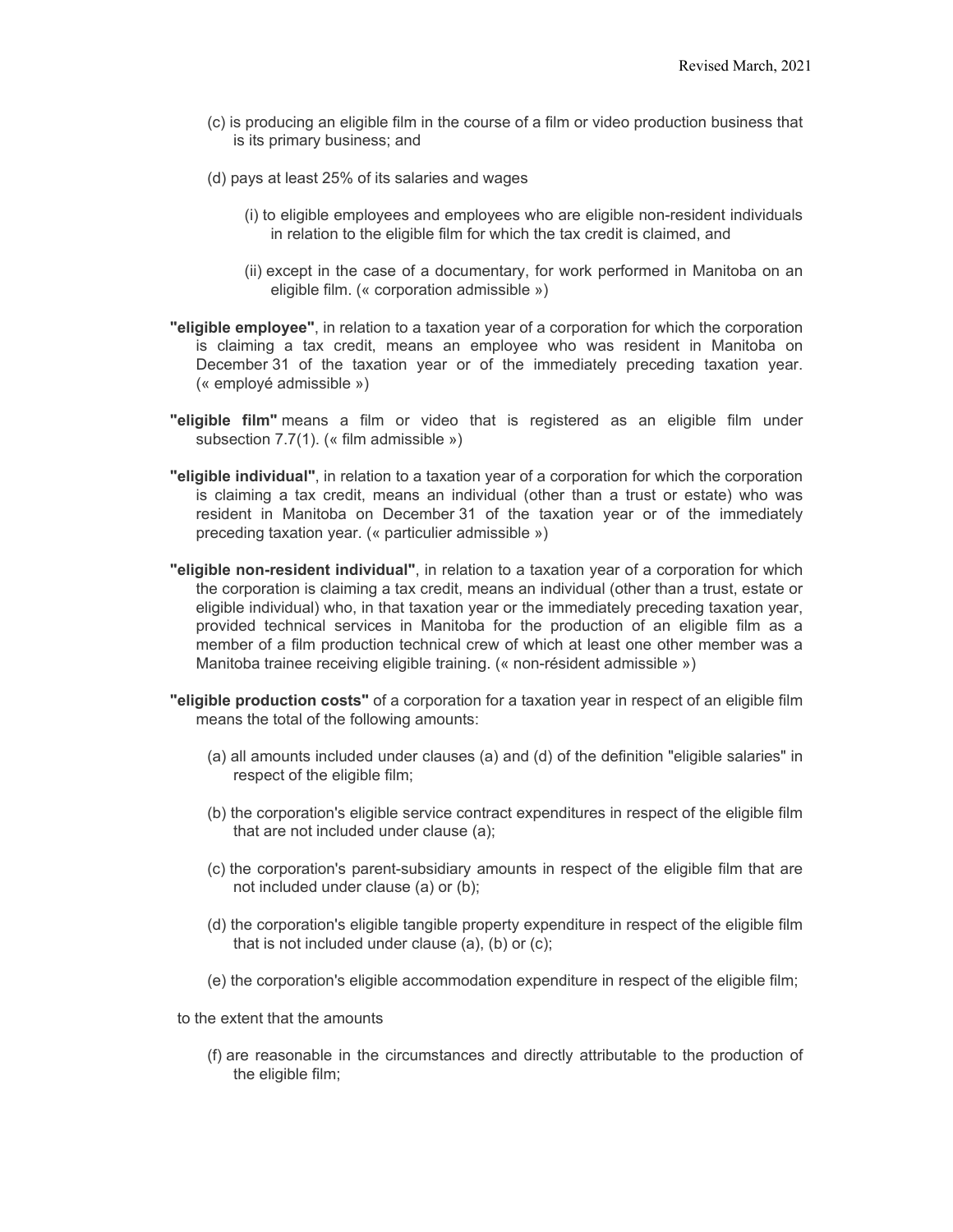- (g) were incurred in the taxation year or the immediately preceding taxation year for goods or services provided in either of those years;
- (h) were paid within the taxation year or 60 days after the end of the taxation year;
- (i) were not incurred within the immediately preceding taxation year and paid within the first 60 days after the end of that year;
- (j) relate to a stage of production of the eligible film from its production commencement time to the end of its post-production stage; and
- (k) are not excluded production expenditures. (« coûts de production admissibles »)
- **"eligible salaries"** of a corporation for a taxation year in respect of an eligible film means the total of the following amounts to the extent that they are reasonable in the circumstances:
	- (a) the salary or wages of eligible individuals that
		- (i) are directly attributable to the production of the film,
		- (ii) are incurred by the corporation for the stages of production from the production commencement time to the end of the post-production stage, and
		- (iii) were incurred in the year or the immediately preceding taxation year, and paid by the corporation within the year or 60 days after the end of the year,

but not including salaries and wages that were incurred in the immediately preceding year and paid within 60 days after the end of that preceding year;

- (b) that portion of the remuneration other than salary or wages and other than remuneration that relates to services rendered in the immediately preceding taxation year and was paid within 60 days after the end of that preceding year that is directly attributable to the production of the film, that relates to services rendered in the year or the immediately preceding taxation year to the corporation for the stages of production from the production commencement time to the end of the post-production stage, and that is paid by the corporation in the year or within 60 days after the end of the year to
	- (i) an eligible individual who is not an employee of the corporation, to the extent that the amount paid
		- (A) is attributable to services personally rendered by the individual for the production of the film, or
		- (B) is attributable to and does not exceed the salary or wages of the individual's eligible employees for personally rendering services for the production of the film,
	- (ii) another corporation, to the extent that the amount paid is attributable to and does not exceed the salary or wages of the other corporation's eligible employees for personally rendering services for the production of the film,
	- (iii) another corporation,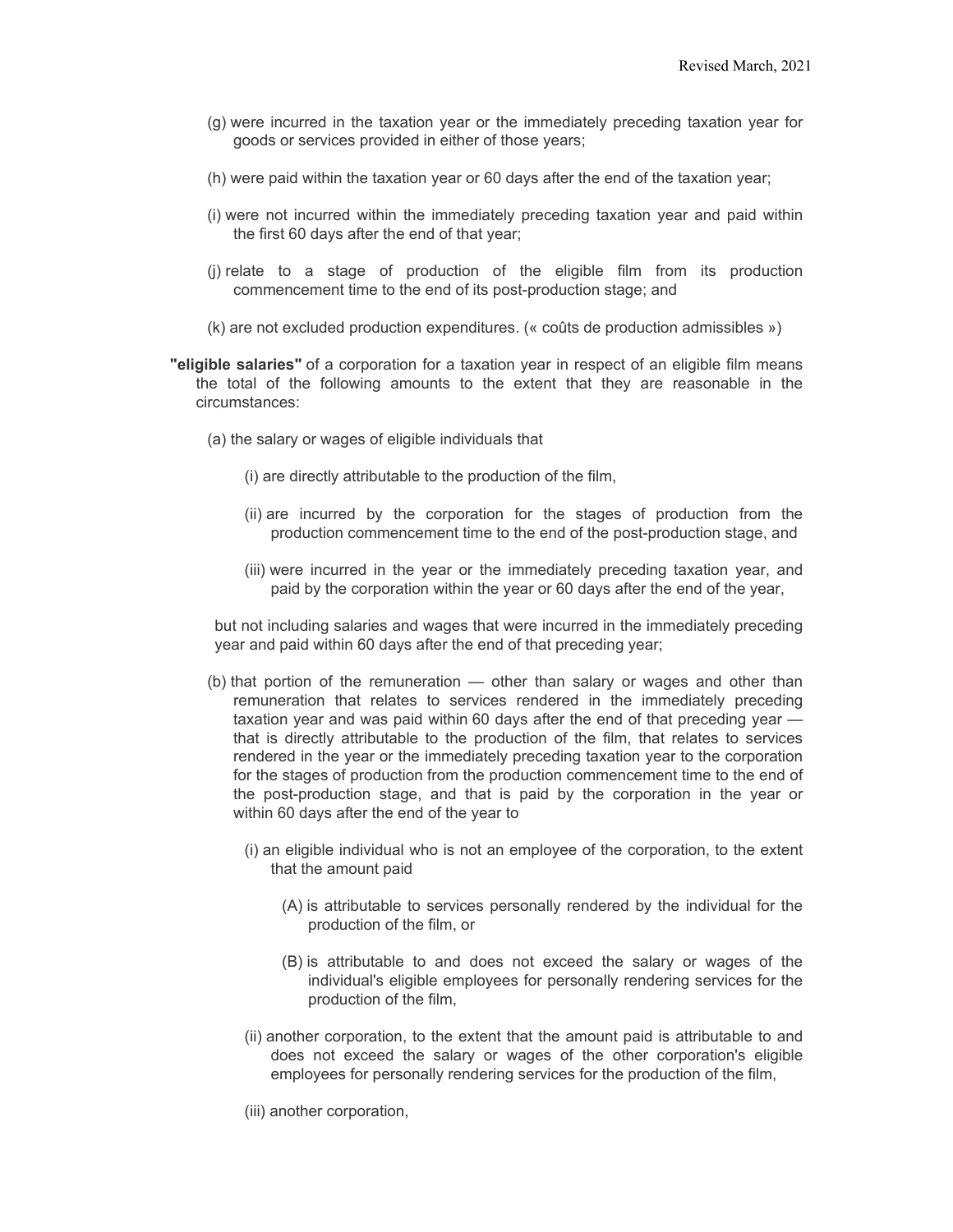- (A) all of the issued and outstanding shares of the capital stock of which, except directors' qualifying shares, belong to an eligible individual, and
- (B) the activities of which consist principally of the provision of the services rendered by that individual,

to the extent that the amount paid is attributable to services rendered personally by the individual for the production of the film, or

- (iv) a partnership that is carrying on a business in Canada, to the extent that the amount paid
	- (A) is attributable to services personally rendered by an eligible individual who is a member of the partnership for the production of the film, or
	- (B) is attributable to and does not exceed the salary or wages of the partnership's eligible employees for personally rendering services for the production of the film;

#### (c) where

- (i) the corporation is a subsidiary wholly-owned corporation of another corporation (the "parent"), and
- (ii) the corporation and the parent have agreed that this clause apply in respect of the production of the film,

the reimbursement made by the corporation in the year, or within 60 days after the end of the year, of an expenditure that was incurred by the parent in a particular taxation year of the parent in respect of that production and that would be included in the eligible salaries of the corporation in respect of the film for the particular taxation year under clause (a) or (b) if

- (iii) the corporation had such a particular taxation year, and
- (iv) the expenditures were incurred by the corporation for the same purpose as they were by the parent and were paid at the same time and to the same person or partnership as it was by the parent;
- (d) the lesser of
	- (i) the total increase in the amounts that would be included under clause (a) or (b) if the amounts paid by the corporation for services provided in Manitoba by eligible non-resident individuals were paid for services provided by eligible individuals, but no amount were included in respect of the benefits or allowances that are included (or would be included if they were employees resident in Canada) in the income of the eligible non-resident individuals under section 6 of the federal Act, and
	- (ii) the following percentage of the total of the amounts determined under clauses (a) to (c) for the taxation year: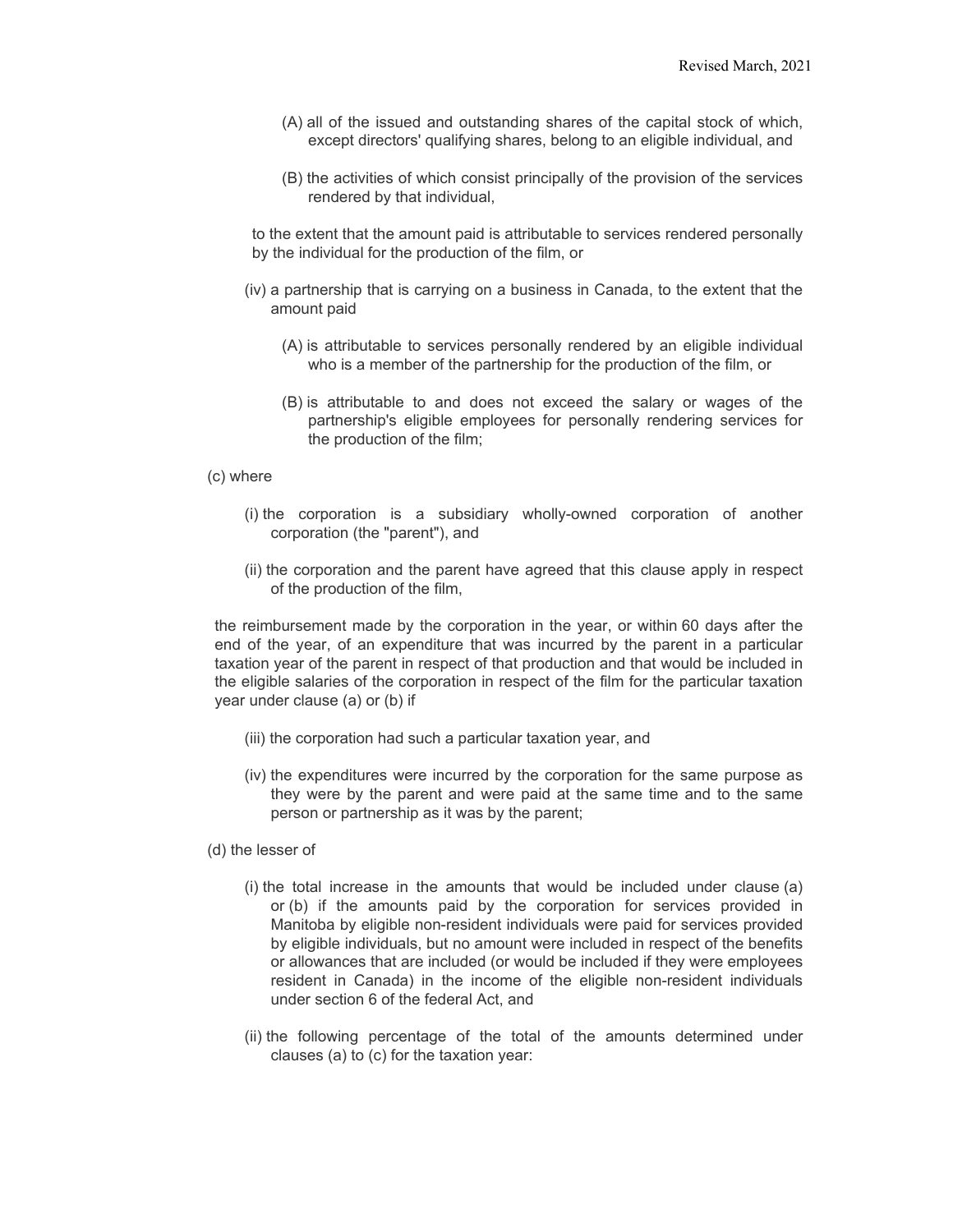- (A) 30%, if at least two individuals participated, as Manitoba trainees, in the film production technical crew in which the eligible non-resident individual provided services, or
- (B) 10%, if only one individual participated, as a Manitoba trainee, in the film production technical crew in which the eligible non-resident individual provided services;
- (e) any additional amount that, according to the regulations, may be claimed as eligible salaries. (« traitements admissibles »)

**"eligible service contract expenditure"** of a corporation in relation to an eligible film means an amount paid

- (a) to an eligible individual, other than an employee of the corporation, for services performed in Manitoba in respect of the eligible film by the individual or the individual's employees at a time when they were eligible individuals;
- (b) to a taxable Canadian corporation for services performed in Manitoba in respect of the eligible film by that corporation's employees at a time when they were eligible individuals;
- (c) to a taxable Canadian corporation,
	- (i) all the issued and outstanding shares of the capital stock of which belong to an eligible individual, and
	- (ii) the activities of which consist principally of the provision of services rendered by that individual,

for services rendered personally by that individual in Manitoba in respect of the eligible film; or

(d) to a partnership, each member of which is an eligible individual or a taxable Canadian corporation, for services performed in Manitoba in respect of the eligible film by an eligible individual who is a member of the partnership or by the partnership's employees at a time when they were eligible individuals;

and any other amount that, according to the regulations, may be claimed as an eligible service contract expenditure. (« dépense admissible en contrats de services »)

- **"eligible tangible property expenditure"** of a corporation for a taxation year in relation to an eligible film means the total of the following amounts:
	- (a) the total of all amounts each of which is the portion of the corporation's lease cost of a tangible property used in making the film that can reasonably be attributed to the use in Manitoba of that property in the taxation year in the course of producing the film;
	- (b) the total of all amounts each of which is the amount determined by the following formula in respect of a depreciable property owned by the corporation:

 $C \times R \times D/365$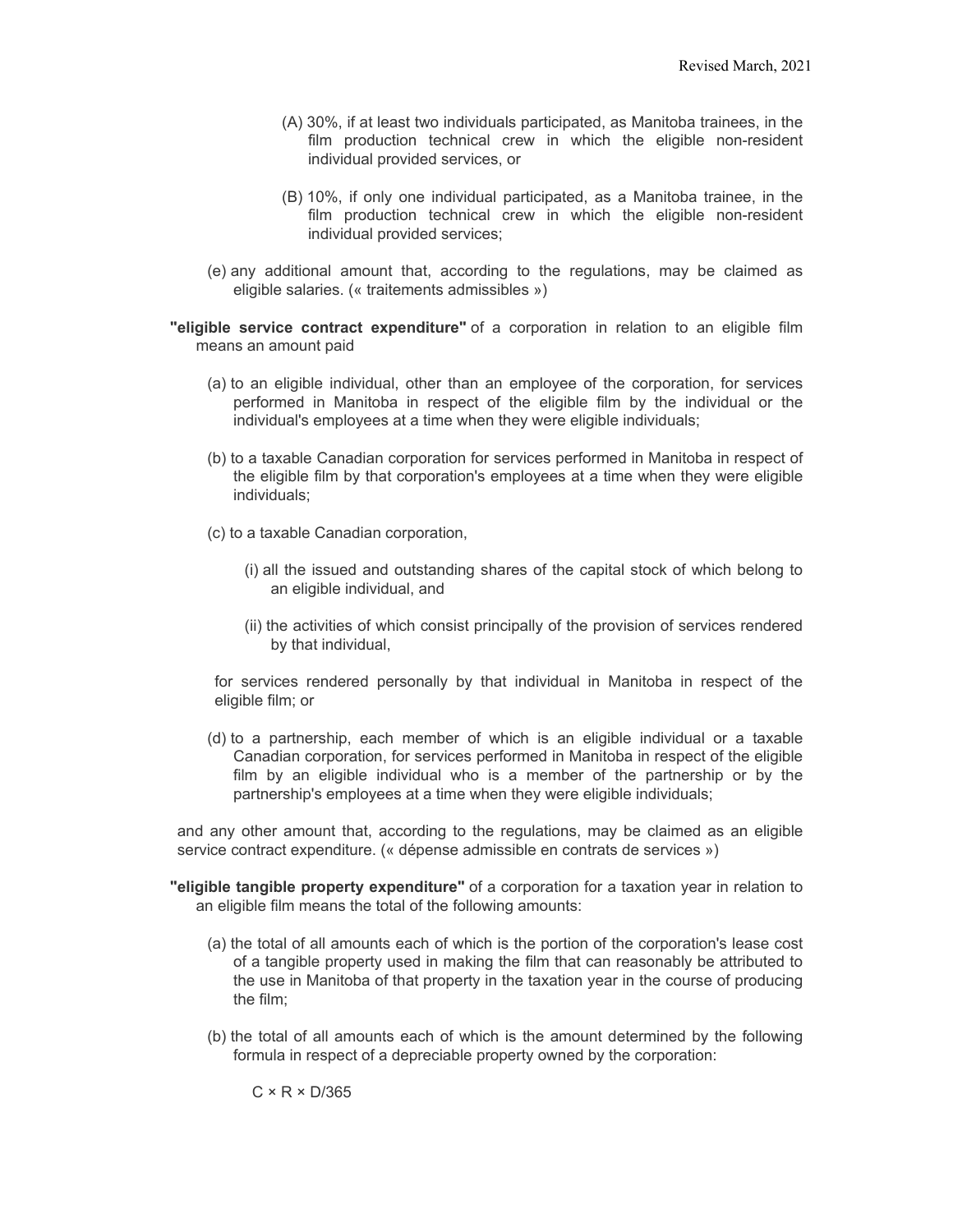In this formula,

 $\mathcal{C}$ 

is the corporation's undepreciated capital cost of the property at the beginning of the year or, if the property was acquired by it in the year, the corporation's cost of the property,

R

is the capital cost allowance rate for the property under Schedule II of the federal regulations,

D

is the number of days in the taxation year that the property was available for immediate use, in Manitoba, in producing the film. (« dépense admissible en biens corporels »)

- **"excluded production expenditure"**, in relation to an eligible film, means an expenditure incurred for
	- (a) meals or entertainment, other than food and non-alcoholic beverages provided to individuals working on the eligible film at a studio or location set on a day that filming takes place;
	- (b) alcoholic beverages;
	- (c) [repealed] S.M. 2012, c. 1, s. 28;
	- (d) living expenses other than eligible accommodation expenditures;
	- (e) remuneration that is determined by reference to profit or revenue;
	- (f) anything for which an amount is included in computing a credit under any other section of this Act other than section 10.1 (paid work experience tax credit); or
	- (g) advertising, marketing, promotion, market research or anything else that relates in any way to any other film or video production. (« dépense de production exclue »)
- **"government assistance"** means the amount of assistance which the corporation receives or is entitled to receive from a government, municipality or other public authority whether as a grant, subsidy, forgivable loan, deduction from tax, investment allowance or any other form of assistance, other than
	- (a) any film and video production tax credit under this Act or under the federal Act;
	- (b) government amount paid or payable to the corporation by The Canada Media Fund, Telefilm Canada or Manitoba Film and Sound Recording Development Corporation that is recoupable or repaid;
	- (c) any amount received or receivable under The Canada Media Fund Licence Fee Program;
	- (d) the amount of a credit under section 10.1 (paid work experience tax credit); and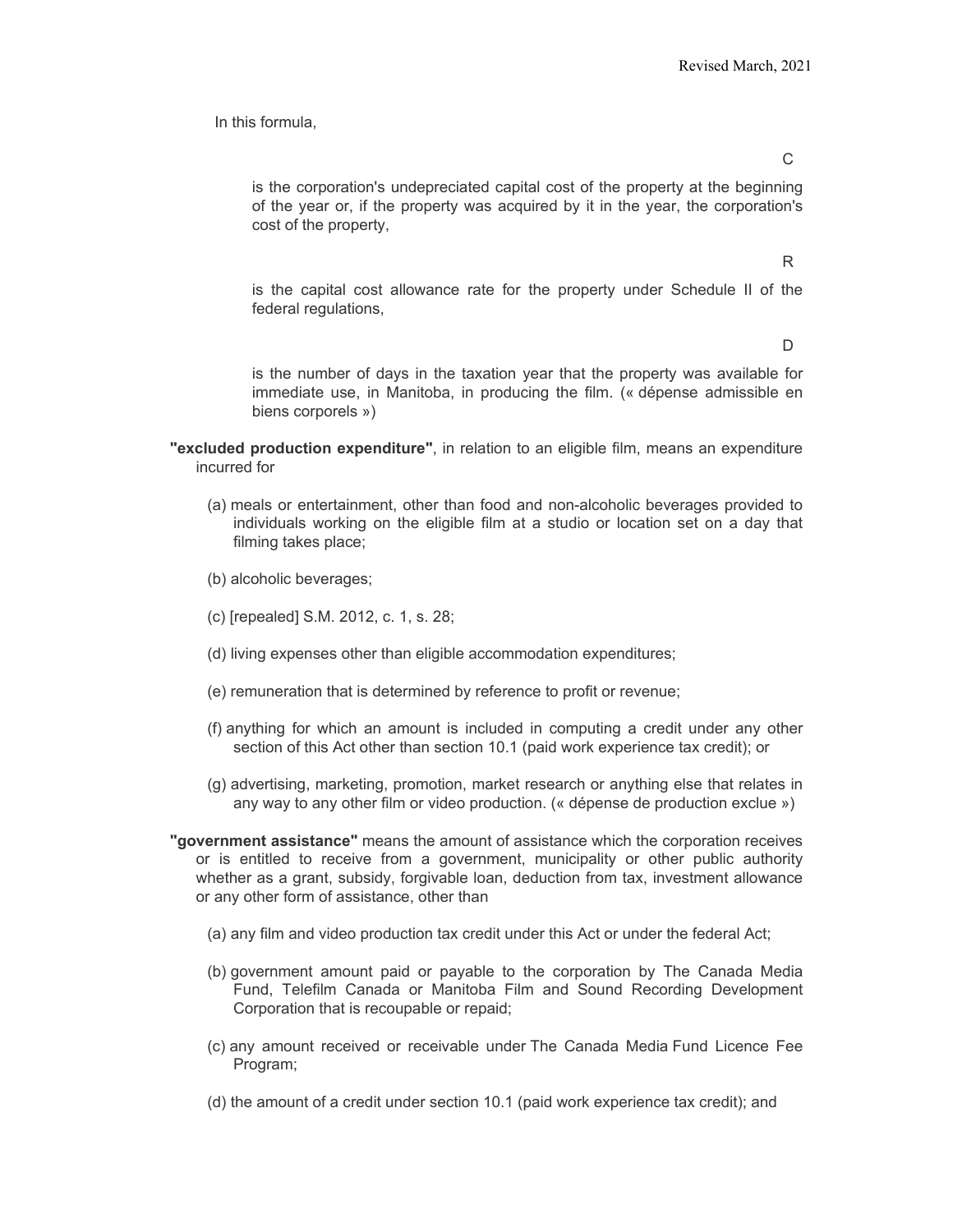- (e) any other amount prescribed by regulation. (« aide gouvernementale »)
- **"Manitoba production corporation"** means a corporation that, in relation to a particular time,
	- (a) is a taxable Canadian corporation incorporated under the laws of Manitoba;
	- (b) has a permanent establishment in Manitoba at that time;
	- (c) is carrying on a business of film or video production in Manitoba at that time;
	- (d) in respect of which one or more eligible individuals owns shares to which are attached more than 50% of the votes for the election of directors of the corporation, otherwise than by way of security, at the time;
	- (e) in the taxation year that includes that time, or in the immediately preceding taxation year, pays at least 25% of its salaries and wages to eligible employees; and
	- (f) satisfies any additional prescribed criteria. (« corporation de production manitobaine »)
- **"Manitoba trainee"** means an eligible individual who, as a member of a film production crew working on the production of an eligible corporation's eligible film, received training or provided technical services for which the corporation has received or is eligible to receive a paid work experience tax credit under section 10.1. (« stagiaire manitobain »)
- **"parent-subsidiary amount"**, in relation to a taxation year of a corporation, means an amount that
	- (a) is paid by the corporation, within the taxation year or 60 days after the end of the year, to another corporation (the "parent") in relation to which it is a subsidiary wholly-owned corporation; and
	- (b) is paid as a reimbursement of an expense of the parent that
		- (i) the corporation and the parent have agreed to treat as an expenditure of the corporation, and
		- (ii) would be an eligible service contract expenditure of the corporation for the taxation year in which it was incurred by the parent if
			- (A) the corporation's taxation year were the same as the parent's taxation year, and
			- (B) the expenditure were incurred by the corporation for the same purpose as it was incurred by the parent, and were paid by the corporation at the same time and to the same person as it was paid by the parent. (« remboursement à la corporation mère »)

**"tax credit"** means the tax credit established in section 7.6. (« crédit d'impôt »)

Limitations re eligible salaries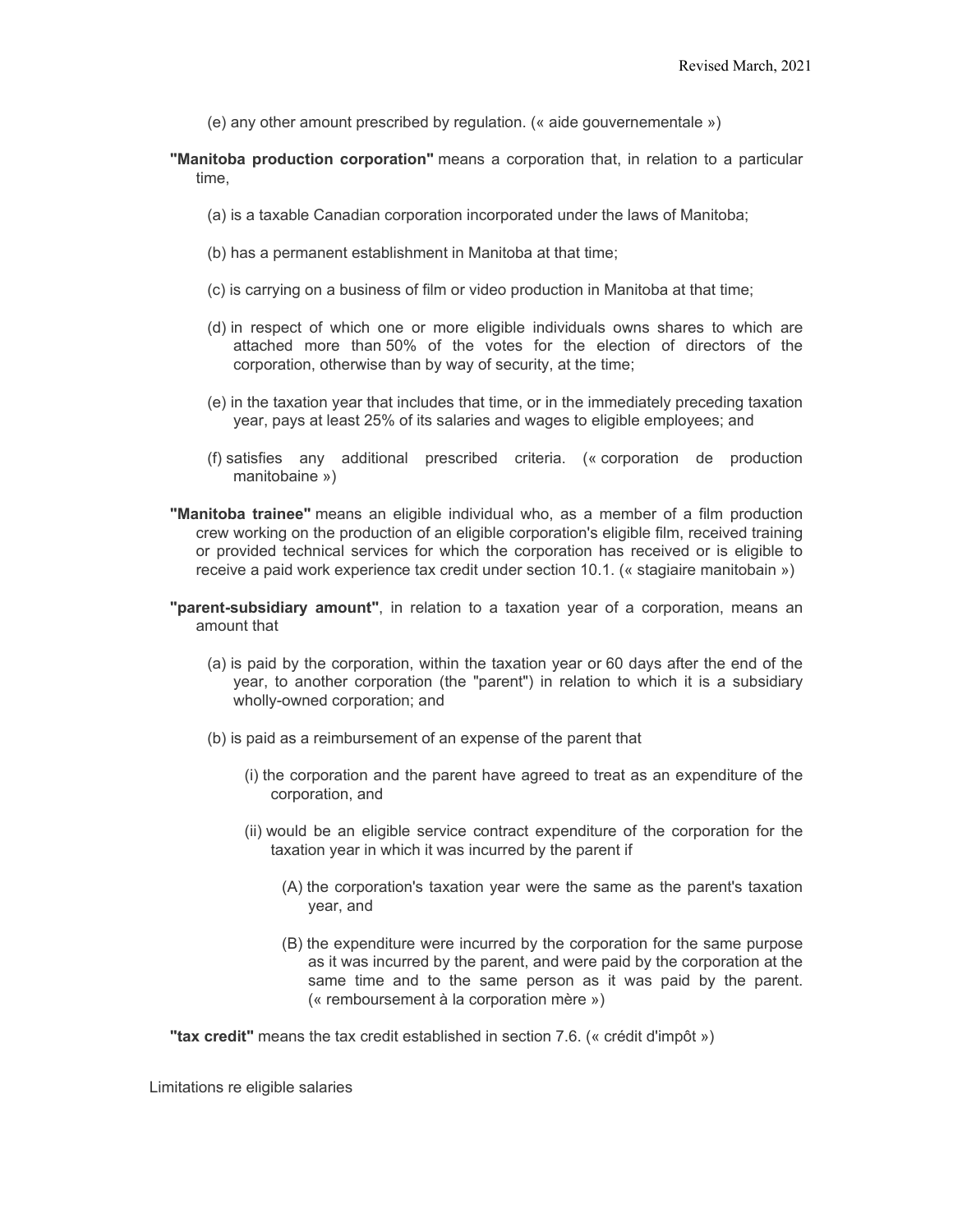#### [7.5\(2\)](https://web2.gov.mb.ca/laws/statutes/ccsm/i010f.php#7.5(2))

For the purpose of the definition "eligible salaries" in subsection (1),

- (a) remuneration does not include remuneration determined by reference to profit or revenue;
- (b) salary or wages do not include an amount determined by reference to profit or revenue;
- (c) where the value of remuneration, salary or wages may include an amount determined by reference to profits or revenues, the minister may deem a value for that portion of the eligible salaries; and
- (d) services referred to in clause (b) of the definition that relate to the post-production stage of the production include only the services that are rendered at that stage by a person who performs the duties of animation cameraman, assistant colourist, assistant editor, assistant mixer, assistant sound-effects technician, boom operator, colourist, computer graphics designer, developing technician, director of post-production, dubbing technician, encoding technician, inspection technician (clean-up), mixer, music supervisor, optical effects technician, picture editor, printing technician, projectionist, recording technician, senior editor, sound editor, sound-effects technician, special effects editor, subtitle technician, timer, videographer or videotaping technician, or any other duties prescribed by regulation;
- (e) [repealed] S.M. 2019, c. 13, s. 5.

#### Eligible training

#### [7.5\(3\)](https://web2.gov.mb.ca/laws/statutes/ccsm/i010f.php#7.5(3))

For the purpose of the definition "eligible non-resident individual" in subsection (1), an individual is receiving eligible training if the training is designed to improve his or her technical film production skills and is authorized or approved by

- (a) Film Training Manitoba;
- (b) the Directors Guild of Canada;
- (c) the International Alliance of Theatrical Stage Employees, Moving Picture Technicians, Artists and Allied Crafts of the United States, Its Territories and Canada;
- (d) the Alliance of Canadian Cinema, Television and Radio Artists; or
- (e) any other person or organization prescribed by regulation.

Limitation re eligible tangible property expenditure

#### [7.5\(4\)](https://web2.gov.mb.ca/laws/statutes/ccsm/i010f.php#7.5(4))

An expenditure may be included in an eligible corporation's eligible tangible property expenditure in relation to an eligible film for a taxation year only if all of the following conditions that apply are satisfied:

(a) the property is used in Manitoba in a manner that is directly attributable to the making of the film;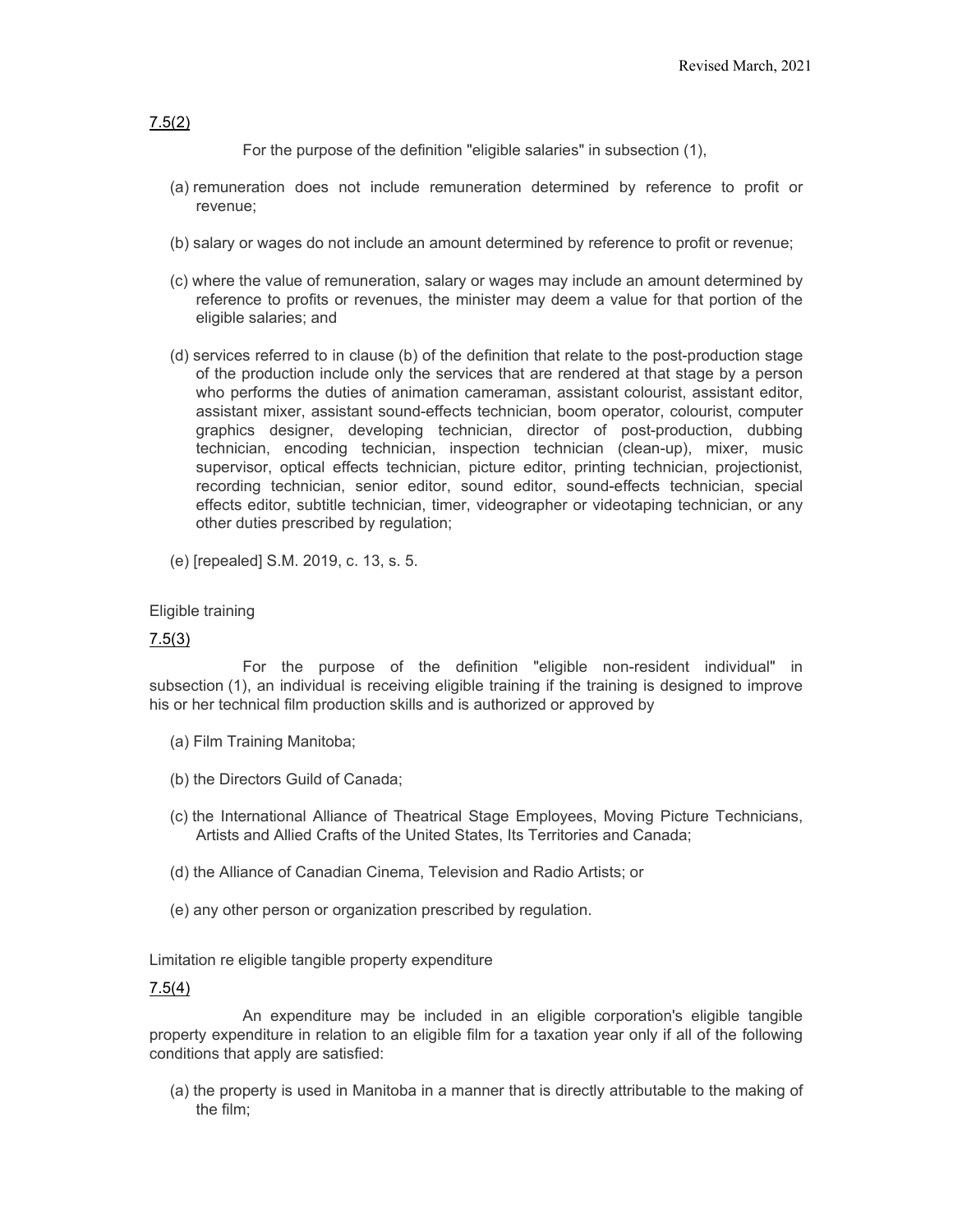- (b) the property is used during the stages of production of the film from the production commencement time to the end of the post-production stage;
- (c) the expenditure is incurred by the corporation in the year or the immediately preceding taxation year;
- (d) the expenditure is reasonable in the circumstances;
- (e) in the case of a lease cost,
	- (i) the cost is incurred in the taxation year and was paid within the year or 60 days after the end of the year,
	- (ii) the lessor carries on, at a permanent establishment in Manitoba, the business of leasing tangible property of the type leased to the corporation, and
	- (iii) at the time of payment of the lease cost, the lessor is
		- (A) a taxable Canadian corporation that is not related to the eligible corporation or controlled by any of its employees,
		- (B) an individual resident in Manitoba who is not an employee of the eligible corporation, or
		- (C) a partnership each member of which is a corporation described in paragraph (A) or an individual described in paragraph (B).

[S.M. 1997, c. 49, s. 19;](https://web2.gov.mb.ca/laws/statutes/1997/c04997e.php#19) [S.M. 1998, c. 30, s. 29;](https://web2.gov.mb.ca/laws/statutes/1998/c03098e.php#29) [S.M. 2000, c. 39, s. 34;](https://web2.gov.mb.ca/laws/statutes/2000/c03900e.php#34) [S.M. 2001, c. 41, s.](https://web2.gov.mb.ca/laws/statutes/2001/c04101e.php#26)  [26;](https://web2.gov.mb.ca/laws/statutes/2001/c04101e.php#26) [S.M. 2002, c. 19, s. 28;](https://web2.gov.mb.ca/laws/statutes/2002/c01902e.php#28) [S.M. 2003, c. 4, s. 45;](https://web2.gov.mb.ca/laws/statutes/2003/c00403e.php#45) S.M. [2004, c. 43, s. 51;](https://web2.gov.mb.ca/laws/statutes/2004/c04304e.php#51) [S.M. 2005, c. 40,](https://web2.gov.mb.ca/laws/statutes/2005/c04005e.php#36)  [s. 36;](https://web2.gov.mb.ca/laws/statutes/2005/c04005e.php#36) [S.M. 2007, c. 6, s. 39;](https://web2.gov.mb.ca/laws/statutes/2007/c00607e.php#39) [S.M. 2008, c. 3, s. 28;](https://web2.gov.mb.ca/laws/statutes/2008/c00308e.php#28) [S.M. 2010, c. 29, s. 20;](https://web2.gov.mb.ca/laws/statutes/2010/c02910e.php#20) [S.M. 2012, c. 1,](https://web2.gov.mb.ca/laws/statutes/2012/c00112e.php#28)  [s. 28;](https://web2.gov.mb.ca/laws/statutes/2012/c00112e.php#28) [S.M. 2013, c. 55, s. 22;](https://web2.gov.mb.ca/laws/statutes/2013/c05513e.php#22) [S.M. 2015, c. 40, s. 16;](https://web2.gov.mb.ca/laws/statutes/2015/c04015e.php#16) [S.M. 2019, c. 13, s. 5;](https://web2.gov.mb.ca/laws/statutes/2019/c01319e.php#5) [S.M. 2020, c.](https://web2.gov.mb.ca/laws/statutes/2020/c02120e.php#25)  [21, s. 25.](https://web2.gov.mb.ca/laws/statutes/2020/c02120e.php#25)

#### Tax Credit

Refundable film and video production tax credit

#### [7.6\(1\)](https://web2.gov.mb.ca/laws/statutes/ccsm/i010f.php#7.6)

An eligible corporation is deemed to have paid on its balance-due day for a taxation year, on account of its tax payable under this Act for that year, such of the following amounts as are claimed by the corporation in its return for the year:

- (a) its cost-of-salaries credit for that year for an eligible film for which the principal photography commenced before April 1, 2010;
- (b) either

(i) its cost-of-salaries credit for that year, or

(ii) its cost-of-production credit for that year,

for an eligible film for which the principal photography commenced on or after April 1, 2010.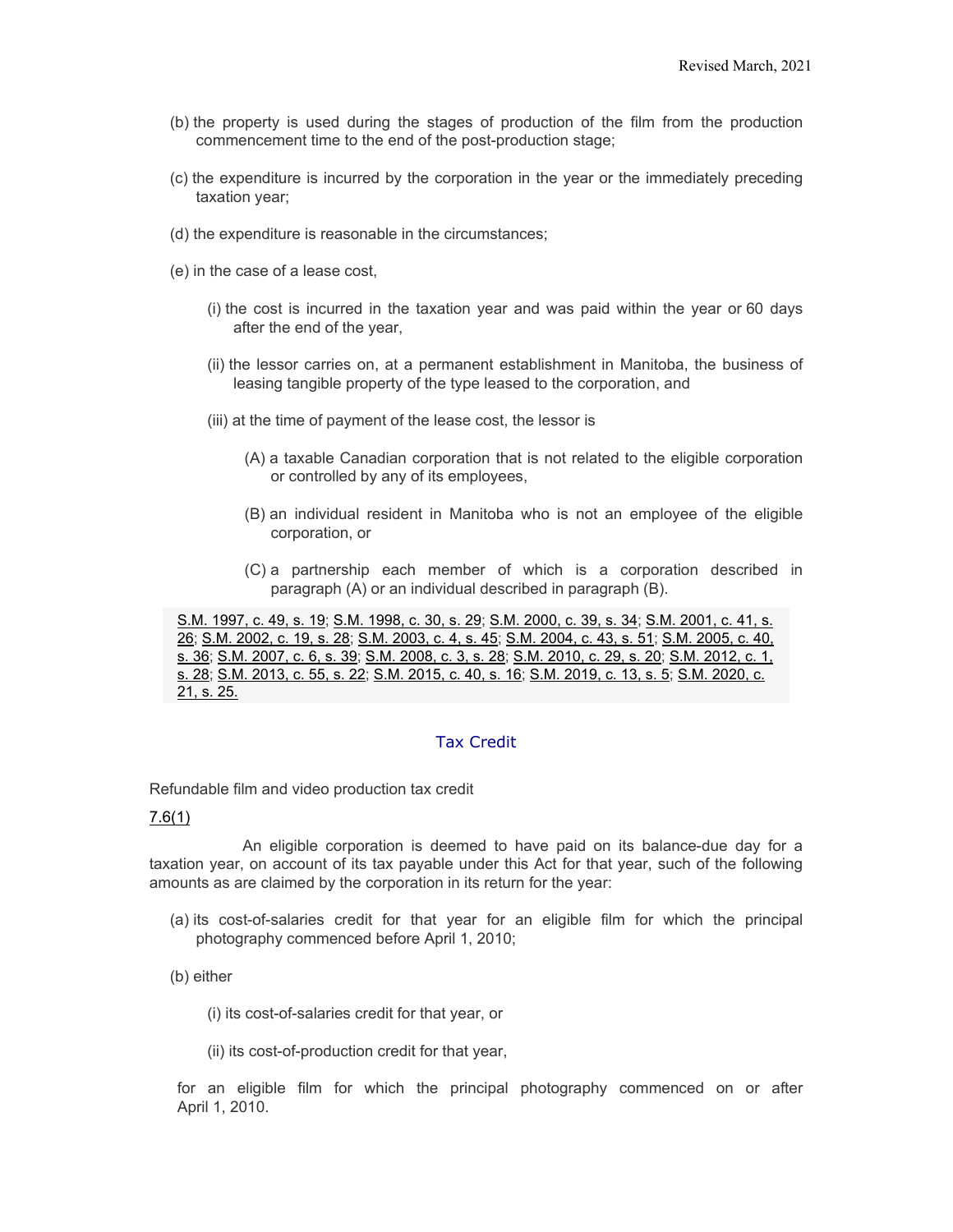Cost-of-salaries credit

#### [7.6\(2\)](https://web2.gov.mb.ca/laws/statutes/ccsm/i010f.php#7.6(2))

Subject to subsections (7) and (8), an eligible corporation's cost-of-salaries credit for a taxation year for an eligible film produced by it in Manitoba is the amount determined by the following formula:

credit =  $0.45A + 0.1B + 0.05(C + D)$ 

In this formula,

A

is the amount, if any, by which

(a) the corporation's eligible salaries for the film for the year,

exceeds

(b) the amount of any government assistance received or to be received by the corporation in connection with those salaries;

B

is nil, unless

- (a) the principal photography for the eligible film commenced after the commencement of the principal photography for two other eligible films,
- (b) the same person or group of persons is the principal owner of each of the three films, and
- (c) some of the principal photography for each of the three films took place within the same two-year period,

in which case B is the amount determined for A;

 $\mathcal{C}$ 

is nil, unless

- (a) the corporation has, at any time during principal photography for the film, a permanent establishment in Manitoba at least 35 kilometres from Winnipeg, and
- (b) the principal photography for the film took place in Manitoba at least 35 kilometres from Winnipeg for at least 1/2 of the days that principal photography took place in Manitoba,

in which case C is the amount determined for A;

 $\mathsf{D}$ 

is nil, unless a person who is resident in Manitoba in the year in which principal photography ends, or in the immediately preceding year, receives credit as a producer, co-producer or executive producer of that film, in which case D is the amount determined for A.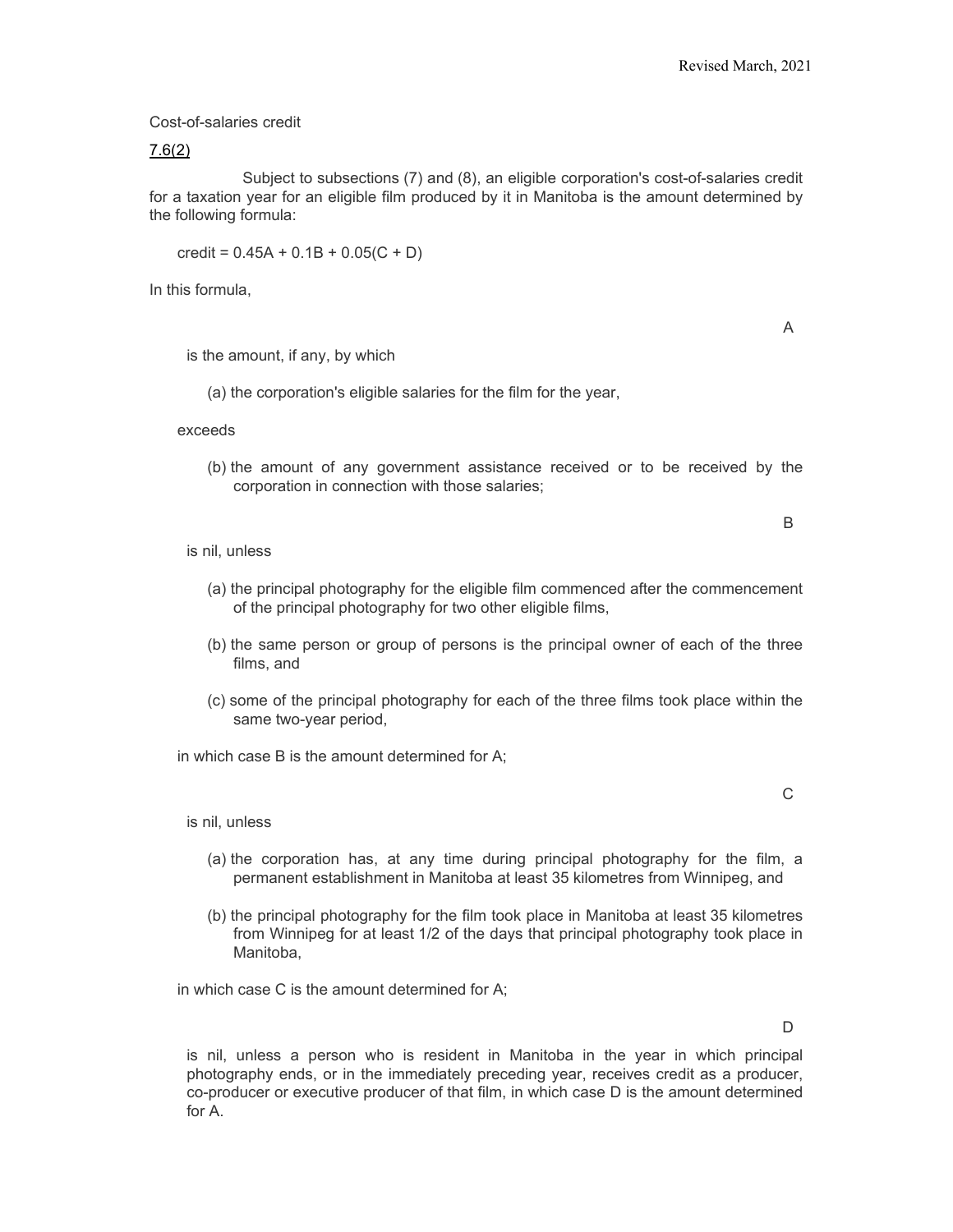#### Principal owner

#### [7.6\(3\)](https://web2.gov.mb.ca/laws/statutes/ccsm/i010f.php#7.6(3))

Subject to subsection (4), a film's principal owner for the purpose of subsection (2) is a person or group of persons

- (a) who owned, throughout the period of principal photography of the film, shares of the corporation that claimed the tax credit for the film to which were attached more than 50% of the votes for the election of directors of the corporation, otherwise than by way of security;
- (b) whom the certifying authority, upon application in a form and containing the information required by the authority, recognizes as the film's principal owner because of the direct or indirect equity interest in the film held by the person or group throughout the period of principal photography; or
- (c) whom the certifying authority, upon application in a form and containing the information required by the authority, recognizes as the film's principal owner because of their contribution to the development, creative and financial control, and exploitation of the film, having regard to their role in
	- (i) the acquisition or development of the film's story,
	- (ii) commissioning the writing of the film's screenplay,
	- (iii) selecting, hiring or firing key artists and creative personnel,
	- (iv) preparing, revising and approving the film's budget,
	- (v) binding the production company to talent and crew contracts,
	- (vi) arranging production financing,
	- (vii) making final creative decisions,
	- (viii) making or authorizing production expenditures, and
	- (ix) banking arrangements for the production.

Only one principal owner

#### [7.6\(4\)](https://web2.gov.mb.ca/laws/statutes/ccsm/i010f.php#7.6(4))

If a film would otherwise have more than one principal owner, it is deemed to have no principal owner other than

- (a) the one principal owner identified in an agreement filed with the certifying authority and signed by each person who
	- (i) is or would otherwise be a principal owner, or
	- (ii) is a member of a group that is or would otherwise be a principal owner; or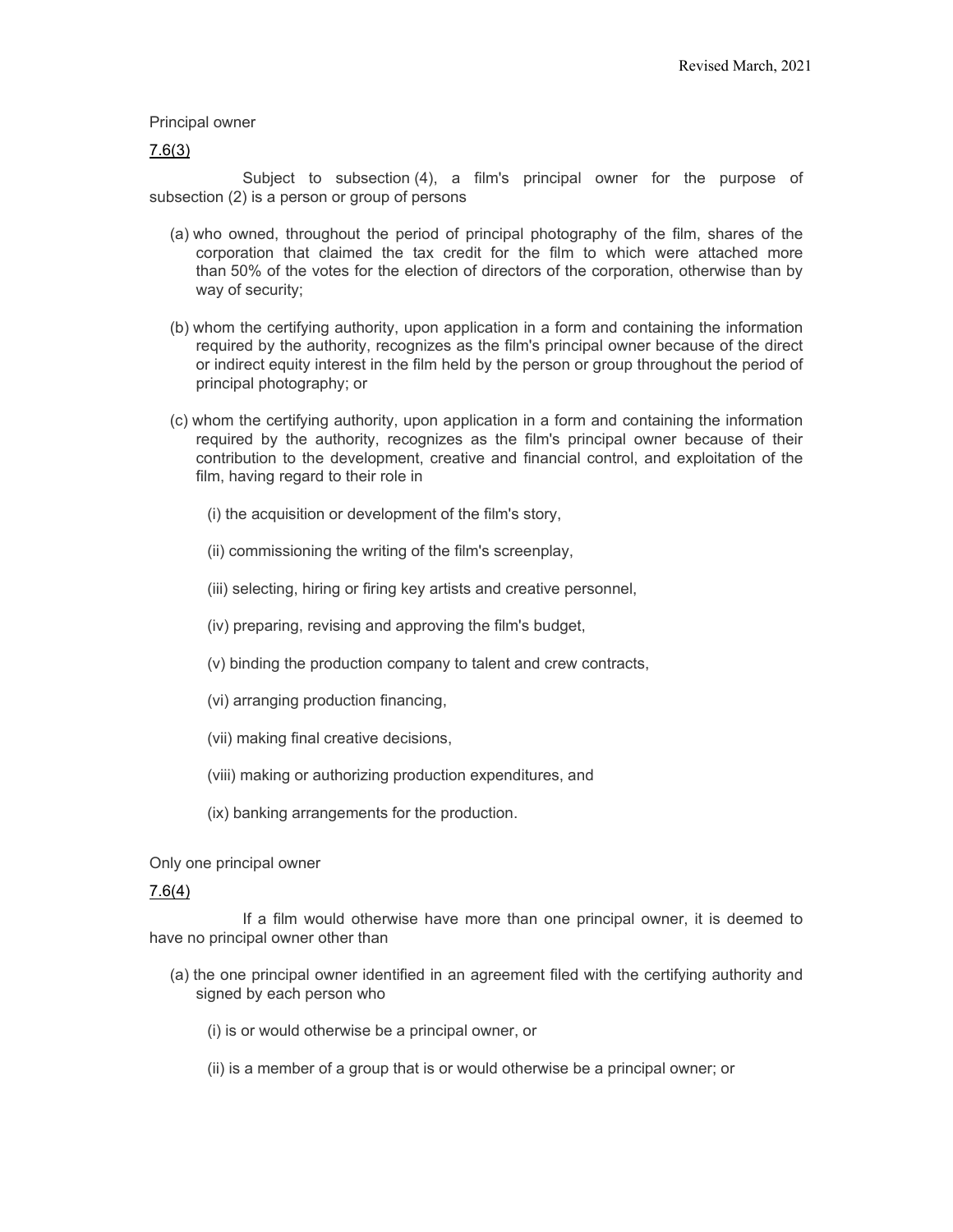(b) if no such agreement is filed, the person or group of persons recognized as the film's principal owner for the purpose of a tax credit previously allowed under subsection (2).

Frequent filming bonus involving series

#### [7.6\(5\)](https://web2.gov.mb.ca/laws/statutes/ccsm/i010f.php#7.6(5))

In determining the amount for B in the formula in subsection (2) in respect of an eligible film,

- (a) a cycle of a commercially exploitable series may be treated as an eligible film, regardless of the combined running length of its episodes;
- (b) episodes with a combined running length of two hours within the same cycle of a commercially exploitable series may be treated as a prior film;
- (c) the remaining episodes in a cycle that are not treated as a prior film under clause (b) may be treated as a separate eligible film if, as a separate eligible film, the amount determined for it under B in that formula would not be nil; and
- (d) the amount determined for A for the separate eligible film under clause (c) shall be that proportion of the amount determined for A for the cycle that the running length of the separate film is of the running length of the whole cycle.

For the purpose of this subsection, if the series is a television series, the running length of an episode is deemed to be its broadcast length and the running length of a cycle is the total running length of the episodes in that cycle.

Calculating period to qualify for frequent filming bonus

#### [7.6\(5.1\)](https://web2.gov.mb.ca/laws/statutes/ccsm/i010f.php#7.6(5.1))

A two-year period referred to in clause (c) of the description of B in the formula in subsection 7.6(2) that includes March 31, 2020, is suspended on that day until the earlier of

- (a) the first day after March 31, 2020, that principal photography of an eligible film of the principal owner took place; and
- (b) March 31, 2022.

The period of the suspension is not included in determining the two-year period.

#### Cost-of-production credit

#### [7.6\(6\)](https://web2.gov.mb.ca/laws/statutes/ccsm/i010f.php#7.6(6))

Subject to subsections (7) and (8), an eligible corporation's cost-of-production credit for a taxation year in relation to an eligible film produced by it in Manitoba is the amount determined by the following formula:

 $credit = 0.3A + 0.08B$ 

In this formula,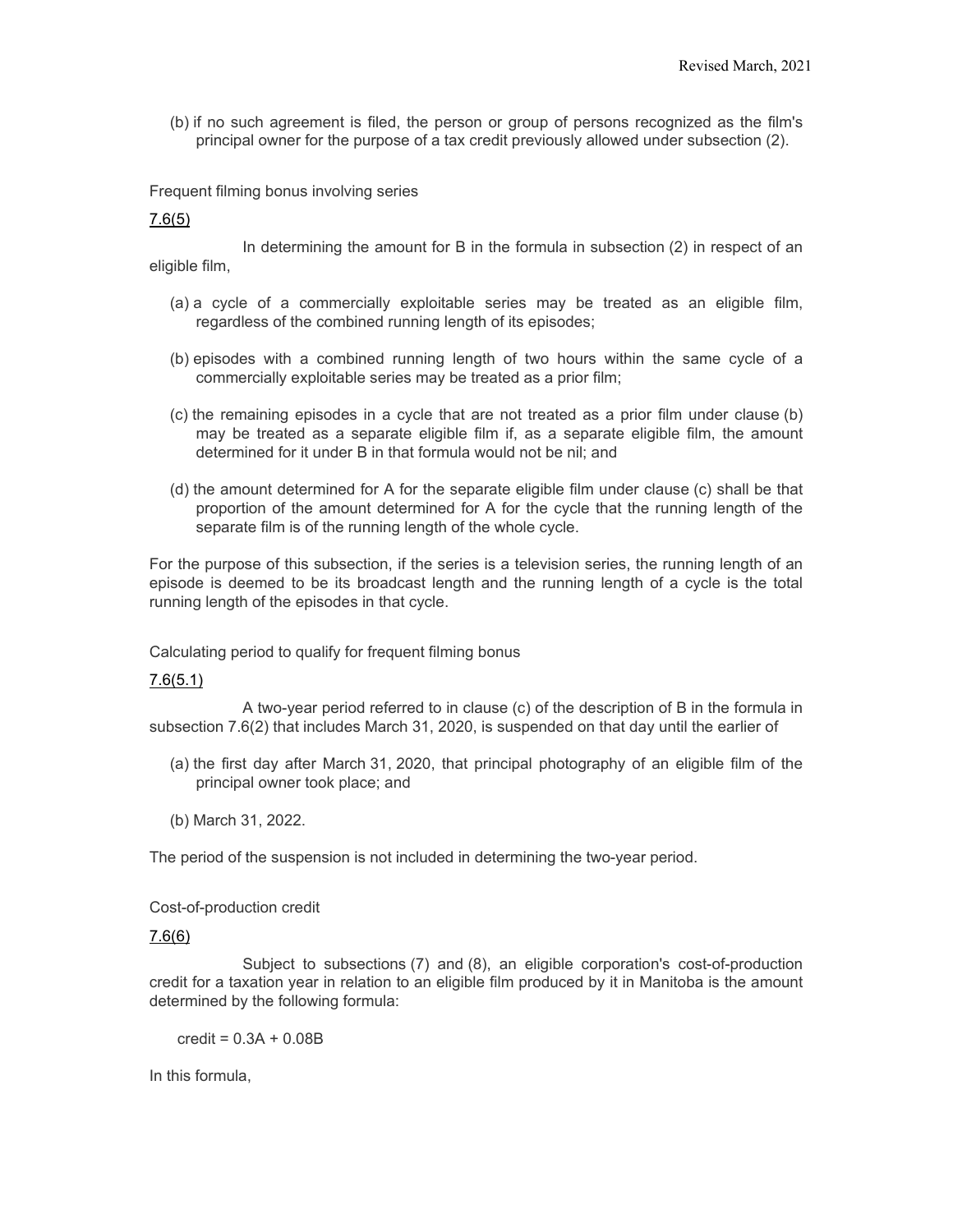is the amount, if any, by which

(a) the corporation's eligible production costs for the film for the year,

exceeds

(b) the total of all amounts each of which is an amount of government assistance that may reasonably be considered to relate directly to the eligible production costs for the film for the year;

B

is nil, unless

- (a) the principal photography for the film commenced after May 31, 2020,
- (b) at all times in the taxation year of the corporation, a Manitoba production corporation owns, otherwise than by way of security, voting shares of the corporation, and
- (c) the Manitoba production corporation receives credit as a producer, co-producer or executive producer of the film,

in which case B is the amount determined for A.

Application for credit

#### [7.6\(7\)](https://web2.gov.mb.ca/laws/statutes/ccsm/i010f.php#7.6(7))

A corporation's tax credit under subsection (1) in respect of an eligible film is nil unless the corporation files with the minister an application for the credit in the form required by the minister and containing or accompanied by

- (a) the certificate of completion issued under subsection 7.7(3) for the completed production; and
- (b) all the information required by the minister to determine or verify the amount of the tax credit.

Duplicate claims

#### [7.6\(8\)](https://web2.gov.mb.ca/laws/statutes/ccsm/i010f.php#7.6(8))

If any part of the tax credits claimed under this section by two or more corporations can reasonably be attributed to the same salary or service, the tax credit of each of them in respect of that salary or service is nil, unless they file with the minister an agreement signed by all of them that allocates among them the amounts that may be claimed in respect of that salary or service.

Interpretation

[7.6\(9\)](https://web2.gov.mb.ca/laws/statutes/ccsm/i010f.php#7.6(9))

A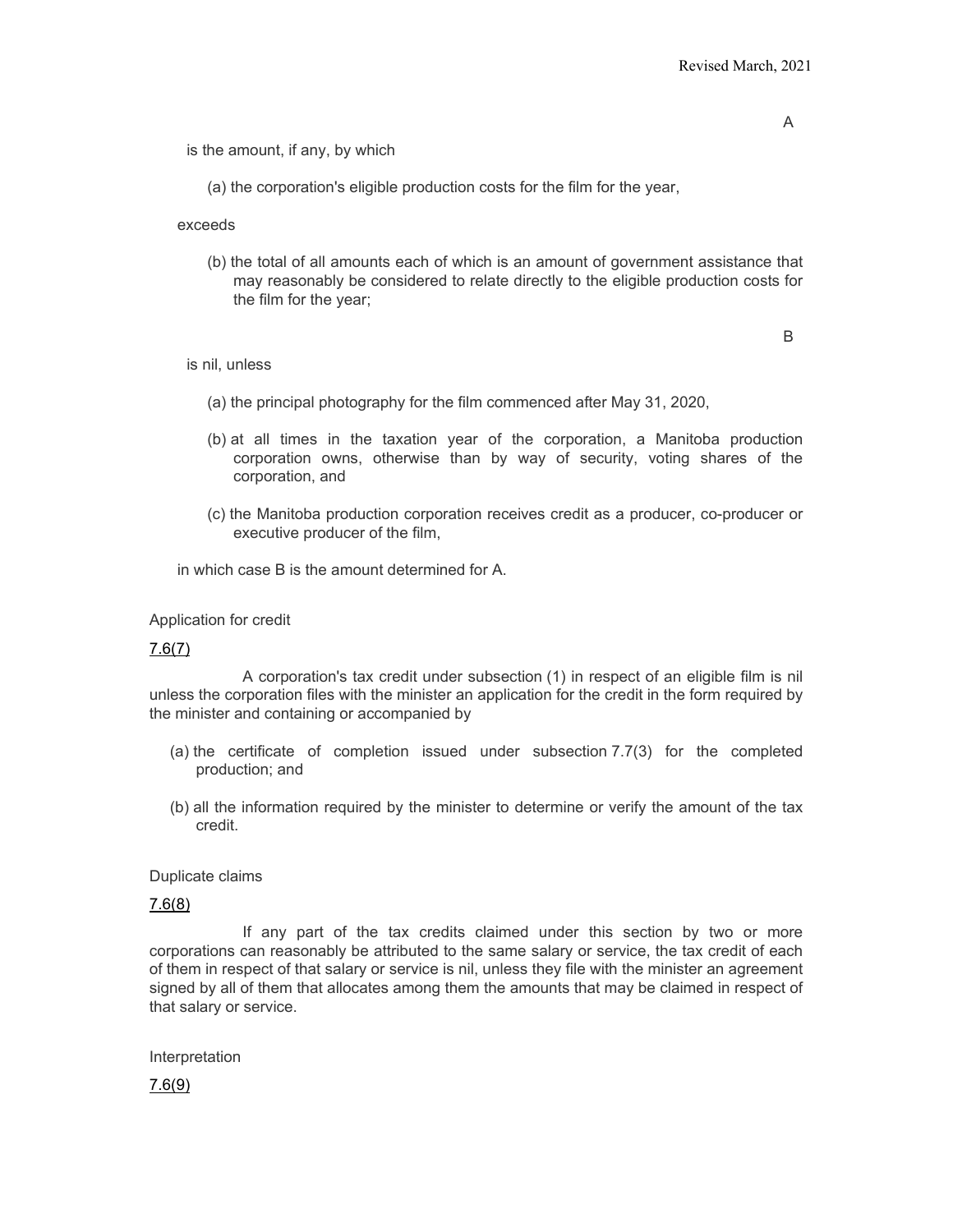For the purpose of subsection (8), if an amount included in the eligible salaries or eligible service contract expenditures of one corporation is attributable to an amount paid by another corporation and included in that other corporation's eligible salaries or eligible service contract expenditures, the amounts so included by each of them are deemed to be attributable to the same salary or service.

[S.M. 1997, c. 49, s. 19;](https://web2.gov.mb.ca/laws/statutes/1997/c04997e.php#19) [S.M. 1999, c. 3, s. 8;](https://web2.gov.mb.ca/laws/statutes/1999/c00399e.php#8) [S.M. 2001, c. 41, s. 27;](https://web2.gov.mb.ca/laws/statutes/2001/c04101e.php#27) [S.M. 2002, c. 19, s.](https://web2.gov.mb.ca/laws/statutes/2002/c01902e.php#29)  [29;](https://web2.gov.mb.ca/laws/statutes/2002/c01902e.php#29) [S.M. 2003, c. 4, s. 46;](https://web2.gov.mb.ca/laws/statutes/2003/c00403e.php#46) [S.M. 2004, c. 43, s. 52;](https://web2.gov.mb.ca/laws/statutes/2004/c04304e.php#52) [S.M. 2005, c. 40, s. 37;](https://web2.gov.mb.ca/laws/statutes/2005/c04005e.php#37) [S.M. 2006, c. 24,](https://web2.gov.mb.ca/laws/statutes/2006/c02406e.php#41)  [s. 41;](https://web2.gov.mb.ca/laws/statutes/2006/c02406e.php#41) [S.M. 2007, c. 6, s. 40;](https://web2.gov.mb.ca/laws/statutes/2007/c00607e.php#40) [S.M. 2008, c. 3, s. 29;](https://web2.gov.mb.ca/laws/statutes/2008/c00308e.php#29) [S.M. 2010, c. 29, s. 20;](https://web2.gov.mb.ca/laws/statutes/2010/c02910e.php#20) [S.M. 2012,](https://web2.gov.mb.ca/laws/statutes/2012/c00112e.php#29) c. 1, [s. 29;](https://web2.gov.mb.ca/laws/statutes/2012/c00112e.php#29) [S.M. 2013, c. 55, s. 23;](https://web2.gov.mb.ca/laws/statutes/2013/c05513e.php#23) [S.M. 2015, c. 40, s. 17;](https://web2.gov.mb.ca/laws/statutes/2015/c04015e.php#17) [S.M. 2019, c. 13, s. 6;](https://web2.gov.mb.ca/laws/statutes/2019/c01319e.php#6) [S.M. 2020, c.](https://web2.gov.mb.ca/laws/statutes/2020/c02120e.php#26)  [21, s. 26;](https://web2.gov.mb.ca/laws/statutes/2020/c02120e.php#26) [S.M. 2021, c. 61, s. 9.](https://web2.gov.mb.ca/laws/statutes/2021/c06121e.php#9)

#### Registration and Certification

Registration as eligible film

#### [7.7\(1\)](https://web2.gov.mb.ca/laws/statutes/ccsm/i010f.php#7.7)

The certifying authority, on receipt of an application in the form and containing the information and records required by the authority, may register a proposed production as an eligible film and issue a certificate of the registration to the applicant if, after reviewing the application, it is satisfied that the production

- (a) is intended for a television, cinema, video tape, digital, CD-ROM, multimedia or nontheatrical production;
- (b) will be a drama, variety show, animation, children's programming, music programming, informational series or documentary;
- (c) will not be a production
	- (i) of news, current events or public affairs programming, or a program that includes weather or market reports,
	- (ii) of one or more talk shows,
	- (iii) of a game, questionnaire or contest (unless the production is directed primarily at minors),
	- (iv) of one or more sports events or activities,
	- (v) of one or more gala presentations or awards shows,
	- (vi) that solicits funds,
	- (vii) of reality television,
	- (viii) of pornography,
	- (ix) of advertising,
	- (x) produced primarily for industrial, corporate or institutional purposes,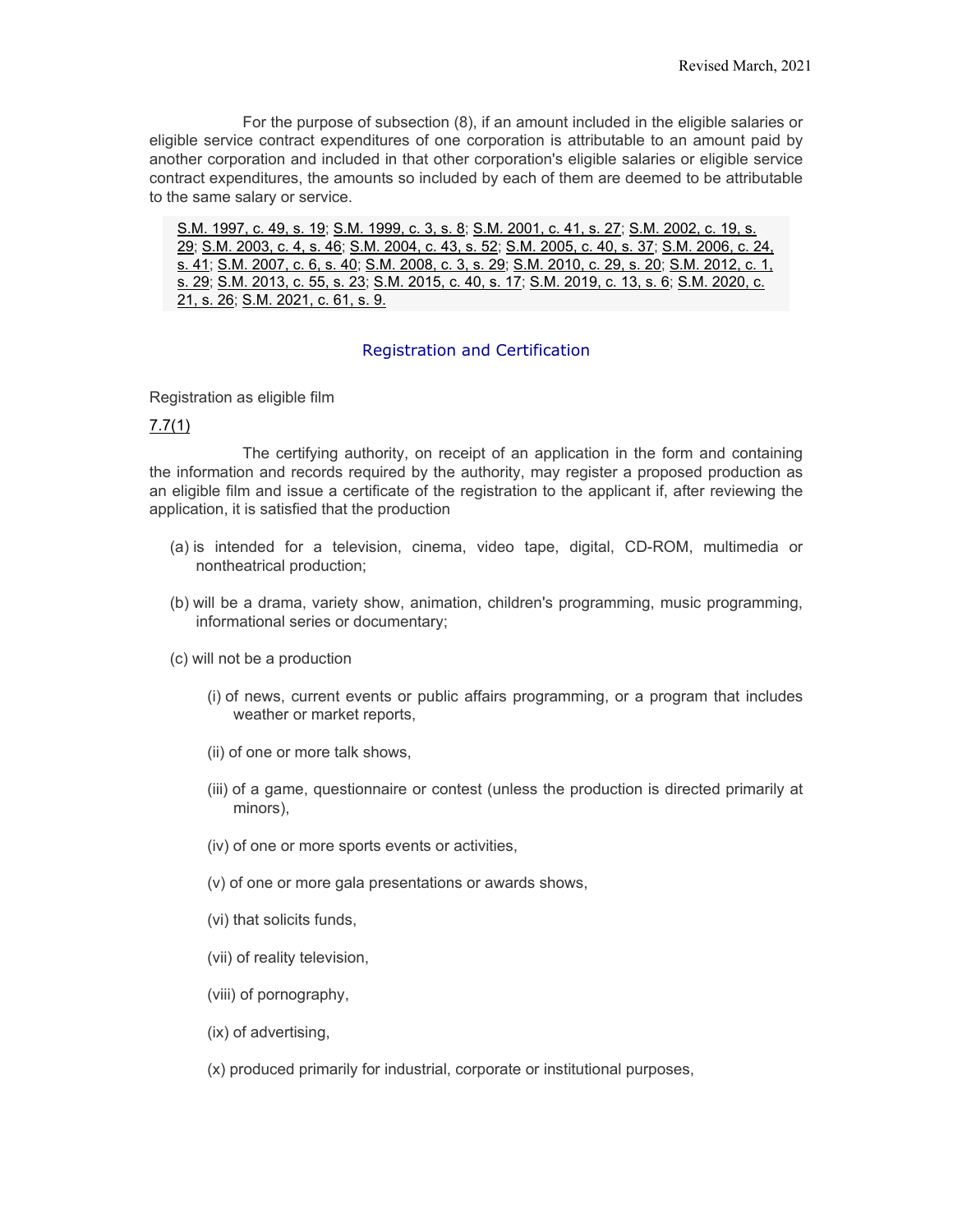- (xi) all or substantially all of which consists of stock footage, unless it is a documentary, or
- (xii) for which public financial support would, in the opinion of the Minister of Finance for Manitoba, be contrary to public policy; and
- (d) satisfies any additional criteria prescribed by regulation.

Advance certificate of eligibility for credit

#### [7.7\(2\)](https://web2.gov.mb.ca/laws/statutes/ccsm/i010f.php#7.7(2))

The certifying authority may, on receipt of an application in the form and containing the information and records required by the authority, issue a certificate confirming

- (a) the registration of the production as an eligible film;
- (b) the status of the applicant as an eligible corporation; and
- (c) that the applicant's estimate of the tax credit to be earned for the eligible film, assuming it will be produced as described in the application, is reasonable;

if it is satisfied, after reviewing the application, that the production is an eligible film, that the applicant is an eligible corporation and that the applicant's estimate of the tax credit is reasonable.

#### Certificate of completion

#### [7.7\(3\)](https://web2.gov.mb.ca/laws/statutes/ccsm/i010f.php#7.7(3))

The certifying authority, on receipt of an application in the form and containing the information and records required by the authority, must issue a certificate of completion if

- (a) the corporation
	- (i) makes the application within 30 months after the end of the corporation's taxation year in which the principal photography for the film began, or
	- (ii) makes the application within 48 months after the end of the corporation's taxation year in which the principal photography for the film began and satisfies the authority that it filed with the minister, within the normal reassessment period, a waiver described in subparagraph  $152(4)(a)(ii)$  of the federal Act in respect of the first two taxation years ending after the principal photography for the film began; and
- (b) after reviewing the application, the authority is satisfied that
	- (i) the production has been completed,
	- (ii) the completed production satisfies the criteria for an eligible film set out or referred to in subsection (1), and
	- (iii) the applicant is an eligible corporation.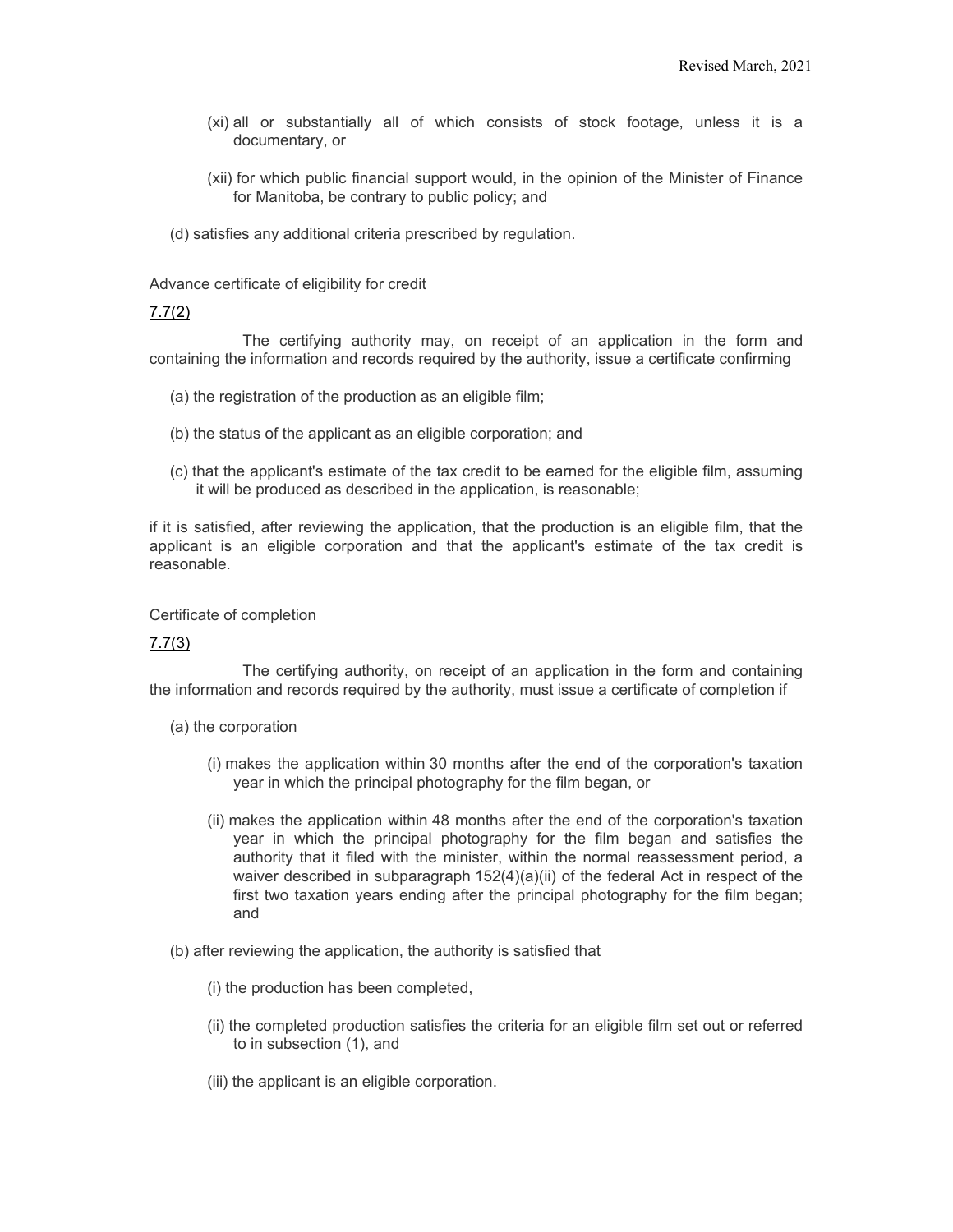Content of certificate of completion

#### [7.7\(4\)](https://web2.gov.mb.ca/laws/statutes/ccsm/i010f.php#7.7(4))

A certificate of completion for an eligible film must identify the film and the corporation that produced it and confirm the following:

- (a) that the film is an eligible film;
- (b) that the corporation is an eligible corporation;
- (c) the tax credit rate that is to apply in determining the cost-of-salaries credit, taking into account whether the film qualifies for the frequent filming bonus, the rural filming bonus, the Manitoba producer bonus, or two or more of those bonuses;
- (d) if the cost-of-salaries credit or cost-of-production credit includes an amount for eligible non-resident individuals, the rate that is to apply under clause (d) of the definition "eligible salaries" in determining the cap on the amounts that may be included in respect of the amounts paid for their services.

[S.M. 1997, c. 49, s. 19;](https://web2.gov.mb.ca/laws/statutes/1997/c04997e.php#19) [S.M. 1998, c. 30, s. 30;](https://web2.gov.mb.ca/laws/statutes/1998/c03098e.php#30) [S.M. 2001, c. 41, s. 28;](https://web2.gov.mb.ca/laws/statutes/2001/c04101e.php#28) [S.M. 2004, c. 43, s.](https://web2.gov.mb.ca/laws/statutes/2004/c04304e.php#53)  [53;](https://web2.gov.mb.ca/laws/statutes/2004/c04304e.php#53) [S.M. 2008, c. 3, s. 30;](https://web2.gov.mb.ca/laws/statutes/2008/c00308e.php#30) [S.M. 2010, c. 29, s. 20.](https://web2.gov.mb.ca/laws/statutes/2010/c02910e.php#20)

Revocation of registration or certificate

#### [7.8\(1\)](https://web2.gov.mb.ca/laws/statutes/ccsm/i010f.php#7.8)

The registration of a production as an eligible film, or a certificate issued under section 7.7 in respect of a production or proposed production, may be revoked by the certifying authority or the Minister of Finance for Manitoba if

- (a) an omission or incorrect statement was made for the purpose of obtaining the registration or certificate;
- (b) the production fails to meet the criteria for an eligible film;
- (c) the corporation in whose name the production was registered, or to whom the certificate was issued, ceases to be an eligible corporation; or
- (d) an application for a certificate of completion is not made within the applicable period specified in clause 7.7(3)(a), or a certificate of completion is not issued in response to an application for it made within that period.

Effect of revocation

#### [7.8\(2\)](https://web2.gov.mb.ca/laws/statutes/ccsm/i010f.php#7.8(2))

If the registration of a production is revoked, the production is deemed never to have been registered, and if a certificate is revoked, it is deemed never to have been issued.

[S.M. 1997, c. 49, s. 19;](https://web2.gov.mb.ca/laws/statutes/1997/c04997e.php#19) [S.M. 2002, c. 19, s. 30;](https://web2.gov.mb.ca/laws/statutes/2002/c01902e.php#30) [S.M. 2008, c. 3, s. 31;](https://web2.gov.mb.ca/laws/statutes/2008/c00308e.php#31) [S.M. 2010, c. 29, s.](https://web2.gov.mb.ca/laws/statutes/2010/c02910e.php#20)  [20.](https://web2.gov.mb.ca/laws/statutes/2010/c02910e.php#20)

**Regulations**